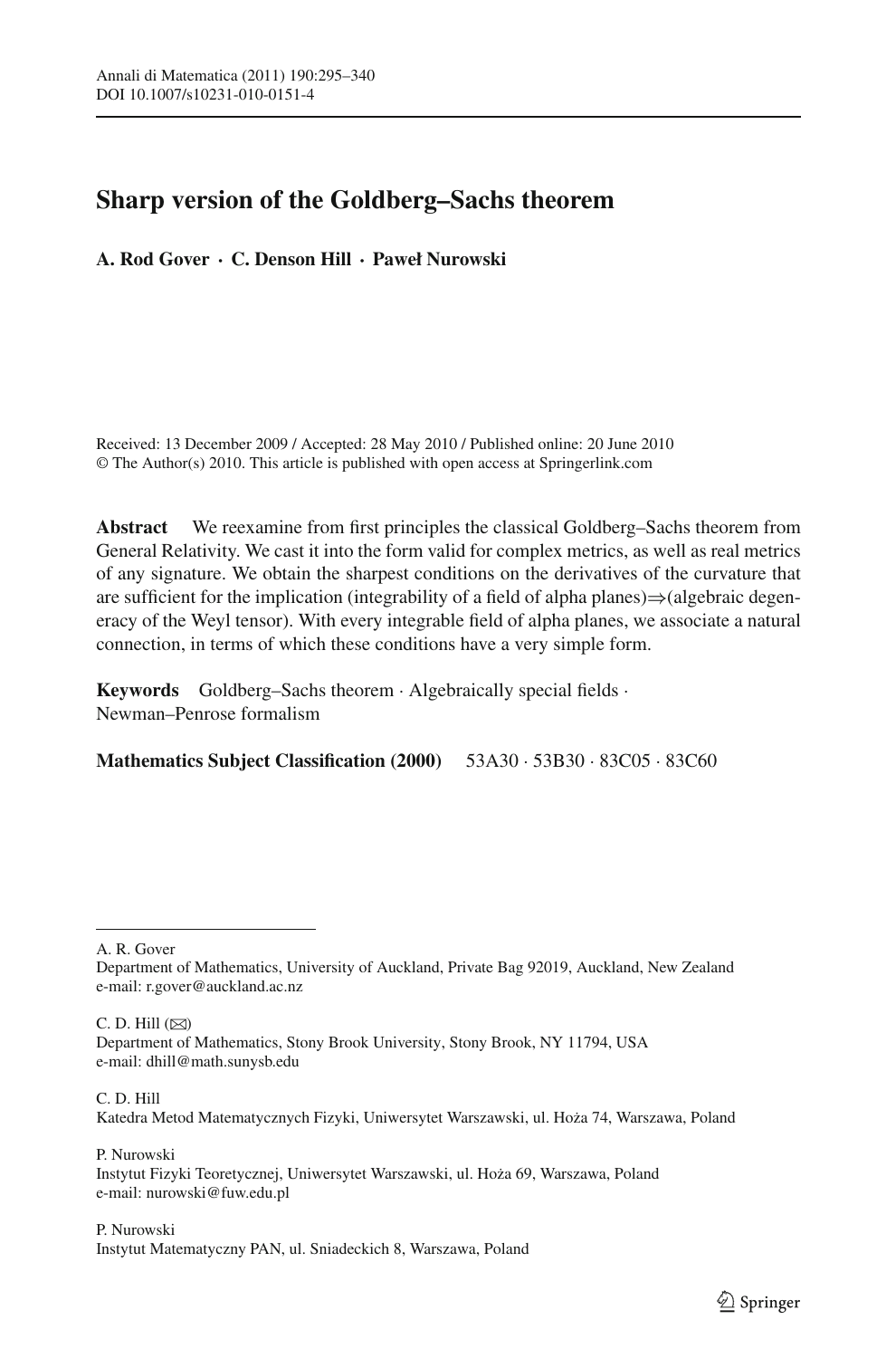# **Contents**

|                                                                                                                                                                                                                               | 296 |
|-------------------------------------------------------------------------------------------------------------------------------------------------------------------------------------------------------------------------------|-----|
|                                                                                                                                                                                                                               | 297 |
|                                                                                                                                                                                                                               | 299 |
|                                                                                                                                                                                                                               | 302 |
|                                                                                                                                                                                                                               | 308 |
|                                                                                                                                                                                                                               | 311 |
| 5.2 Generalizing the Kundt-Thompson and the Robinson-Schild version                                                                                                                                                           | 315 |
|                                                                                                                                                                                                                               | 322 |
| 6.1 Characteristic connection of a totally null 2-plane entering in the set of the set of the set of the set of the set of the set of the set of the set of the set of the set of the set of the set of the set of the set of |     |
|                                                                                                                                                                                                                               |     |
|                                                                                                                                                                                                                               | 327 |
|                                                                                                                                                                                                                               | 327 |
|                                                                                                                                                                                                                               | 329 |
|                                                                                                                                                                                                                               | 333 |
|                                                                                                                                                                                                                               | 334 |
|                                                                                                                                                                                                                               | 335 |
|                                                                                                                                                                                                                               | 337 |
|                                                                                                                                                                                                                               |     |

# <span id="page-1-0"></span>**1 Introduction**

The original Goldberg–Sachs theorem of General Relativity [\[4\]](#page-45-0) is a statement about Ricci flat 4-dimensional Lorentzian manifolds. Nowadays, it is often stated in the following, slightly stronger, form:

**Theorem 1.1** *Let* (*M*, *g*) *be a 4-dimensional Lorentzian manifold which satisfies the Einstein equations*  $Ric(g) = \Lambda g$ *. Then it locally admits a congruence of null and shearfree geodesics if and only if its Weyl tensor is algebraically special.*

If  $(M, g)$  is conformally flat, then such a spacetime admits infinitely many congruences of null and shearfree geodesics.

This theorem proved to be very useful in General Relativity, especially during the 'golden era' of General Relativity in the 1960s, when the important Einstein spacetimes, such as Kerr-Newman, were constructed.

Remarkably, years after the Lorentzian version was first stated, it was pointed out that the theorem has a Riemannian analog [\[21\]](#page-45-1). This gives a very powerful local result in 4-dimensional Riemannian geometry, which can be stated as follows [\[15](#page-45-2)[,16](#page-45-3)]:

<span id="page-1-1"></span>**Theorem 1.2** *Let* (*M*, *g*) *be a 4-dimensional Riemannian manifold which satisfies the Einstein equations*  $Ric(g) = \Lambda g$ *. Then it is locally a hermitian manifold if and only if its Weyl tensor is algebraically special.*

Note that the notion of a congruence of null and shearfree geodesics, in the Lorentzian case, is replaced by the notion of a complex surface with an orthogonal complex structure, in the Riemannian case. Also in this case, if  $(M, g)$  is conformally flat, it admits infinitely many local hermitian structures.

Theorem[1.2](#page-1-1) was in particular used by LeBrun [\[11\]](#page-45-4) to obtain all compact complex surfaces, which admit an Einstein metric that is hermitian but not Kähler, (see also [\[3,](#page-45-5)[12](#page-45-6)]).

<span id="page-1-2"></span>The only other signature which, in addition to the Lorentzian and Euclidean signatures, a four-dimensional metric may have, is the 'split signature':  $(+, +, -, -)$ . It is again remarkable, that the Goldberg–Sachs theorem has also its split signature version. Here, however, the situation is more complicated, and the theorem should be split into two statements: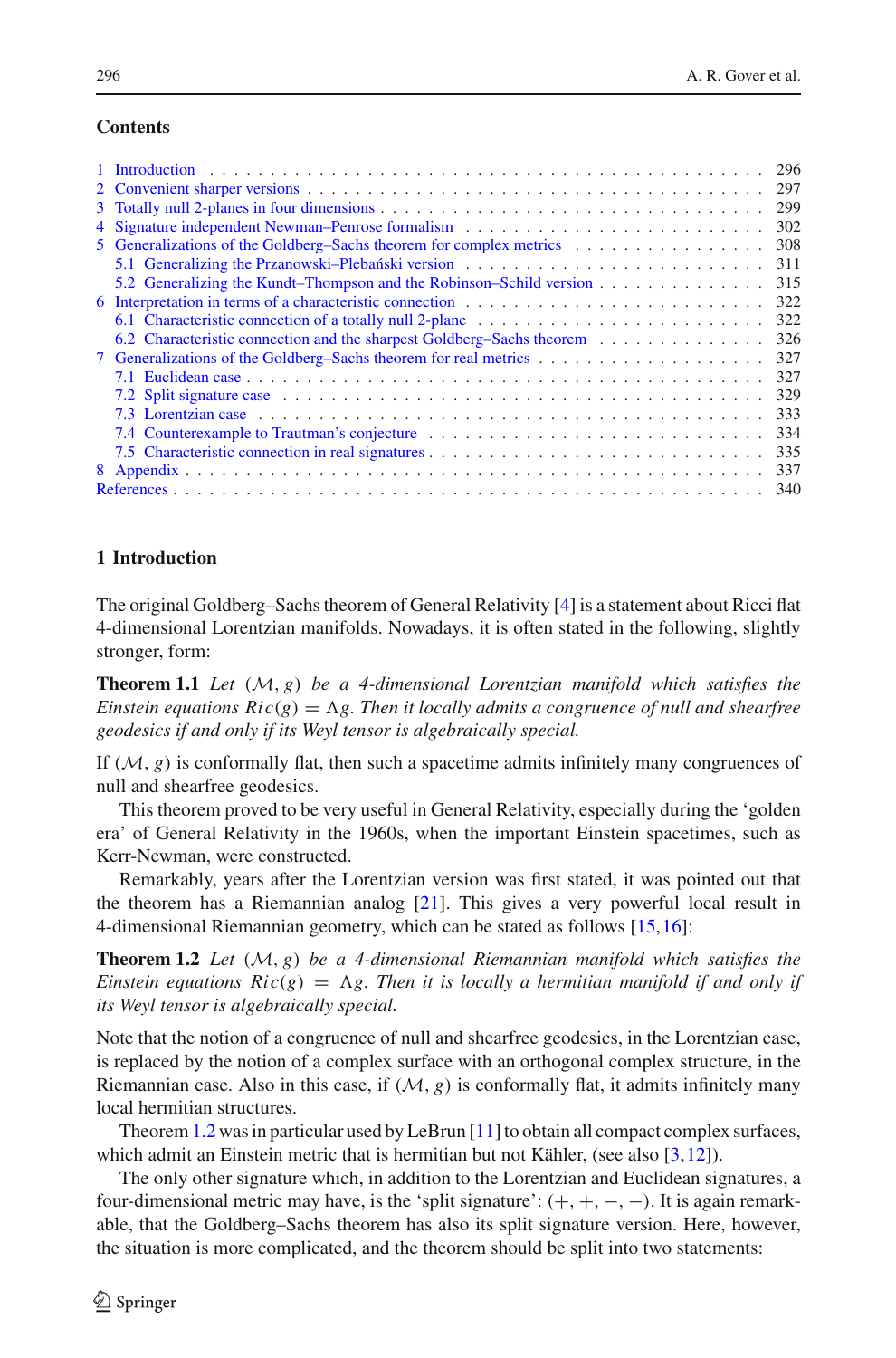**Theorem 1.3** Let  $(M, g)$  be a 4-dimensional manifold equipped with a split signature met*ric which satisfies the Einstein equations*  $Ric(g) = \Lambda g$ *. If in addition*  $(M, g)$  *is either locally a pseudohermitian manifold, or it is locally foliated by real 2-dimensional totally null submanifolds, then* (*M*, *g*) *has an algebraically special Weyl tensor.*

<span id="page-2-2"></span>**Theorem 1.4** *Let*(*M*, *g*) *be a 4-dimensional manifold equipped with a split signature metric* which satisfies the Einstein equations  $\mathop{Ric}\nolimits(g) = \Lambda g$  and which is conformally non-flat. If in *addition* (*M*, *g*) *has an algebraically special Weyl tensor with a multiple principal totally null field of 2-planes having locally constant real index, then it is either locally a pseudohermitian manifold, or it is locally foliated by real 2-dimensional totally null submanifolds.*

In these two theorems, the term 'pseudohermitian manifold' means: 'a complex manifold with a complex structure which is an orthogonal transformation for the split signature metric *g* . The more complicated terms such as 'multiple principal totally null field of 2-planes having locally constant real index' will be explained in Sect. [3.](#page-4-0)

All four theorems have in common the part concerned with the Einstein assumption and algebraic speciality of the Weyl tensor. But they look quite different on the other side of the equivalence. The similarity in the first part suggests that also the second part should have a unified description. This is indeed the case. As will be shown in the sequel, these theorems are consequences, or better said, appropriate interpretations, of the following complex theorem [\[19,](#page-45-7)[20](#page-45-8)]:

<span id="page-2-1"></span>**Theorem 1.5** *Let* (*M*, *g*) *be a 4-dimensional manifold equipped with a complex valued metric g which is Einstein. Then the following two conditions are equivalent:*

- (i)  $(M, g)$  *admits a complex two-dimensional totally null distribution*  $N \subset T^{\mathbb{C}}M$ *, which is integrable in the sense that*  $[N, N] \subset N$ .
- (ii) *The Weyl tensor of* (*M*, *g*) *is algebraically special.*

# <span id="page-2-0"></span>**2 Convenient sharper versions**

Our motivation for reexamining these theorems is as follows:

First, as remarked e.g. by Trautman [\[26](#page-45-9)], all the theorems have an *aesthetic* defect. This is due to the fact that both equivalence conditions, such as (i) and (ii) in Theorem  $1.5$ , are *conformal* properties of (*M*, *g*); the Einstein assumption does not share this symmetry. Of course, a way out is to replace the Einstein assumption by an assumption about  $(M, g)$ being *conformal* to Einstein, see e.g. [\[5](#page-45-10)]. Thus, in the complex version of the theorem the assumption should be:  $(M, g)$  is conformal to Einstein.

This leads to the question about the weakest conformal assumption involving (the derivatives of) the Ricci part of the curvature that is sufficient to ensure the thesis of the Goldberg– Sachs theorem. Several authors have proposed their assumptions here (see [\[9](#page-45-11)[,18,](#page-45-12)[22](#page-45-13)[–24](#page-45-14)]). For example, the authors of [\[9](#page-45-11)[,18,](#page-45-12)[24](#page-45-14)] use an assumption, which involves contractions of (the derivatives of) the Ricci tensor with the vectors spanning the totally null distribution *N* .

Trautman in [\[26\]](#page-45-9) has a different point of view. He proposes that there should be a conformally invariant assumption which does not refer to the thesis of the theorem. Trautman conjectures that a proper replacement for the assumption is:  $(M, g)$  is *Bach flat*. This, in four dimensions, is certainly conformal, does not refer to  $N$ , and is necessary for  $g$  to be conformal to Einstein.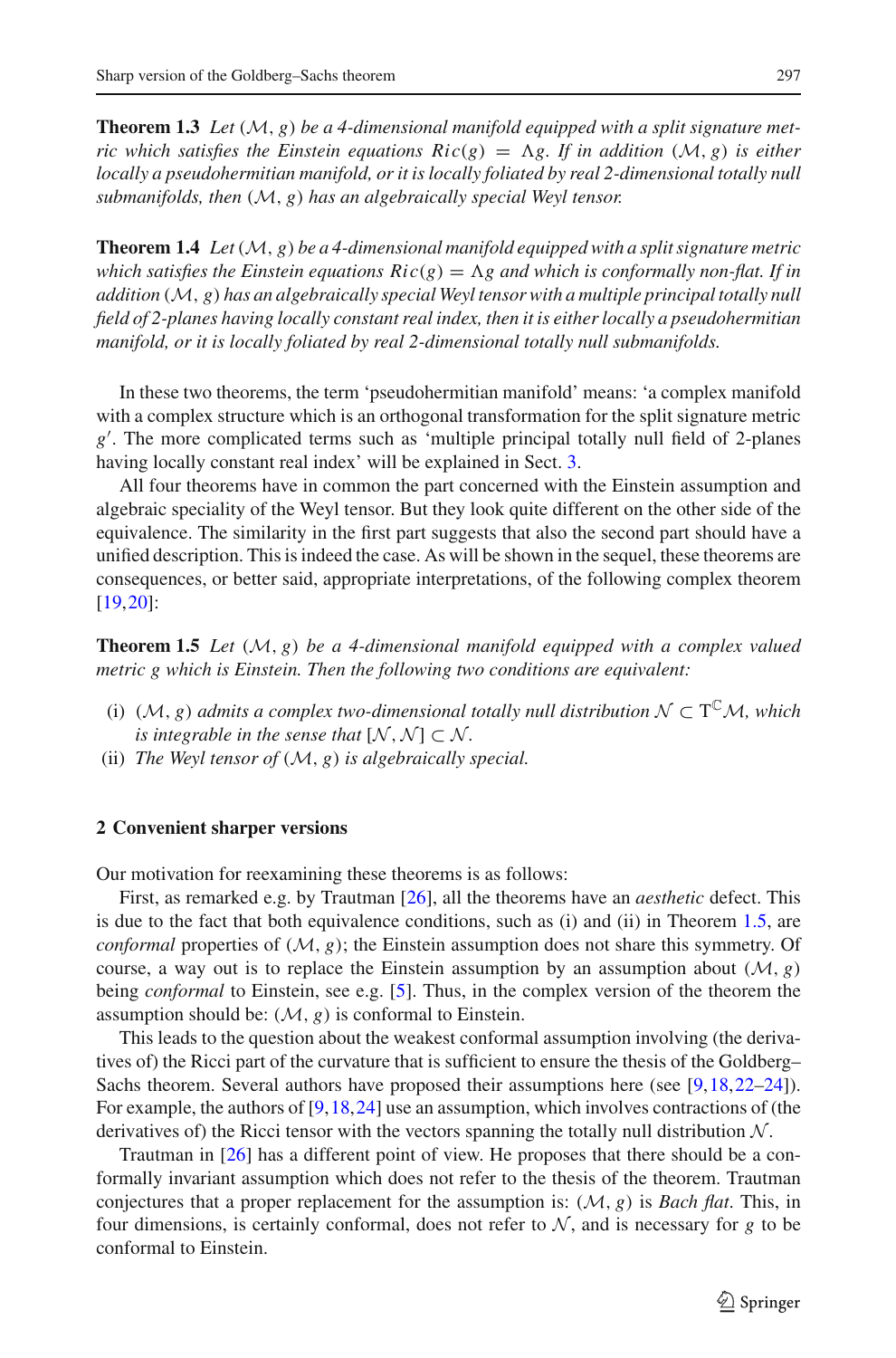In this paper, among other things, we show that the approach of [\[9](#page-45-11)[,18](#page-45-12),[24](#page-45-14)] is the proper one. In particular in Sect. [7.4,](#page-39-0) we show that in the case of a Riemannian signature metric, Trautman's conjecture is not true.

Our new analysis of the Goldberg–Sachs theorem starts with Theorem [5.10.](#page-17-0) Its proof shows that it is rather hard to find a single curvature condition, different than the conformally Einstein one, which would guarantee equivalence in the thesis of Goldberg and Sachs. This proof also clearly shows that it is the implication (*algebraical speciality*)  $\Rightarrow$ (*integrability of totally null* 2 − *planes*) that causes the difficulties. Then in Sect. [5.2](#page-20-0) we give various generalizations of the Goldberg–Sachs theorem to the conformal setting, starting with the conformal replacement of the assumption of Theorem [5.10](#page-17-0) which implies (*algebraical speciality*)  $\Rightarrow$  (*integrability of totally null* 2-*planes*). This culminates in a slight improvement of the theorem of Penrose and Rindler [\[18\]](#page-45-12), which we give in our Theorem [5.28,](#page-24-0) and in Theorems [5.31](#page-25-0) and [5.32,](#page-25-1) which treat more special cases. These three theorems we consider as the sharpest conformal improvement of the classical Goldberg–Sachs theorem, in a sense that they include both implications (*algebraical speciality*) ⇒ (*integrability of totally null* 2 − *planes*) and  $(\text{algebraical specificity}) \leftarrow (\text{integrability of totally null 2-planes}).$  In Sect. [7,](#page-32-0) the real versions of theorems from Sect. [5.2](#page-20-0) are considered, the most striking of them being:

<span id="page-3-0"></span>**Theorem 2.1** *Let M be a 4-dimensional oriented manifold with a (real) metric g of Riemannian signature, whose self-dual part of the Weyl tensor is non-vanishing. Let J be a metric compatible almost complex structure on M such that its holomorphic distribution*  $\mathcal{N} = T^{(1,0)} \mathcal{M}$  *is self-dual. Then any two of the following imply the third:* 

- (0) *The Cotton tensor of g is degenerate on*  $\mathcal{N}$ ,  $A_{|\mathcal{N}} \equiv 0$ *.*
- (i) *J has vanishing Nijenhuis tensor onM, meaning that*(*M*, *g*, *J* )*is a hermitian manifold.*
- (ii) *The self-dual part of the Weyl tensor is algebraically special on*  $M$  *with*  $N$  *as a field of multiple principal self-dual totally null 2-planes.*

This theorem in its (more complicated) Lorentzian version is present in [\[9,](#page-45-11)[18](#page-45-12)[,24\]](#page-45-14). The Riemannian version is implicit there, once one understands the relation between fields of totally null 2-planes and almost hermitian structures, as for example, explained in [\[15](#page-45-2)[,16\]](#page-45-3), (see also [\[1](#page-45-15)] where these developments are related to global issues on compact Riemannian manifolds.)

When one is only interested in the implication (*algebraical speciality*)  $\Rightarrow$ (*integrabilityof totally null* 2-*planes*), our proposal for the sharpest version of the Goldberg–Sachs theorem, is given in Theorem [5.21.](#page-22-0) This gets its final version in Theorem [6.5.](#page-31-1) This last theorem utilizes a new object which we introduce in this paper, namely a connection, which is naturally associated with each *integrable* field of totally null 2-planes *N* . We call this connection the *characteristic connection* of a field of totally null 2-planes.

If *N* satisfies the integrability conditions  $[N, N] \subset N$ , we prove in Theorem [6.1](#page-28-0) the existence of a class of connections  $\nabla$ , which are characterized by the following two conditions:

$$
\nabla_X \mathcal{N} \subset \mathcal{N}
$$
  
\n
$$
\nabla_X g = -B(X)g
$$
 for all  $X \in T\mathcal{N}$ .

These connections are *not* canonical—they define the 1-form *B* only partially. However, they naturally restrict to a *unique* (partial) connection  $\nabla$  on  $\mathcal N$ . This by definition is the characteristic connection of  $N$ . In general this connection is complex. It is defined everywhere on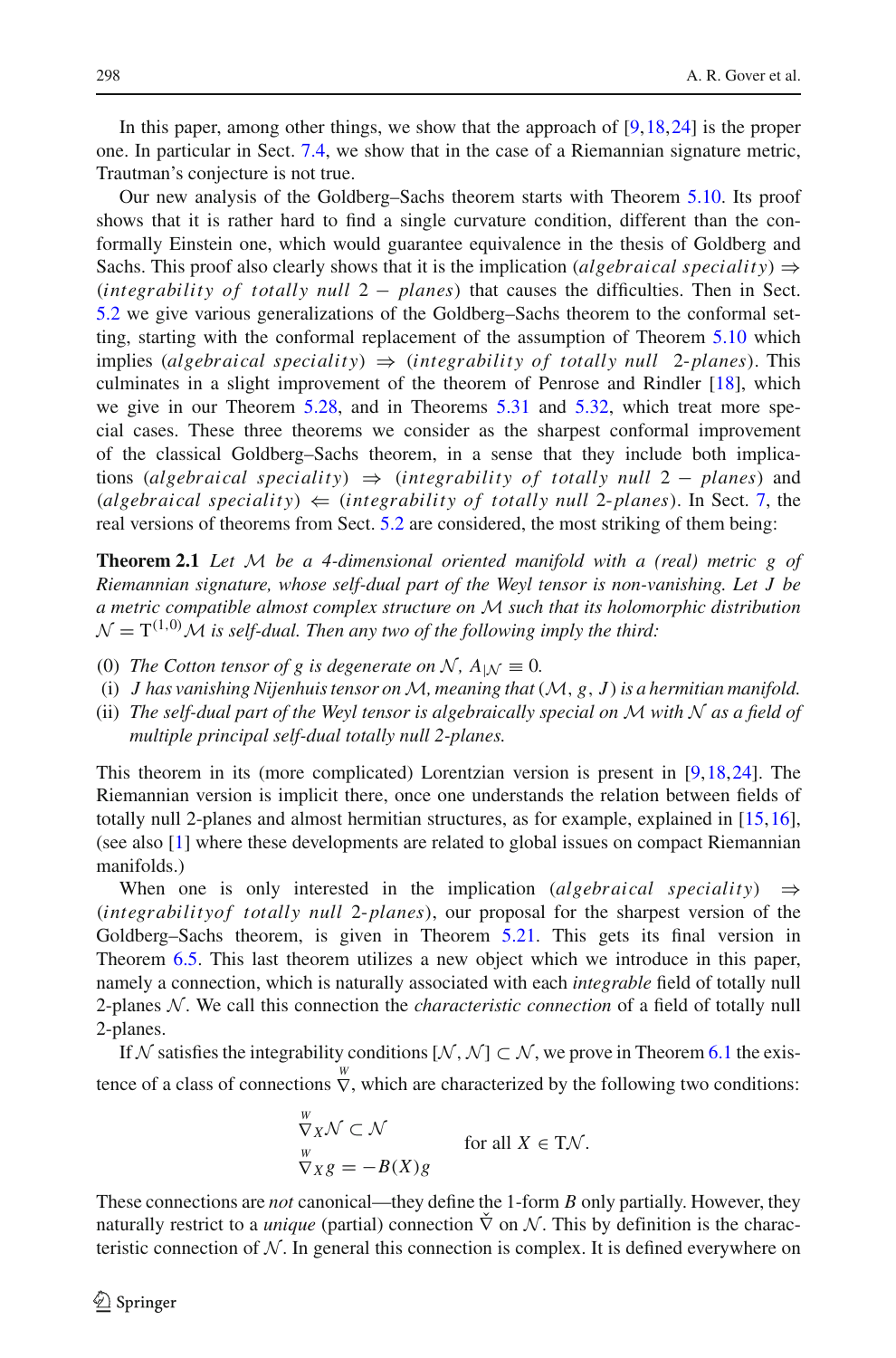$M$ , but it only enables one to differentiate vectors from  $N$  along vectors from  $N$ . Thus, the connection  $\check{\nabla}$  is effectively 2-dimensional, and as such, its curvature  $\check{R}_{BCD}^{A}$  has only one independent component. It follows that

$$
\check{R}^{A}_{BCD} = 4\Psi_1 \delta^A_B \epsilon_{CD},
$$

where  $\Psi_1$  is the Weyl tensor component whose non-vanishing is the obstruction to the algebraic speciality of the metric. The symbol  $\delta_B^A$  is the Kronecker delta (i.e. the identity) on *N* and the  $\epsilon_{CD}$  is the 2-dimensional antisymmetric tensor. The Ricci tensor  $\check{R}_{AB} = \check{R}_{ACB}^C$  for  $\check{\nabla}$  is then  $\check{R}_{AB} = 4\Psi_1 \epsilon_{AB}$  and is *antisymmetric*.

Now the replacement for the Einstein condition in the Goldberg–Sachs theorem, in its (*integrability of*  $N$ )  $\Rightarrow$  (*algebraical speciality*) part, is

$$
\check{\nabla}_{[A}\check{\nabla}_{B]}\check{R}_{CD}\equiv 0,
$$

as is explained in Theorem [6.5.](#page-31-1)

An interesting situation occurs in the Riemannian (and also in the split signature) case. There, the reality conditions imposed on the 1-form *B* defining the class of connections  $\overline{V}$ , choose a prefered connection from the class. This connection yields more information than the partial connection. Using this connection we get Theorem [7.16,](#page-42-1) which is a slightly more elegant (pseudo)hermitian version of the signature independent Theorem [6.5.](#page-31-1)

## <span id="page-4-0"></span>**3 Totally null 2-planes in four dimensions**

To discuss the geometrical meaning of the complex version of the Goldberg–Sachs theorem, we recall the known [\[7\]](#page-45-16) properties of totally null 2-planes as we range over the possible signatures of 4-dimensional metrics.

Let *V* be a 4-dimensional *real* vector space equipped with a metric *g*, of some signature. Given *V* and *g*, we consider their complexifications. Thus, we have  $V^{\mathbb{C}}$  and the metric *g* which is extended to act on complexified vectors of the form  $v_1 + iv_2, v_1, v_2 \in V$ , via:  $g(v_1 + iv_2, v'_1 + iv'_2) = g(v_1, v'_1) - g(v_2, v'_2) + i(g(v_1, v'_2) + g(v_2, v'_1)).$ 

Let N be a 2-complex-dimensional vector subspace in  $V^{\mathbb{C}}, \mathcal{N} \subset V^{\mathbb{C}}$ , with the property that *g* identically vanishes on  $N$ ,  $g_N \equiv 0$ . In other words:  $N$  is a 2-complex-dimensional vector subspace of  $V^{\mathbb{C}}$  such that for all  $n_1$  and  $n_2$  from  $V^{\mathbb{C}}$  we have  $g(n_1, n_2) = 0$ . This is the definition of *N* being *totally null*.

Such  $\mathcal N$ s exist irrespectively of the signature of *g*. In fact, let  $(e_1, e_2, e_3, e_4)$  be an orthonormal basis for *g* in *V*. Then, if the metric has signature  $(+, +, +, +)$ , an example of  $N$  is given by

$$
\mathcal{N}_E = \mathrm{Span}_{\mathbb{C}}(e_1 + ie_2, e_3 + ie_4).
$$

If the metric has Lorentzian signature  $(+, +, +, -)$  then we chose the basis so that  $g(e_1, e_1) =$  $g(e_2, e_2) = g(e_3, e_3) = 1 = -g(e_4, e_4)$ , and as an example of *N* we take

$$
\mathcal{N}_L = \mathrm{Span}_{\mathbb{C}}(e_1 + ie_2, e_3 + e_4).
$$

In the case of split signature  $(+, +, -, -)$ , we have  $g(e_1, e_1) = g(e_2, e_2) = 1$ ,  $g(e_3, e_3) =$  $g(e_4, e_4) = -1$ , and we distinguish two different classes of 2-dimensional totally null *N*s. As an example of the first class, we take

$$
\mathcal{N}_{S_c} = \mathrm{Span}_{\mathbb{C}}(e_1 + ie_2, e_3 + ie_4),
$$

 $\mathcal{L}$  Springer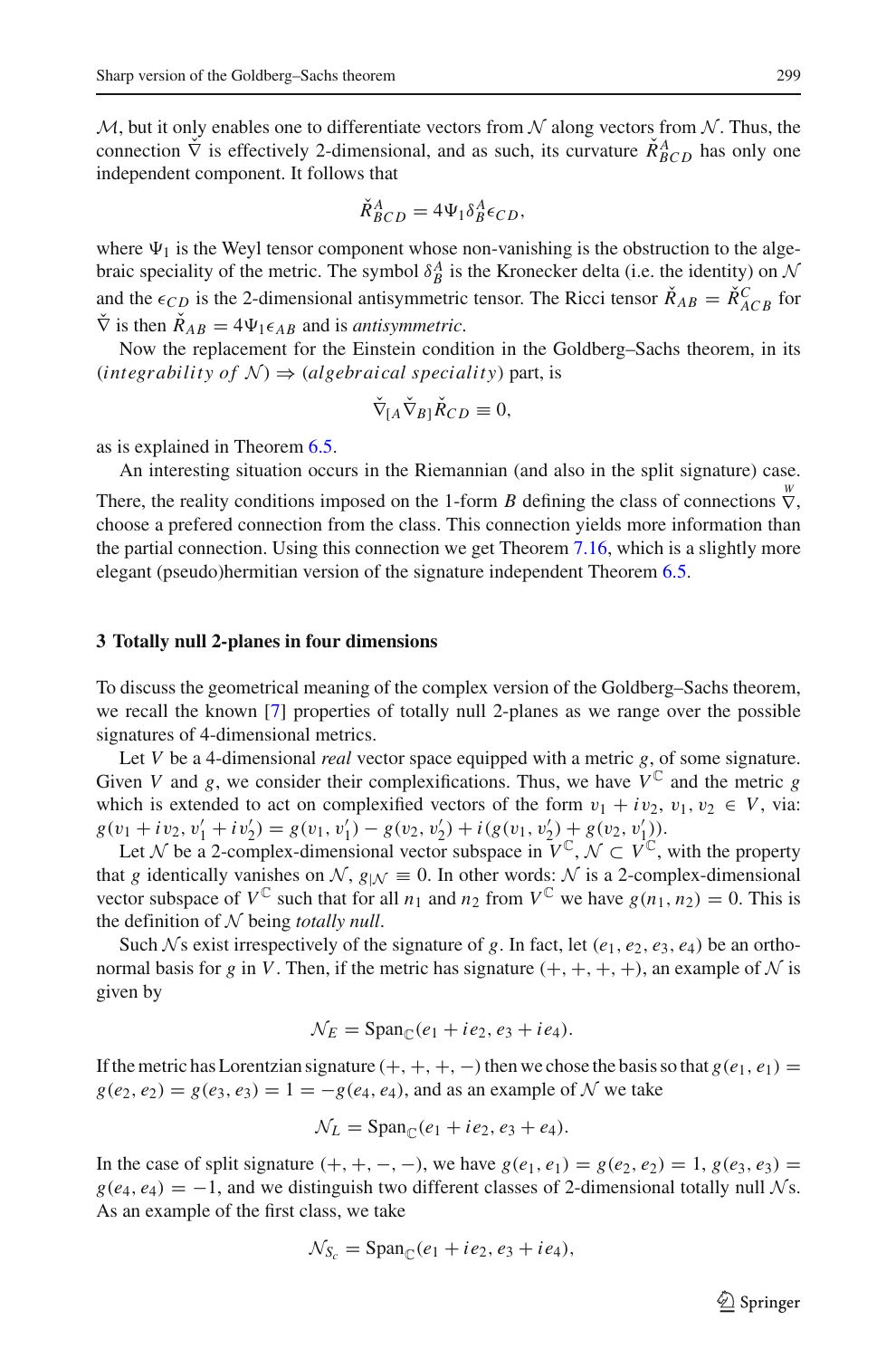and as an example of the second class we take

$$
\mathcal{N}_{S_r} = \mathrm{Span}_{\mathbb{C}}(e_1 + e_3, e_2 + e_4).
$$

If *V* is a *complex* 4-dimensional vector space with a *complex* metric *g*, the notion of a totally null 2-dimensional vector subspace  $N$  still makes sense: these are simply 2-dimensional complex vector subspaces  $\mathcal{N} \subset V$  for which  $g_{| \mathcal{N}} \equiv 0$ .

Irrespective of the fact if the 2-dimensional totally null vector space  $\mathcal N$  is defined in terms of a complex vector space *V* with a complex metric, or in terms of  $(V^{\mathbb{C}}, g)$  in which *V* is real and *g* is the complexified real metric *g*, choosing an orientation in *V*, one can check that *N* is always either *self-dual* or *anti-self-dual* (see e.g. [\[17](#page-45-17)]). By this we mean that we always have

- either: \* $(n_1 \wedge n_2) = n_1 \wedge n_2$  for all  $n_1, n_2 \in \mathcal{N}$ ,
- or: \* $(n_1 \wedge n_2) = -n_1 \wedge n_2$  for all  $n_1, n_2 \in \mathcal{N}$ ,

where \* denotes the Hodge star operator. Thus, the property of being self-dual or antiself-dual (partially) characterizes totally null 2-planes.

In case of *real V*, irrespective of the metric signature, totally null spaces in  $V^{\mathbb{C}}$  may be further characterized by their *real index* [\[7\]](#page-45-16). This is defined as follows:

Given a vector subspace  $\mathcal{N} \subset V^{\mathbb{C}}$  one considers its *complex conjugate* 

$$
\bar{\mathcal{N}} = \{ w \in V^{\mathbb{C}} \mid \bar{w} \in \mathcal{N} \}.
$$

Then the intersection  $N \cap \overline{N}$  is the complexification of a real vector space, say  $K$ , and the real index of  $\mathcal N$  is by definition the real dimension of  $\mathcal K$ , or the complex dimension of  $\mathcal N \cap \overline{\mathcal N}$ , which is the same.

In our examples above,  $N_E$  and  $N_{S_c}$  have real index *zero*,  $N_L$  has real index *one* and  $N_{S_c}$ has real index *two*. These are examples of a general fact, discussed in any dimension in [\[7\]](#page-45-16), which when specialized to a *four* dimensional *V*, reads:

- If *g* has Euclidean signature,  $(+, +, +, +)$ , then every 2-dimensional totally null space  $\mathcal N$  in the complexification  $V^{\mathbb C}$  has real index *zero*;
- If *g* has Lorentzian signature, (+, +, +, −), then every 2-dimensional totally null space  $N$  in the complexification  $V^{\mathbb{C}}$  has real index *one*;
- If *g* has split signature, (+, +, −, −), then a 2-dimensional totally null space *<sup>N</sup>* in the complexification  $V^{\mathbb{C}}$  has either real index *zero* or *two*;
- In either signature, the spaces of all *N* s with indices *zero* or *one* are generic—they form real 2-dimensional manifolds; in the split signature the spaces of all *N* s with index *two* are special—they form a real manifold of dimension *one*.

<span id="page-5-0"></span>If we have a 2-dimensional totally null *N* with real index *zero* then  $V^{\mathbb{C}} = N \oplus \overline{N}$ . This enables us to equip the real vector space *V* with a complex structure *J* , by declaring that the holomorphic vector space  $V^{(1,0)}$  of this complex structure is N. In other words, J is defined as a linear operator in *V* such that, after complexification,  $J(\mathcal{N}) = i\mathcal{N}$ . Due to the fact that *N* is totally null, the so defined *J* is hermitian,  $g(Jv_1, Jv_2) = g(v_1, v_2)$  for all  $v_1, v_2 \in V$ . Thus, *a totally null N of real index zero in dimension four defines a hermitian structure J in the corresponding 4-dimensional real vector space* (*V*, *g*). Also the converse is true. For if we have  $(V, g, J)$  in real dimension four, we define  $\mathcal N$  by  $\mathcal N = V^{(1,0)}$ , i.e. we declare that  $\mathcal N$ is just the holomorphic vector space for *J* . Due to the fact that *J* is hermitian, and because of the assumed Euclidean or split signature of the metric,  $N$  is totally null and has real index zero. This proves the following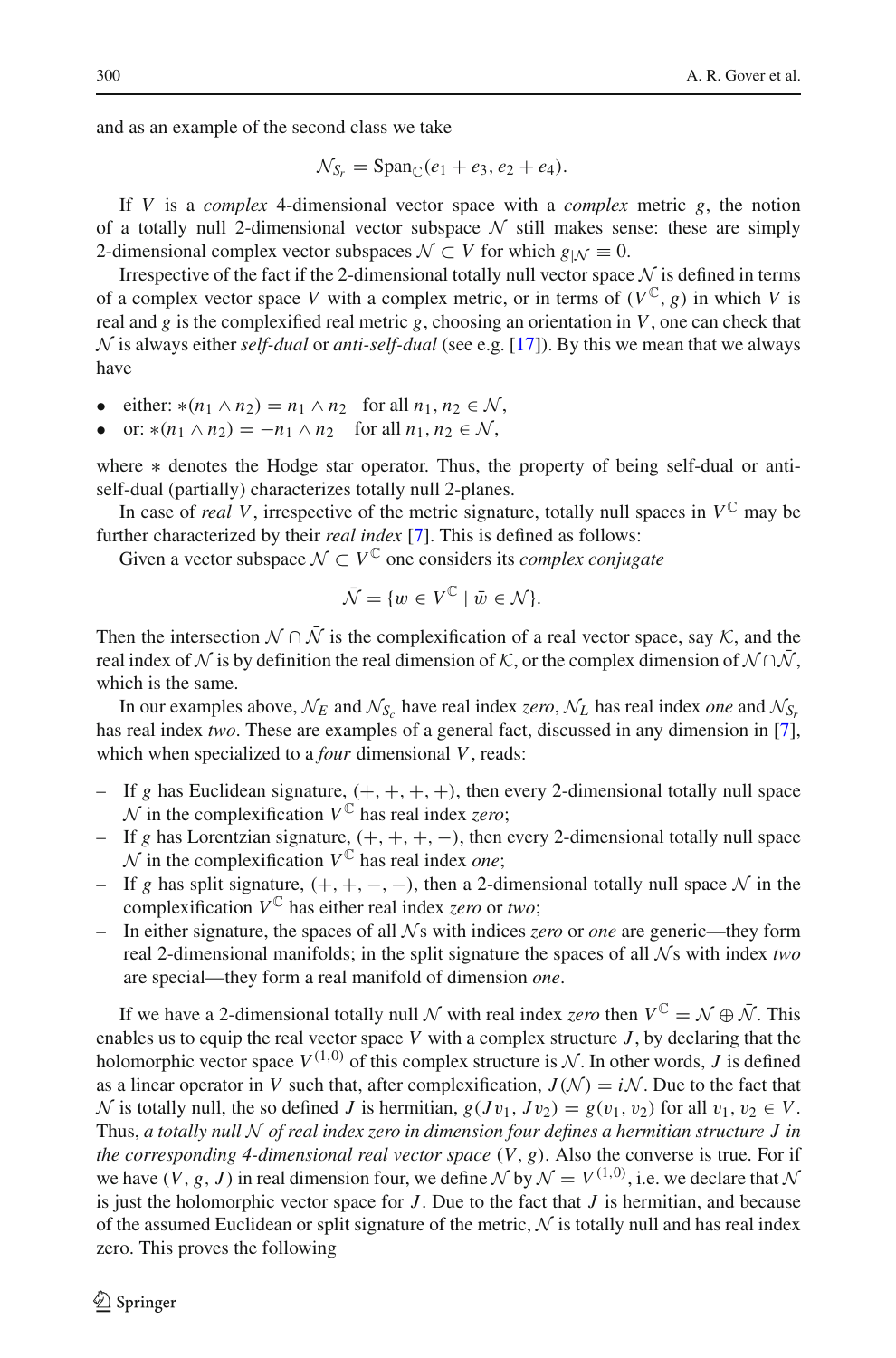**Proposition 3.1** *There is a one to one correspondence between (pseudo)hermitian structures J in a four-dimensional real vector space* (*V*, *g*)*, equipped with a metric of either Euclidean or split signature, and 2-dimensional totally null planes*  $\mathcal{N} \subset V^{\mathbb{C}}$  *with real index zero.* 

In the Lorentzian case, where all *N* s have index one, every *N* defines a 1-real-dimensional vector space *K*. This is spanned by a real vector, say *k*, which is *null*, as it is a vector from  $N$ . The space  $K^{\perp}$  orthogonal to *K* includes  $K, K \subset K^{\perp}$ . Its complexification  $(K^{\perp})^{\mathbb{C}} = \mathcal{N} + \bar{\mathcal{N}}$ . The *quotient space*  $H = \mathcal{K}^{\perp}/\mathcal{K}$  has real dimension two, and acquires a complex structure in a similar way as V did in the Euclidean/split case. Indeed, we define  $J$  in  $H$  by declaring that its holomorphic space  $\mathcal{H}^{(1,0)}$  coincides with the 2-dimensional complex vector space  $(N + \bar{N})/(N \cap \bar{N})$ . This shows that *a* 2-dimensional totally null *N*, in the complexification *of a Lorentzian 4-dimensional* (*V*, *g*)*, defines a real null direction k in V together with a complex structure J in the quotient space*  $K^{\perp}/K$ ,  $K = \mathbb{R}k$ . One can easily see that also the converse is true, and we have the following

**Proposition 3.2** *There is a one to one correspondence between 2-dimensional totally null planes N , in the complexification of a four-dimensional oriented and time oriented Lorentzian vector space*  $(V, g)$ *, and null directions*  $K = \mathbb{R}$ *k in V together with their associated complex structures J in*  $K^{\perp}/K$ *.* 

The last case, in which the signature of *g* is split,  $(+, +, -, -)$ , and in which the *N*'s have real index 2, provides us with a *real* 2-dimensional totally null plane in *V*. Thus, we have

**Proposition 3.3** *There is a one to one correspondence between 2-dimensional totally null planes N with real index two, in the complexification of a four-dimensional split signature vector space* (*V*, *g*)*, and real totally null 2-planes in V .*

We now pass to the analogous considerations on 4-manifolds. Thus, we consider a 4 dimensional manifold  $M$ , with a metric  $g$ , equipped in addition with a smooth distribution *N* of complex totally null 2-planes  $N$ <sup>*x*</sup>, *x* ∈ *M*, of a *fixed* index. Applying the above propositions we see that, depending on the index of  $N$ , such an  $M$  is equipped either with an *almost hermitian structure* (*M*, *g*, *J* ) (in case of index 0), or with an *almost optical structure* (*M*, *<sup>g</sup>*, *<sup>K</sup>*, *<sup>J</sup>K*⊥/*K*) (in case of index 1), or with a *real distribution of totally null 2-planes* (in case of index 2). The interesting question about the integrability conditions for these three different real structures has a uniform answer in terms of the integrability of the complex distribution  $N$ . Actually, by inspection of the three cases determined by the real indices of  $N$ , one proves the following [\[16\]](#page-45-3)

**Proposition 3.4** *Let M be a 4-dimensional real manifold and g be a real metric on it. Let N* be a complex 2-dimensional distribution on *M* such that  $g_{|N} \equiv 0$ . Then, the integrability *condition,*

$$
[\mathcal{N},\mathcal{N}]\subset \mathcal{N},
$$

*for the distribution N is equivalent to*

- *the Newlander–Nirenberg integrability condition for the corresponding J, if N has index zero;*
- *the geodesic and shear-free condition for the corresponding real null direction field k, if N has index one. In this case the 3-dimensional space of integral curves of k has (locally) the structure of 3-dimensional CR manifold.*
- *the classical Fröbenius integrability for the real distribution corresponding to N , if N has index two. In this case we have a foliation of M by 2-dimensional real manifolds corresponding to the leaves of N .*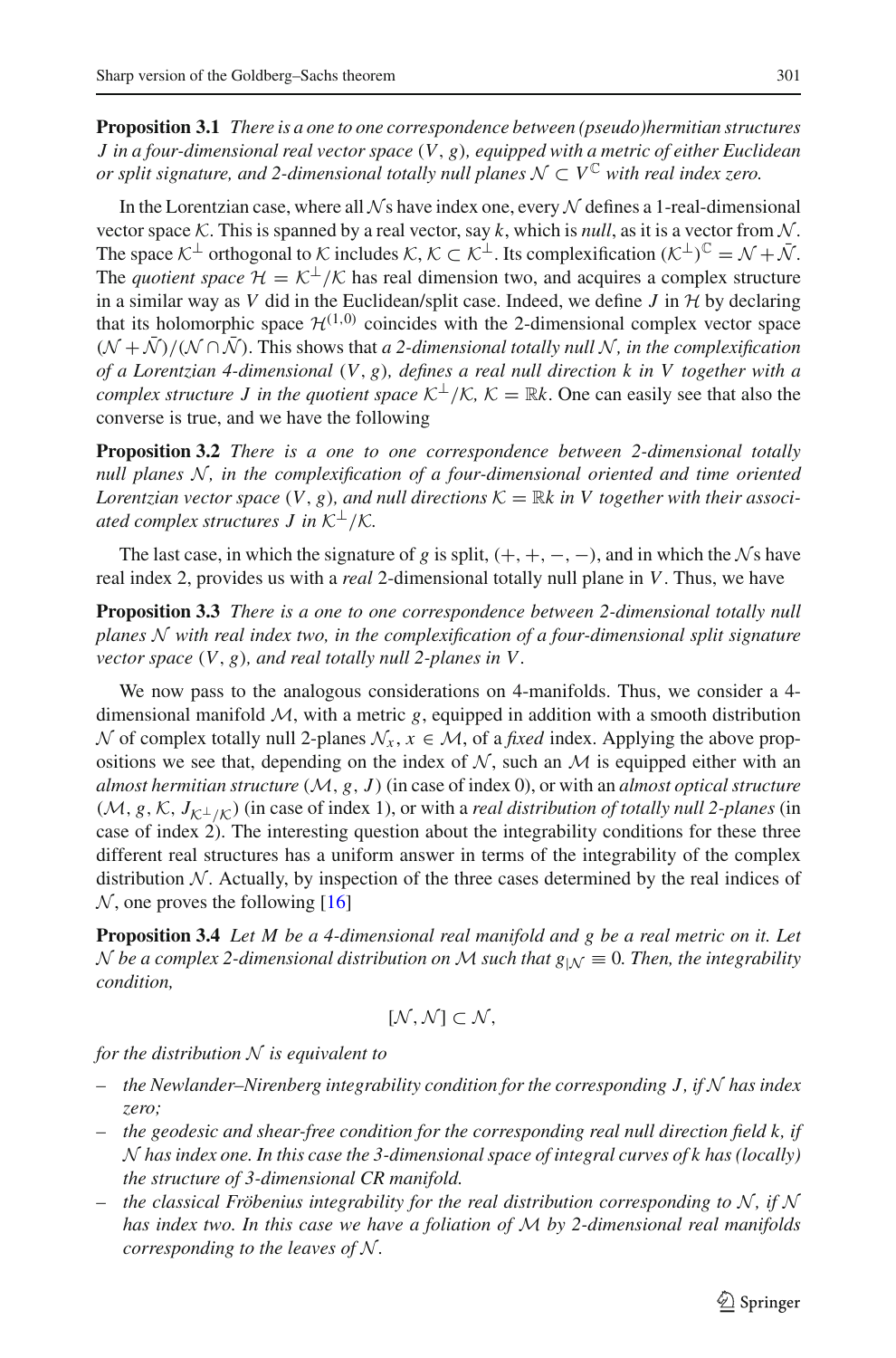Returning to the complex Goldberg–Sachs Theorem [1.5,](#page-2-1) we see that one part of its thesis, which is concerned with the integrabilty condition  $[N, N] \subset N$ , has a very nice geometric interpretation in each of the real signatures. In particular, in the real index zero case, the theorem gives if and only if conditions for the local existence of a hermitian structure on a 4-manifold [\[15](#page-45-2)[,16\]](#page-45-3).

## <span id="page-7-0"></span>**4 Signature independent Newman–Penrose formalism**

The purpose of this section is to establish a version of the Newman–Penrose formalism [\[14\]](#page-45-18)—a very convenient tool to study the properties of 4-dimensional manifolds equipped with a metric—in such a way that it will be usable in the following different settings. These are as follows:

- (a) *M* is a *complex* 4-dimensional manifold, and *g* is a *holomorphic* metric on *M*,
- (b) *M* is a *real* 4-dimensional manifold, and *g* is a *complex valued* metric on *M*,
- (c) *M* is a *real* 4-dimensional manifold, and *g* is:
	- (ci) real of Lorentzian signature,
	- (cii) real of Euclidean signature,
	- (ciii) real of split signature,
	- (civ) a complexification of a real metric having one of the above signatures.

The classical Newman–Penrose formalism was devised for the case where *M* is real, and *g* is Lorentzian. Although the generalization of the formalism, applicable to all the above settings, is implicit in the formulation given in the Penrose and Rindler monograph [\[18\]](#page-45-12), one needs to have some experience to use it in the cases (cii) and (ciii). For this reason, we decided to derive the formalism from first principles, emphasizing from the very beginning how to apply it to the above different situations. To achieve our goal of very easy applicability of this formalism to these different situations, we have introduced a convenient notation, in various instances quite different from the Newman–Penrose original. Since the Newman–Penrose formalism proved to be a great tool in the study of Lorenztian 4-manifolds, we believe that our formulation, explained here from the basics, will help the community of mathematicians working with 4-manifolds having metrics of Euclidean or split signature to appreciate this tool.

From now on (*M*, *g*) is a 4-dimensional *real* or *complex* manifold equipped with a *complex* valued metric. This means that the metric *g* is a non-degenerate symmetric bilinear form,  $g: T^{\mathbb{C}}\mathcal{M} \times T^{\mathbb{C}}\mathcal{M} \to \mathbb{C}$ , with values in the complex numbers [\[17](#page-45-17)].

Given *g*, we use a (local) *null* coframe  $(\theta^1, \theta^2, \theta^3, \theta^4) = (M, P, N, K)$  on *M* in which *g* is

$$
g = g_{ab}\theta^a \theta^b = 2(MP + NK). \tag{1}
$$

<span id="page-7-2"></span><span id="page-7-1"></span>Here, and in the following, formulae like  $\theta^a \theta^b$  denote the symmetrized tensor product of the complex valued 1-forms  $\theta^a$  and  $\theta^b$ :  $\theta^a \theta^b = \frac{1}{2} (\theta^a \otimes \theta^b + \theta^b \otimes \theta^a)$ .

*Remark* 4.1 *Note that our setting, although in general complex, includes all the* real *cases. These cases correspond to metrics g such that*  $g(X, Y)$  *is real for all real vector fields*  $X, Y \in T\mathcal{M}$ *. In other words, in such cases the metric g restricted to the tangent space*  $T\mathcal{M}$ *of M is real. If M is equipped with a metric g satisfying this condition, then we always locally have a null coframe*  $(\theta^1, \theta^2, \theta^3, \theta^4) = (M, P, N, K)$  *in which*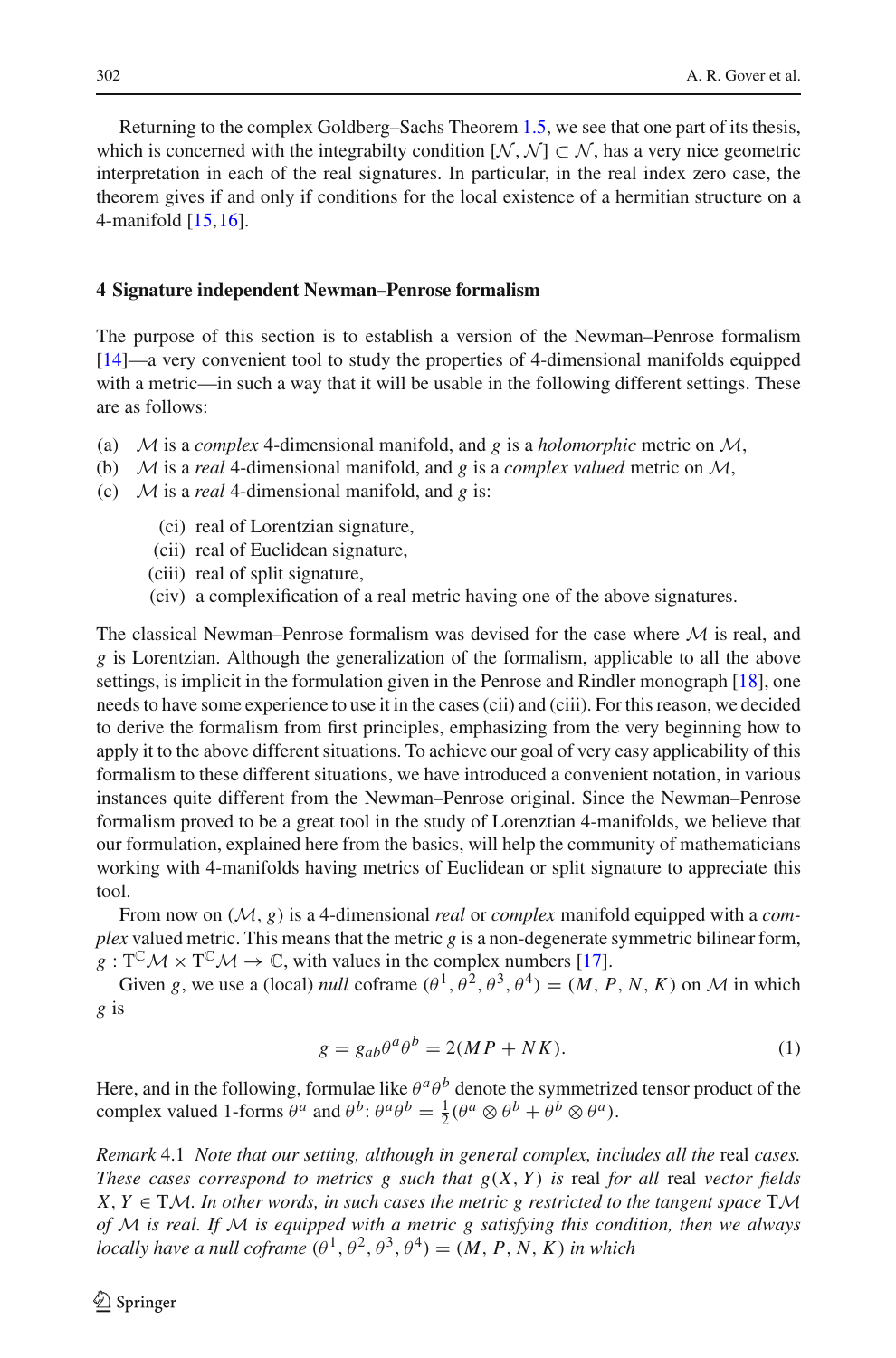*(E)*  $P = \overline{M}$  and  $K = \overline{N}$  *if the metric g*<sub> $|T\mathcal{M}|$ </sub> *has* Euclidean *signature*,

 $(S_c)$   $P = \overline{M}$  and  $K = -\overline{N}$ , if the metric  $g_{|TM}$  has split *signature*,

*(L)*  $P = \overline{M}$ ,  $N = \overline{N}$  and  $K = \overline{K}$ , if the metric  $g_{|TM}$  has Lorentzian *signature*.

<span id="page-8-1"></span>*Remark* 4.2 *The main statement above about the cases (E), (Sc) and (L) can be rephrased as follows: In the complexification of the cotangent space of T* <sup>∗</sup>C*M, one can introduce three different* real structures *by appropriate* conjugation operators*: 'bar'. On the basis of the 1-forms*  $(\theta^1, \theta^2, \theta^3, \theta^4) = (M, P, N, K)$  *these are defined according to:* 

- *(E)*  $\overline{M} = P$ ,  $\overline{P} = M$ ,  $\overline{N} = K$  and  $\overline{K} = N$ . With this choice of the conjugation,  $g_{|TM}$  is *real and has* Euclidean *signature.*
- $(S_c)$   $\overline{M} = P$ ,  $\overline{P} = M$ ,  $\overline{N} = -K$  and  $\overline{K} = -N$ . With this choice of the conjugation,  $g_{|T,M}$ *is real and has* split *signature.*
- *(L)*  $\overline{M} = P$ ,  $\overline{P} = M$ ,  $\overline{N} = N$  and  $\overline{K} = K$ . With this choice of the conjugation,  $g_{|TM}$  is *real and has* Lorentzian *signature.*

*Note also that the labels a* = 1, 2, 3, 4 *of the null coframe components*  $\theta^a$ *, behave in the following way under these conjugations:*

*(E)*  $\overline{1} \rightarrow 2$ ,  $\overline{2} \rightarrow 1$ ,  $\overline{3} \rightarrow 4$ ,  $\overline{4} \rightarrow 3$  *in the Euclidean case*,  $(S_c)$   $\bar{1}$  → 2,  $\bar{2}$  → 1,  $\bar{3}$  → −4,  $\bar{4}$  → −3 *in the split case*, *(L)*  $\bar{1} \rightarrow 2$ ,  $\bar{2} \rightarrow 1$ ,  $\bar{3} \rightarrow 3$ ,  $\bar{4} \rightarrow 4$  *in the Lorentzian case.* 

*These transformations of indices under the respective complex conjugations will be important when we perform complex conjugations on multiindexed quantities, such as for example, Rabcd . In particular, the above transformation of indices imply, for example, that in the (Sc)*  $case \ \bar{R}_{1323} = R_{2414}, \ \bar{R}_{1321} = -R_{2412}, \ and \ so \ on.$ 

<span id="page-8-2"></span>*Remark* 4.3 *We denoted the split signature case by the letter S with a subscript c to distinguish this case from the case Sr in which the field of 2-planes annihilating the coframe 1-forms P and K in (S<sub>c</sub>) is totally real. It is well known [\[7](#page-45-16)], that if the metric*  $g_{\text{ITM}}$  *has split signature, one can choose a* totally real *null coframe on M, such that*

$$
\overline{M} = M, \quad \overline{P} = P, \quad \overline{N} = N, \quad \overline{K} = K. \tag{S_r}
$$

*This situation, although less generic [\[7\]](#page-45-16) than (Sc) is worthy of consideration, since in the integrable case of the Goldberg–Sachs theorem it leads to the foliation of M by* real *2-dimensional leaves, corresponding to the distribution of totally null 2-planes.*

<span id="page-8-0"></span>Given a null coframe  $(\theta^a)$ , we calculate the differentials of its components

$$
d\theta^a = -\frac{1}{2}c_{bc}^a \theta^b \wedge \theta^c. \tag{2}
$$

Following Newman and Penrose [\[14\]](#page-45-18), and the tradition in General Relativity literature [\[8\]](#page-45-19), we will assign Greek letter names to the coefficient functions  $c_{bc}^a$ . As is well known, these coefficients naturally split into two groups with 12 complex coefficients in each group. They correspond to two spin connections associated with the metric *g*. The 12 coefficients from the first group will be denoted by  $\alpha$ ,  $\beta$ ,  $\gamma$ ,  $\lambda$ ,  $\mu$ ,  $\nu$ ,  $\rho$ ,  $\sigma$ ,  $\tau$ ,  $\varepsilon$ ,  $\kappa$ ,  $\pi$ . The 12 coefficients from the second group will be denoted by putting primes on the same Greek letters. The 'primed' and 'unprimed' quantities, as describing two different spinorial connections, will be treated as independent objects in the complex setting. Their relations to the complex conjugation in the real settings will be described in Reamark [4.4.](#page-9-0) This said, we write the four equations [\(2\)](#page-8-0) as: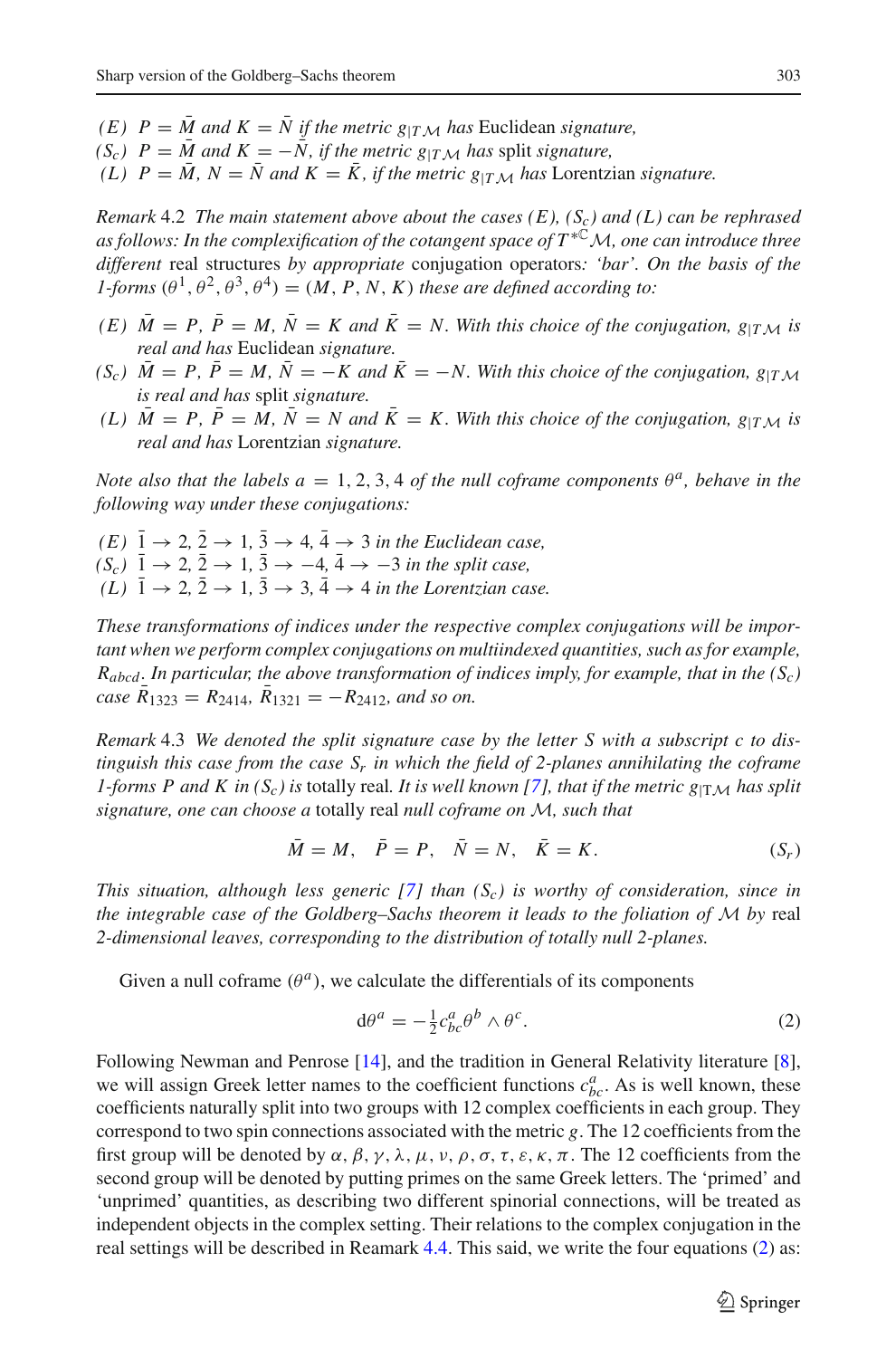<span id="page-9-2"></span>
$$
d\theta^{1} = (\alpha - \beta')\theta^{1} \wedge \theta^{2} + (\gamma - \gamma' - \mu)\theta^{1} \wedge \theta^{3} + (\varepsilon - \varepsilon' - \rho')\theta^{1} \wedge \theta^{4}
$$
  
\n
$$
- \lambda \theta^{2} \wedge \theta^{3} - \sigma'\theta^{2} \wedge \theta^{4} + (\pi - \tau')\theta^{3} \wedge \theta^{4}
$$
  
\n
$$
d\theta^{2} = (\beta - \alpha')\theta^{1} \wedge \theta^{2} - \lambda'\theta^{1} \wedge \theta^{3} - \sigma\theta^{1} \wedge \theta^{4}
$$
  
\n
$$
+ (\gamma' - \gamma - \mu')\theta^{2} \wedge \theta^{3} + (\varepsilon' - \varepsilon - \rho)\theta^{2} \wedge \theta^{4} + (\pi' - \tau)\theta^{3} \wedge \theta^{4}
$$
  
\n
$$
d\theta^{3} = (\rho' - \rho)\theta^{1} \wedge \theta^{2} + (\alpha' + \beta - \tau)\theta^{1} \wedge \theta^{3} - \kappa\theta^{1} \wedge \theta^{4}
$$
  
\n
$$
+ (\alpha + \beta' - \tau')\theta^{2} \wedge \theta^{3} - \kappa'\theta^{2} \wedge \theta^{4} - (\varepsilon' + \varepsilon)\theta^{3} \wedge \theta^{4}
$$
  
\n
$$
d\theta^{4} = (\mu - \mu')\theta^{1} \wedge \theta^{2} - \nu'\theta^{1} \wedge \theta^{3} - (\alpha' + \beta + \pi')\theta^{1} \wedge \theta^{4}
$$
  
\n
$$
- \nu\theta^{2} \wedge \theta^{3} - (\alpha + \beta' + \pi)\theta^{2} \wedge \theta^{4} - (\gamma' + \gamma)\theta^{3} \wedge \theta^{4}.
$$

This notation for the coefficient functions  $c_{bc}^a$ , although ugly at first sight, has many advantages. One of them is the already mentioned property of separating the two spin connections associated with the metric *g* by associating them with the respective 'primed' and 'unprimed' objects. More explicitly, defining the Levi-Civita connection 1-forms  $\Gamma_b^a$  by

<span id="page-9-3"></span>
$$
d\theta^{a} + \Gamma_{b}^{a} \wedge \theta^{b} = 0
$$
  

$$
\Gamma_{ab} = -\Gamma_{ba}, \qquad \Gamma_{ab} = g_{ac} \Gamma_{b}^{c},
$$
 (4)

<span id="page-9-1"></span>we get the following expressions for  $\Gamma_{ab}$ :

$$
\frac{1}{2}(\Gamma_{12} + \Gamma_{34}) = \alpha' \theta^{1} + \beta' \theta^{2} + \gamma' \theta^{3} + \varepsilon' \theta^{4}
$$
  
\n
$$
\Gamma_{13} = \lambda' \theta^{1} + \mu' \theta^{2} + \nu' \theta^{3} + \pi' \theta^{4}
$$
  
\n
$$
\Gamma_{24} = \rho' \theta^{1} + \sigma' \theta^{2} + \tau' \theta^{3} + \kappa' \theta^{4}
$$
  
\n
$$
\frac{1}{2}(-\Gamma_{12} + \Gamma_{34}) = \beta \theta^{1} + \alpha \theta^{2} + \gamma \theta^{3} + \varepsilon \theta^{4}
$$
  
\n
$$
\Gamma_{23} = \mu \theta^{1} + \lambda \theta^{2} + \nu \theta^{3} + \pi \theta^{4}
$$
  
\n
$$
\Gamma_{14} = \sigma \theta^{1} + \rho \theta^{2} + \tau \theta^{3} + \kappa \theta^{4}.
$$
  
\n(6)

<span id="page-9-0"></span>The two spin connections correspond to  $\chi' = (\Gamma_{24}, \frac{1}{2}(\Gamma_{12} + \Gamma_{34}), \Gamma_{13})$  and  $\chi = (\Gamma_{14}, \frac{1}{2}(-\Gamma_{12} + \Gamma_{24}), \Gamma_{23})$  respectively.  $\frac{1}{2}$ ( $-\Gamma_{12} + \Gamma_{34}$ ),  $\Gamma_{23}$ ), respectively.

*Remark* 4.4 *The above notation is an adaptation of the* Lorentzian version *of the Newman– Penrose formalism. This can be easily seen, taking into account the reality conditions discussed in Remarks [4.1,](#page-7-1) [4.2.](#page-8-1) In particular, in the Lorentzian case (L), the complex conjugation defined in Remark [4.2,](#page-8-1) applied to the quantities* α, β, γ , . . .*, yields:*

$$
\begin{pmatrix}\n\bar{\alpha} & \bar{\beta} & \bar{\gamma} & \bar{\varepsilon} \\
\bar{\lambda} & \bar{\mu} & \bar{\nu} & \bar{\pi} \\
\bar{\rho} & \bar{\sigma} & \bar{\tau} & \bar{\kappa}\n\end{pmatrix} = \begin{pmatrix}\n\alpha' & \beta' & \gamma' & \varepsilon' \\
\lambda' & \mu' & \nu' & \pi' \\
\rho' & \sigma' & \tau' & \kappa'\n\end{pmatrix}.
$$
\n(L)

*Thus, in the Lorentzian case, the complex conjugation changes 'unprimed' Greek letters into 'primed' ones and* vice versa*. Therefore, in this signature the 'primed' Greek letter quantities are totally determined by the 'unprimed' ones. The situation is drastically different in the two other real signatures. There the 'primed' Greek letter quantities are* independent *of the 'unprimed' ones. On the other hand in these two cases, there are some relations between the quantities* within *each of the 'primed' and 'unprimed' family. In the Euclidean case, they are given by*

 $\circledcirc$  Springer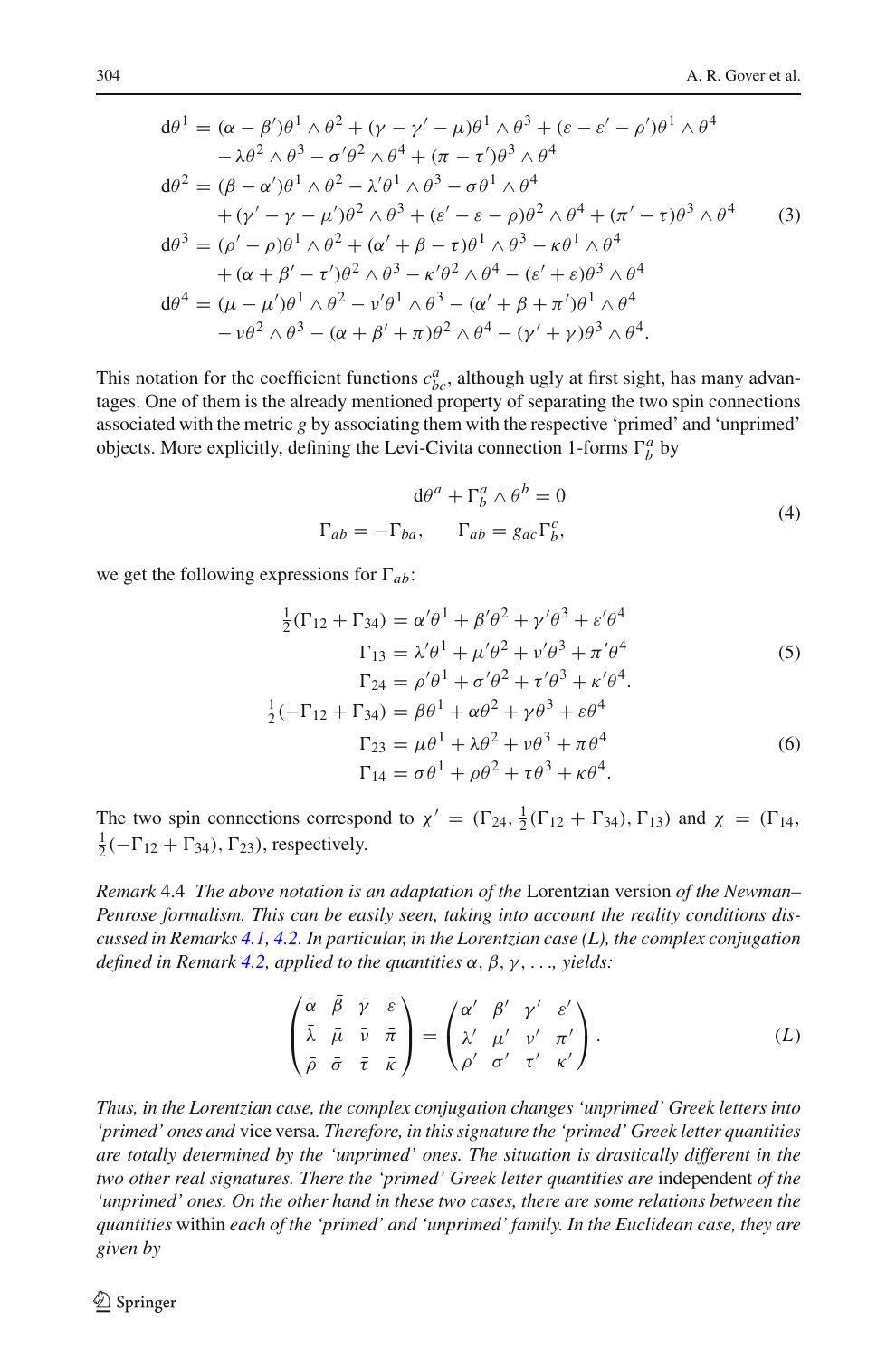$$
\begin{pmatrix}\n\bar{\alpha} & \bar{\beta} & \bar{\gamma} & \bar{\varepsilon} \\
\bar{\lambda} & \bar{\mu} & \bar{\nu} & \bar{\pi} \\
\bar{\rho} & \bar{\sigma} & \bar{\tau} & \bar{\kappa}\n\end{pmatrix} = \begin{pmatrix}\n-\beta & -\alpha & -\varepsilon & -\gamma \\
\sigma & \rho & \kappa & \tau \\
\mu & \lambda & \pi & \nu\n\end{pmatrix},
$$
\n(E)

*with the same relations after the replacement of all 'unprimed' quantities by their 'primed' counterparts on both sides.*

*In the split signature cases, we have*

$$
\begin{pmatrix}\n\bar{\alpha} & \bar{\beta} & \bar{\gamma} & \bar{\epsilon} \\
\bar{\lambda} & \bar{\mu} & \bar{\nu} & \bar{\pi} \\
\bar{\rho} & \bar{\sigma} & \bar{\tau} & \bar{\kappa}\n\end{pmatrix} = \begin{pmatrix}\n-\beta & -\alpha & \epsilon & \gamma \\
-\sigma & -\rho & \kappa & \tau \\
-\sigma & -\rho & \kappa & \tau \\
-\mu & -\lambda & \pi & \nu\n\end{pmatrix},
$$
\n(S<sub>c</sub>)

*and*

$$
\begin{pmatrix}\n\bar{\alpha} & \bar{\beta} & \bar{\gamma} & \bar{\epsilon} \\
\bar{\lambda} & \bar{\mu} & \bar{\nu} & \bar{\pi} \\
\bar{\rho} & \bar{\sigma} & \bar{\tau} & \bar{\kappa}\n\end{pmatrix} = \begin{pmatrix}\n\alpha & \beta & \gamma & \epsilon \\
\lambda & \mu & \nu & \pi \\
\rho & \sigma & \tau & \kappa\n\end{pmatrix},
$$
\n(S<sub>r</sub>)

*again with the identical relations for the 'primed' quantities.*

Now we pass to the 'prime'–'unprime' decomposition of the curvature. The Riemann tensor coefficients  $R_{bcd}^a$  are defined by Cartan's second structure equations:

$$
d\Gamma_b^a + \Gamma_c^a \wedge \Gamma_b^c = \frac{1}{2} R_{bcd}^a \theta^c \wedge \theta^d. \tag{7}
$$

<span id="page-10-0"></span>Due to our conventions, modulo symmetry, the only non-zero components of the metric are  $g_{12} = g_{34} = 1$ . The inverse of the metric,  $g^{ab}$ , again modulo symmetry, has  $g^{12} = g^{34} = 1$ as the only non-vanishing components. The Ricci tensor is defined as  $R_{ab} = R_{acb}^c$ . Its scalar is:  $R = R_{ab}g^{ab}$ , and its tracefree part is:  $\check{R}_{ab} = R_{ab} - \frac{1}{4}Rg_{ab}$ . Using the metric  $g_{ab}$  we also define  $R_{abcd} = g_{ae}R_{bcd}^e$ . This is further used to define the covariant components of the Weyl tensor  $C_{bcd}^a$  via:

$$
C_{abcd} = R_{abcd} - \frac{1}{12}R(g_{ac}g_{db} - g_{ad}g_{cb}) + \frac{1}{2}(g_{ad}\tilde{R}_{cb} - g_{ac}\tilde{R}_{db} + g_{bc}\tilde{R}_{da} - g_{bd}\tilde{R}_{ca}).
$$

In the context of the present paper, in which the conformal properties matter, it is convenient to use the Schouten tensor P, with help of which we can write the above displayed equality as

$$
C_{abcd} = R_{abcd} + g_{ad}P_{cb} - g_{ac}P_{db} + g_{bc}P_{da} - g_{bd}P_{ca}.
$$
\n(8)

The Schouten tensor P is a 'trace-corrected' Ricci tensor, with the explicit relation given by

$$
\mathsf{P}_{ab} = \tfrac{1}{2}R_{ab} - \tfrac{1}{12}Rg_{ab}.
$$

In the Newman–Penrose formalism, the 10 components of the Weyl tensor are encoded in 10 complex quantities  $\Psi_0$ ,  $\Psi_1$ ,  $\Psi_2$ ,  $\Psi_3$ ,  $\Psi_4$  and  $\Psi'_0$ ,  $\Psi'_1$ ,  $\Psi'_2$ ,  $\Psi'_3$ ,  $\Psi'_4$ . Five of them have 'primes', to emphasize that they are associated with the 'primed' spin connection. Another way of understanding this notation is to say that the 'unprimed'  $\Psi$ s are five components of the self-dual part of the Weyl tensor, and the 'primed'  $\Psi s$  are the components of the anti-self-dual part of the Weyl.

The Ricci and Schouten tensors are mixed 'prime'–'unprime' objects, and as such are not very nicely denoted in the 'prime' vs. 'unprime' setting. For this reason, when referring to  $R_{ab}$ ,  $\dot{R}_{ab}$  and  $P_{ab}$ , we will not use the Newman–Penrose notation, and will express these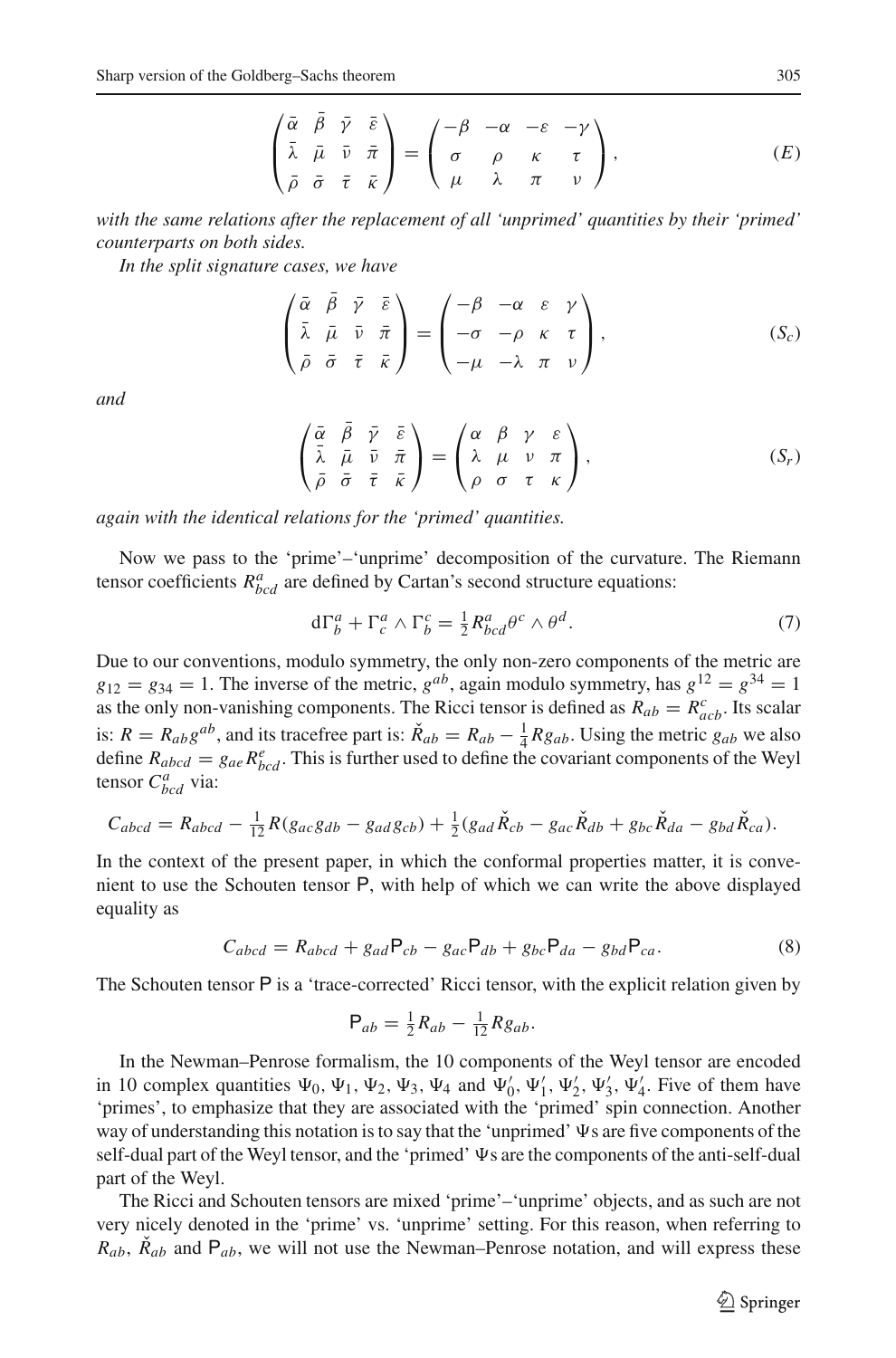objects using the standard four-dimensional indices  $a = 1, 2, 3, 4$ , as e.g. in  $12(P_{12}+P_{34}) =$  $2(R_{12} + R_{34}) = R$ .

<span id="page-11-0"></span>Having said all of this we express Cartan's second structure equation [\(7\)](#page-10-0), and in particular the curvature coefficients  $R^a_{bcd}$ , in terms of  $\Psi s$ ,  $\Psi's$ , **P** and the null coframe ( $\theta^a$ ) as follows:

$$
\frac{1}{2}d(\Gamma_{12} + \Gamma_{34}) + \Gamma_{24} \wedge \Gamma_{13} \n= -\Psi'_{3}\theta^{1} \wedge \theta^{3} + \Psi'_{1}\theta^{2} \wedge \theta^{4} + \frac{1}{2}(2\Psi'_{2} - \mathsf{P}_{12} - \mathsf{P}_{34})(\theta^{1} \wedge \theta^{2} + \theta^{3} \wedge \theta^{4}) \n+ \mathsf{P}_{23}\theta^{2} \wedge \theta^{3} - \mathsf{P}_{14}\theta^{1} \wedge \theta^{4} - \frac{1}{2}(\mathsf{P}_{12} - \mathsf{P}_{34})(\theta^{1} \wedge \theta^{2} - \theta^{3} \wedge \theta^{4})
$$

$$
d\Gamma_{13} + (\Gamma_{12} + \Gamma_{34}) \wedge \Gamma_{13}
$$
  
=  $\Psi_4' \theta^1 \wedge \theta^3 + (\Psi_2' + \mathsf{P}_{12} + \mathsf{P}_{34}) \theta^2 \wedge \theta^4 - \Psi_3' (\theta^1 \wedge \theta^2 + \theta^3 \wedge \theta^4)$   
+  $\mathsf{P}_{33} \theta^2 \wedge \theta^3 + \mathsf{P}_{11} \theta^1 \wedge \theta^4 - \mathsf{P}_{13} (\theta^1 \wedge \theta^2 - \theta^3 \wedge \theta^4)$  (9)

$$
d\Gamma_{24} + \Gamma_{24} \wedge (\Gamma_{12} + \Gamma_{34})
$$
  
=  $(\Psi'_2 + \mathsf{P}_{12} + \mathsf{P}_{34})\theta^1 \wedge \theta^3 + \Psi'_0 \theta^2 \wedge \theta^4 + \Psi'_1 (\theta^1 \wedge \theta^2 + \theta^3 \wedge \theta^4)$   
+  $\mathsf{P}_{22}\theta^2 \wedge \theta^3 + \mathsf{P}_{44}\theta^1 \wedge \theta^4 + \mathsf{P}_{24}(\theta^1 \wedge \theta^2 - \theta^3 \wedge \theta^4),$ 

<span id="page-11-1"></span>with analogous equations for the 'unprimed' objects:

$$
\frac{1}{2}d(-\Gamma_{12} + \Gamma_{34}) + \Gamma_{14} \wedge \Gamma_{23} \n= -\Psi_3 \theta^2 \wedge \theta^3 + \Psi_1 \theta^1 \wedge \theta^4 - \frac{1}{2}(2\Psi_2 - P_{12} - P_{34})(\theta^1 \wedge \theta^2 - \theta^3 \wedge \theta^4) \n+ P_{13}\theta^1 \wedge \theta^3 - P_{24}\theta^2 \wedge \theta^4 + \frac{1}{2}(P_{12} - P_{34})(\theta^1 \wedge \theta^2 + \theta^3 \wedge \theta^4)
$$

$$
\begin{aligned}\nd\Gamma_{23} + (-\Gamma_{12} + \Gamma_{34}) \wedge \Gamma_{23} \\
&= \Psi_4 \theta^2 \wedge \theta^3 + (\Psi_2 + \mathsf{P}_{12} + \mathsf{P}_{34}) \theta^1 \wedge \theta^4 + \Psi_3 (\theta^1 \wedge \theta^2 - \theta^3 \wedge \theta^4) \\
&\quad + \mathsf{P}_{33} \theta^1 \wedge \theta^3 + \mathsf{P}_{22} \theta^2 \wedge \theta^4 + \mathsf{P}_{23} (\theta^1 \wedge \theta^2 + \theta^3 \wedge \theta^4)\n\end{aligned} \tag{10}
$$

$$
d\Gamma_{14} + \Gamma_{14} \wedge (-\Gamma_{12} + \Gamma_{34})
$$
  
=  $(\Psi_2 + \mathsf{P}_{12} + \mathsf{P}_{34})\theta^2 \wedge \theta^3 + \Psi_0\theta^1 \wedge \theta^4 - \Psi_1(\theta^1 \wedge \theta^2 - \theta^3 \wedge \theta^4)$   
+  $\mathsf{P}_{11}\theta^1 \wedge \theta^3 + \mathsf{P}_{44}\theta^2 \wedge \theta^4 - \mathsf{P}_{14}(\theta^1 \wedge \theta^2 + \theta^3 \wedge \theta^4).$ 

Note that in the first part [\(9\)](#page-11-0) of the structure equations, the full traceless part of the Schouten tensor P, represented by its nine components  $P_{11}$ ,  $P_{13}$ ,  $P_{14}$ ,  $P_{22}$ ,  $P_{23}$ ,  $P_{24}$ ,  $P_{33}$ ,  $P_{44}$  and  $P_{12} - P_{34}$ , stays with the basis of the self-dual 2-forms:

$$
\Sigma = (\theta^2 \wedge \theta^3, \theta^1 \wedge \theta^4, \theta^1 \wedge \theta^2 - \theta^3 \wedge \theta^4). \tag{11}
$$

<span id="page-11-2"></span>In the second part  $(10)$  of the structure equations, the full traceless part of the Schouten tensor P appears again, but now at the basis of the anti-self-dual 2-forms:

$$
\Sigma' = (\theta^1 \wedge \theta^3, \theta^2 \wedge \theta^4, \theta^1 \wedge \theta^2 + \theta^3 \wedge \theta^4). \tag{12}
$$

<span id="page-11-3"></span>On the other hand, the self-dual and the anti-self-dual parts of the Weyl tensor, corresponding to the respective  $\Psi$ s and  $\Psi$ 's, are separated: in Eq. [\(9\)](#page-11-0) we only have  $\Psi$ 's, whereas in [\(10\)](#page-11-1) we only have  $\Psi$ s. The trace of the Schouten tensor  $2(P_{12} + P_{34})$ , proportional to the Ricci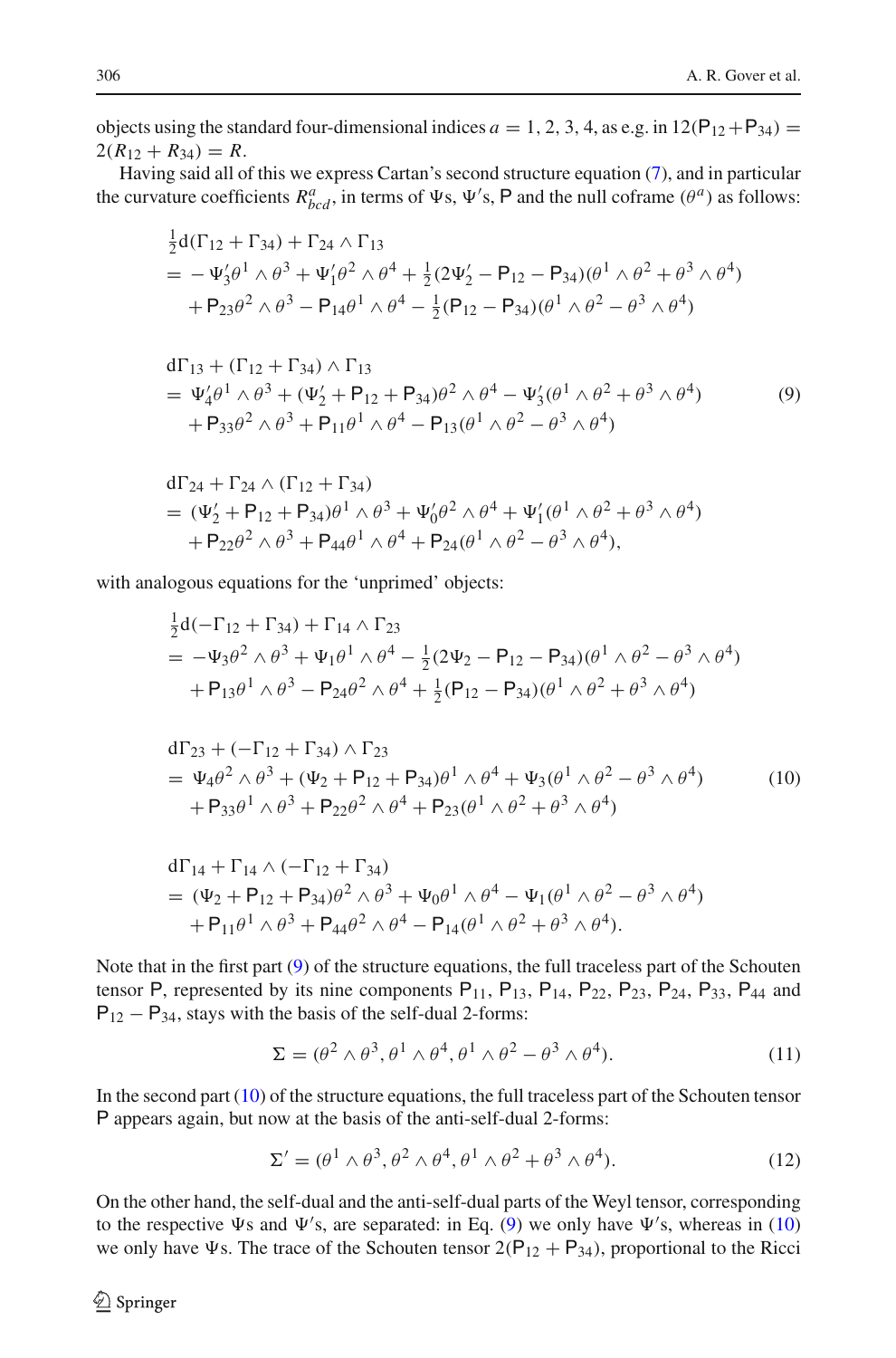scalar *R*, appears in both sets of equations, always together with the respective Weyl tensor components  $\Psi_2$  and  $\Psi_2'$ . It is also worthwhile to mention that if one uses the following basis

$$
E_{-} = \begin{pmatrix} 0 & 0 \\ 1 & 0 \end{pmatrix}, \quad E_{0} = \begin{pmatrix} 1 & 0 \\ 0 & -1 \end{pmatrix}, \quad E_{+} = \begin{pmatrix} 0 & -1 \\ 0 & 0 \end{pmatrix},
$$

of the Lie algebra  $\mathfrak{sl}(2)$ , and if one defines

$$
\Gamma = \Gamma_{14}E_{-} + \frac{1}{2}(-\Gamma_{12} + \Gamma_{34})E_0 + \Gamma_{23}E_{+},
$$
  
\n
$$
\Gamma' = \Gamma_{24}E_{-} + \frac{1}{2}(\Gamma_{12} + \Gamma_{34})E_0 + \Gamma_{13}E_{+},
$$

then the left hand sides of Eqs.  $(9,10)$  $(9,10)$  appear in the formulae

$$
d\Gamma + \Gamma \wedge \Gamma = \begin{pmatrix} \frac{1}{2}d(-\Gamma_{12} + \Gamma_{34}) + \Gamma_{14} \wedge \Gamma_{23} & -d\Gamma_{23} - (-\Gamma_{12} + \Gamma_{34}) \wedge \Gamma_{23} \\ d\Gamma_{14} + \Gamma_{14} \wedge (-\Gamma_{12} + \Gamma_{34}) & -\frac{1}{2}d(-\Gamma_{12} + \Gamma_{34}) - \Gamma_{14} \wedge \Gamma_{23} \end{pmatrix},
$$

$$
d\Gamma' + \Gamma' \wedge \Gamma' = \begin{pmatrix} \frac{1}{2}d(\Gamma_{12} + \Gamma_{34}) + \Gamma_{24} \wedge \Gamma_{13} & -d\Gamma_{13} - (\Gamma_{12} + \Gamma_{34}) \wedge \Gamma_{13} \\ d\Gamma_{24} + \Gamma_{24} \wedge (\Gamma_{12} + \Gamma_{34}) & -\frac{1}{2}d(\Gamma_{12} + \Gamma_{34}) - \Gamma_{24} \wedge \Gamma_{13} \end{pmatrix}.
$$

This explains the term 'spin connections' assigned to the previously defined quantities  $\chi$ and  $\chi'$ . It also justifies the 'prime'-'unprime' notation, which is rooted in the speciality of 4-dimensions, stating that for  $n \geq 3$  the Lie algebra  $\mathfrak{so}(n, \mathbb{C})$  is not simple only when  $n = 4$ , and in that case it has the symmetric split:  $\mathfrak{so}(4,\mathbb{C}) = \mathfrak{sl}(2,\mathbb{C}) \oplus \mathfrak{sl}(2,\mathbb{C})$ . This enables us to split the  $\mathfrak{so}(4,\mathbb{C})$ -valued Levi-Civita connection into the well defined  $\mathfrak{sl}(2,\mathbb{C})$ -valued 'primed' and 'unprimed' parts, which are totally independent. In real signatures, we have an analogous split for  $\mathfrak{so}(4 - p, p) = \mathfrak{g} \oplus \mathfrak{g}'$ ,  $p = 0, 1, 2$ , where now g and  $\mathfrak{g}'$  are two copies of the appropriate real form of  $\mathfrak{sl}(2, \mathbb{C})$ . This again enables us to split the Levi-Civita connection the appropriate real form of  $s/(2, \mathbb{C})$ . This again enables us to split the Levi-Civita connection into the 'primed' and 'unprimed' connections, with the appropriate reality conditions, as in  $(E)$ ,  $(S_c)$ ,  $(S_r)$  or  $(L)$ .

Comparing Eqs.  $(5, 6)$  $(5, 6)$  $(5, 6)$  with  $(9, 10)$  $(9, 10)$  $(9, 10)$ , one finds relations between the curvature quantities P,  $\Psi$  and  $\Psi'$  and the first derivatives of the connection coefficients  $\alpha, \beta, \ldots, \alpha', \beta', \ldots$ . These relations are called the Newman–Penrose equations [\[14\]](#page-45-18). We present them in the "Appendix". In these equations, and in the rest of the paper, we denote the vector fields dual on *M* to the null coframe  $(M, P, N, K)$  by the respective symbols  $(\delta, \partial, \Delta, D)$ . Thus, we have e.g.  $\delta$  | *M* = 1, and zero on all the other coframe components,  $D \perp N = 0$ , etc. Also when applying these vector fields to functions on *M* we omit parentheses. Thus, instead of writing  $D(\alpha)$  to denote the derivative of a connection coefficient  $\alpha$  in the direction of the basis vector field *D*, we simply write *D*α.

<span id="page-12-0"></span>In addition to the Newman–Penrose equations, we will also need the commutators of the basis vector fields. These are given by the formulae dual to Eq. [\(3\)](#page-9-2), and read:

$$
[\delta, \delta] = (\beta' - \alpha)\delta + (\alpha' - \beta)\partial + (\rho - \rho')\Delta + (\mu' - \mu)D
$$
  
\n
$$
[\delta, \Delta] = (\mu + \gamma' - \gamma)\delta + \lambda'\partial + (\tau - \alpha' - \beta)\Delta + \nu'D
$$
  
\n
$$
[\delta, \Delta] = \lambda\delta + (\mu' + \gamma - \gamma')\partial + (\tau' - \alpha - \beta')\Delta + \nu D
$$
  
\n
$$
[\delta, D] = (\rho' + \varepsilon' - \varepsilon)\delta + \sigma\partial + \kappa\Delta + (\alpha' + \beta + \pi')D
$$
  
\n
$$
[\delta, D] = \sigma'\delta + (\rho + \varepsilon - \varepsilon')\partial + \kappa'\Delta + (\alpha + \beta' + \pi)D
$$
  
\n
$$
[\Delta, D] = (\tau' - \pi)\delta + (\tau - \pi')\partial + (\varepsilon' + \varepsilon)\Delta + (\gamma' + \gamma)D
$$
 (13)

The Newman–Penrose equations are supplemented by the second Bianchi identities, which are crucial for the proof of the Goldberg–Sachs theorem. These are relations between the first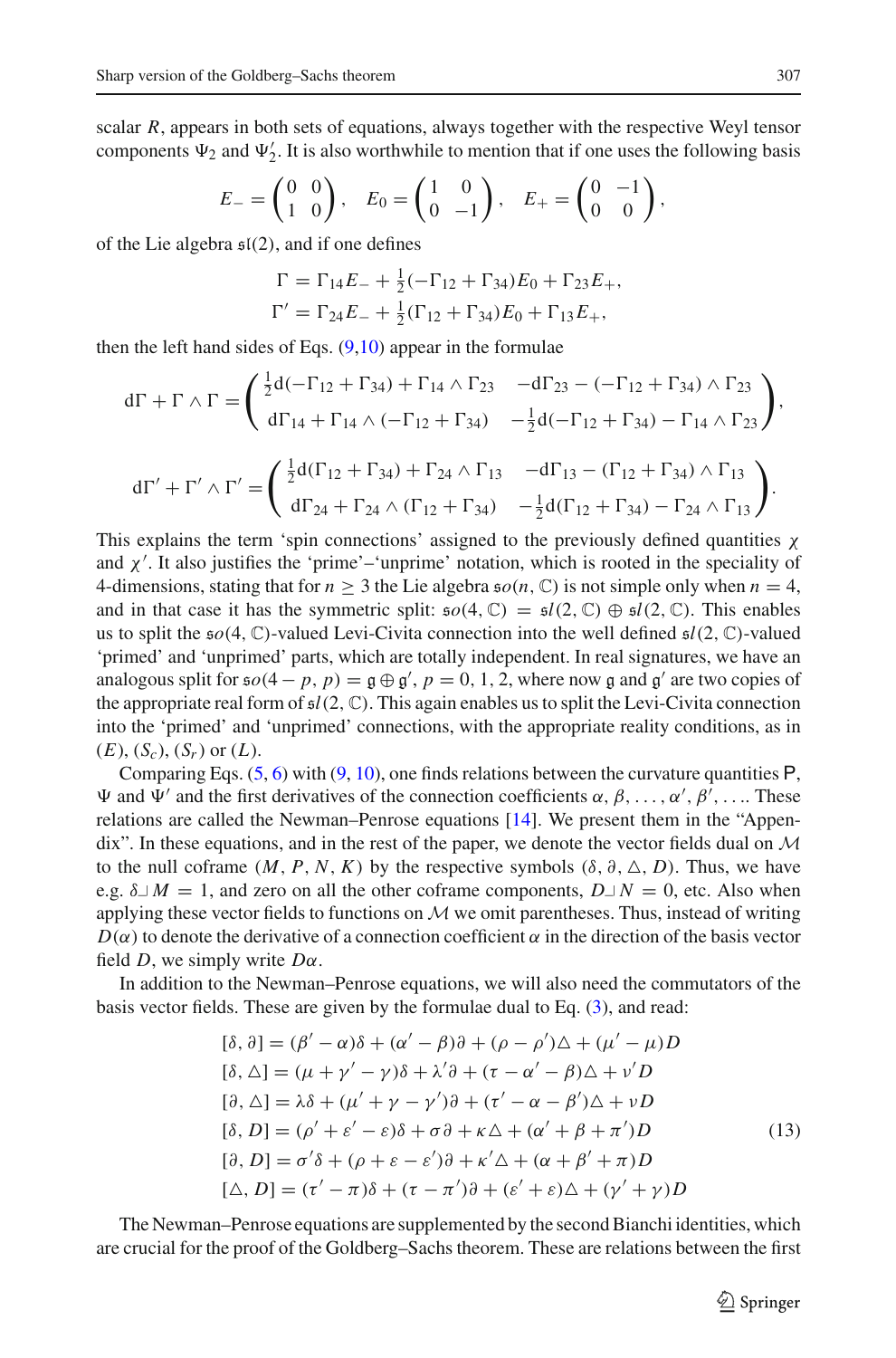derivatives of the curvature quantities  $\Psi$ ,  $\Psi'$  and P and the connection coefficients. These Bianchi identities are also presented in the "Appendix".

#### <span id="page-13-0"></span>**5 Generalizations of the Goldberg–Sachs theorem for complex metrics**

The thesis of the Goldberg–Sachs theorem can be restated in the language of the Newman– Penrose formalism as follows:

To interpret the integrability condition  $[\mathcal{N}, \mathcal{N}] \subset \mathcal{N}$  on the totally null distribution  $\mathcal{N}$ , we align the Newman–Penrose coframe  $(\theta^1, \theta^2, \theta^3, \theta^4) = (M, P, N, K)$  in such a way that the two *null* and *mutually orthogonal* frame vectors  $e_1 = m = \delta$  and  $e_4 = k = D$  span N,  $\mathcal{N} = \text{Span}_{\mathcal{C}}(\delta, D)$ . Such a coframe on  $(\mathcal{M}, g)$  will be called a coframe *adapted to*  $\mathcal{N}$ .

Then, the integrability of  $N$  is totally determined by the commutator  $[\delta, D]$  of these basis vectors. Looking at this commutator in [\(13\)](#page-12-0), we see that the condition that  $[\delta, D]$  is in the span of  $\delta$  and *D* is equivalent to  $\kappa \equiv \sigma \equiv 0$ . Thus, we have

**Proposition 5.1** *Let N be a field of self-dual totally null 2-planes on a 4-dimensional manifold*  $M$  *with the metric g. Let*  $(m, p, n, k)$  *be a null frame in*  $U \subset M$  *adapted to*  $N$ *. Then, the field*  $\mathcal{N} = \text{Span}_{\mathcal{C}}(m, k)$  *is integrable,*  $[\mathcal{N}, \mathcal{N}] \subset \mathcal{N}$ *, in U if and only if the frame connection coefficients*  $\Gamma_{144} = \kappa$  *and*  $\Gamma_{141} = \sigma$  *vanish identically,*  $\kappa \equiv \sigma \equiv 0$ *, in U.* 

To interpret the algebraic speciality of the self-dual part of the Weyl tensor, we focus on the condition

<span id="page-13-2"></span>
$$
C(m, k, m, k) \equiv 0. \tag{14}
$$

<span id="page-13-1"></span>Here we consider the Weyl tensor  $C_{abcd}$  as a linear map  $C : \bigotimes^4 T^{\mathbb{C}}\mathcal{M} \to \mathbb{C}$ . Note that, since the so understood Weyl tensor is *antisymmetric* in the first two arguments, as well as, independently, in the last two arguments, the vanishing in Eq. [\(14\)](#page-13-1), although defined on a particular basis of  $N$ , is basis independent. Actually, if we think of  $C$  as a linear map  $C: (\bigwedge^2 T^{\mathbb{C}}\mathcal{M}) \odot (\bigwedge^2 T^{\mathbb{C}}\mathcal{M}) \rightarrow \mathbb{C}$ , and identify a 2-dimensional totally null distribution  $\mathcal{M}$ with the complex line bundle

$$
\mathcal{N}_{\wedge} = \{ w \in \bigwedge^2 \mathrm{T}^{\mathbb{C}} \mathcal{M} \mid w = v_1 \wedge v_2, v_1, v_2 \in \mathcal{N} \},
$$

then we say that  $N$  is a *principal* totally null distribution iff

$$
C(\mathcal{N}_{\wedge}, \mathcal{N}_{\wedge}) \equiv 0. \tag{15}
$$

*Remark* 5.2 *The quantity C*(*m*, *k*, *m*, *k*) *is a null counterpart of the sectional curvature from Riemannian geometry. In fact, given a 2-dimensional vector space*  $V = \text{Span}_{\mathbb{R}}(X, Y)$ *, the sectional curvature associated with V is*

$$
K = K(X, Y) = \frac{g(R(X, Y)X, Y)}{|X \wedge Y|^2}.
$$

*The appearance of the denominator*  $|X \wedge Y|^2 = g(X, X)g(Y, Y) - g(X, Y)^2$  *in this expression makes this quantity independent of the choice of X, Y in V . The notion of sectional curvature loses its meaning for vector spaces V which are totally null, since for them the metric g when restricted to V vanishes, making the denominator*  $|X \wedge Y|^2 \equiv 0$  *for all*  $X, Y \in V$ .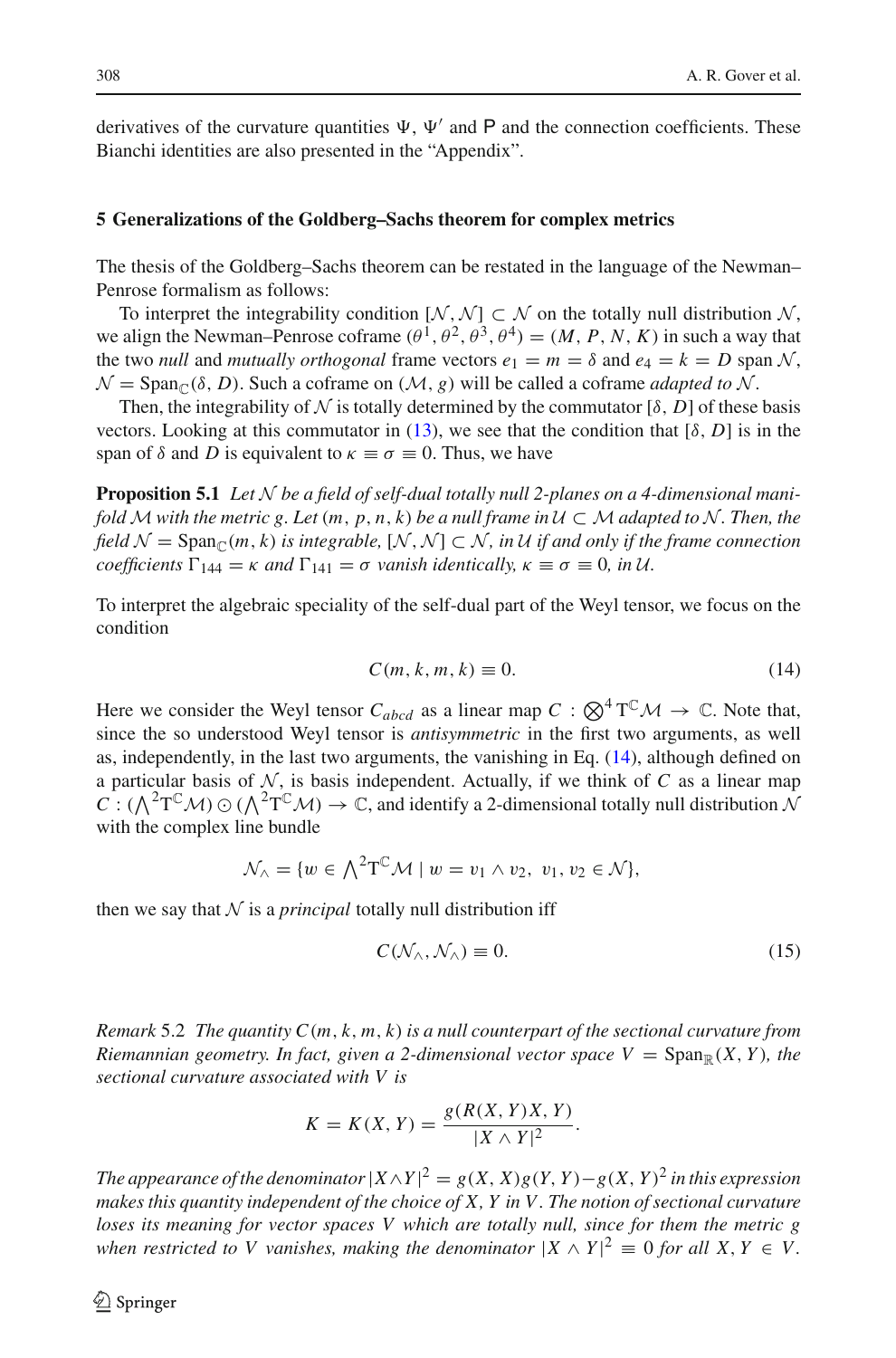*To incorporate totally null vector spaces V , one needs to generalize the notion of sectional curvature, removing the denominator from its definition. This leads to the quantity*

$$
K_0 = K_0(X, Y) = g(R(X, Y)X, Y).
$$

*This, although basis dependent, transforms in a homogeneous fashion,*

$$
K_0(X, Y) \to (ad - bc)^2 K_0(X, Y),
$$

*under the change of basis*  $X \rightarrow aX + bY$ ,  $Y \rightarrow cX + dY$ . Thus, vanishing or not of  $K_0$  is *an invariant property of any 2-dimensional vector space*  $V \subset T_x \mathcal{M}$ *. This property of having K*<sup>0</sup> *equal or not equal to zero, characterizes V and is well defined regardless of the fact if the metric is real or complex, including the cases when V is totally null.*

*Now, passing to the specific situation of 4-dimensional manifolds, we can choose V to be a field of self-dual totally null 2-planes N. More specifically, if*  $\mathcal{N} = \text{Span}_{\mathbb{C}}(m, k)$ *, we easily check (see [10\)](#page-11-1)* that  $K_0(m, k) = C(m, k, m, k) = \Psi_0$ . Thus  $K_0(m, k)$  is the  $\Psi_0$ *component of the* self-dual *part of the Weyl tensor. For an* anti-self-dual *totally null plane*  $\mathcal{N}' = \text{Span}_{\mathbb{C}}(p, k)$ *, we have*  $K_0(p, k) = C(p, k, p, k) = \Psi'_0$ *, which is the corresponding component of the* anti-self-dual *part of the Weyl tensor. This shows that the principal selfdual totally null 2-planes are just those for which the quantity*  $\Psi_0$  *vanishes. Thus, in a sense, the principal self-dual totally null 2-planes have vanishing sectional curvature. (We have also an analogous statement for the principal anti-self-dual 2-planes; they are related to the* anti-self-dual part of the Weyl tensor, and are defined by the vanishing of the quantity  $\Psi_0'$ .)

Let us now choose a Newman–Penrose coframe (*M*, *P*, *N*, *K*) which is not related to any particular choice of N. Thus, we have  $g = 2(MP + NK)$ . Then, at every point of M, we have two families  $\mathcal{N}_z$  and  $\mathcal{N}_{z'}$  of 2-dimensional totally null planes [\[17\]](#page-45-17). These two families are parameterized by a complex parameter  $z$  or  $z'$ , respectively, and the 2-planes parameterized by  $\zeta$  are self-dual, and those parameterized by  $\zeta'$  are anti-self-dual. In terms of the frame  $(e_1, e_2, e_3, e_4) = (m, p, n, k) = (\delta, \delta, \Delta, D)$  dual to  $(M, P, N, K)$ , they are given by

$$
\mathcal{N}_z = \text{Span}_{\mathbb{C}}(m + zn, k - zp), \qquad z \in \mathbb{C}, \tag{16}
$$

<span id="page-14-1"></span>and

$$
\mathcal{N}_{z'} = \text{Span}_{\mathbb{C}}(p + z'n, k - z'm), \qquad z' \in \mathbb{C}.\tag{17}
$$

Adding a totally null plane  $\mathcal{N}_{\infty}$  = Span<sub>C</sub>(*n*, *p*) to the first family, and  $\mathcal{N}_{\infty'}$  = Span<sub>C</sub>(*n*, *m*) to the second family, we have two *spheres* of 2-dimensional totally null planes at each point of *M*. The first sphere consists of the self-dual 2-planes, the second of the anti-self-dual 2-planes.

Now we find the *principal* 2-planes in each of these spheres. The principal 2-planes in the first sphere correspond to those *z* such that

$$
C(m + zn, k - zp, m + zn, k - zp) = 0.
$$
\n
$$
(18)
$$

<span id="page-14-0"></span>The left hand side of this equation is a *fourth* order polynomial in the *complex* variable *z*, thus [\(18\)](#page-14-0) treated as an equation for *z*, has *four* roots, some of which may be *multiple* roots. Moreover, Eq. [\(18\)](#page-14-0) written explicitly in terms of the Newman–Penrose Weyl coeffcients  $\Psi$ s and  $\Psi$ 's, involves only the 'unprimed' quantities. Explicitly:

$$
C(m + zn, k - zp, m + zn, k - zp) = \Psi_4 z^4 - 4\Psi_3 z^3 + 6\Psi_2 z^2 + 4\Psi_1 z + \Psi_0,
$$

where we have used the conventions of the previous section, such as  $C(m, k, m, k) = \Psi_0$ , etc. Similar considerations for the second sphere lead to the following proposition: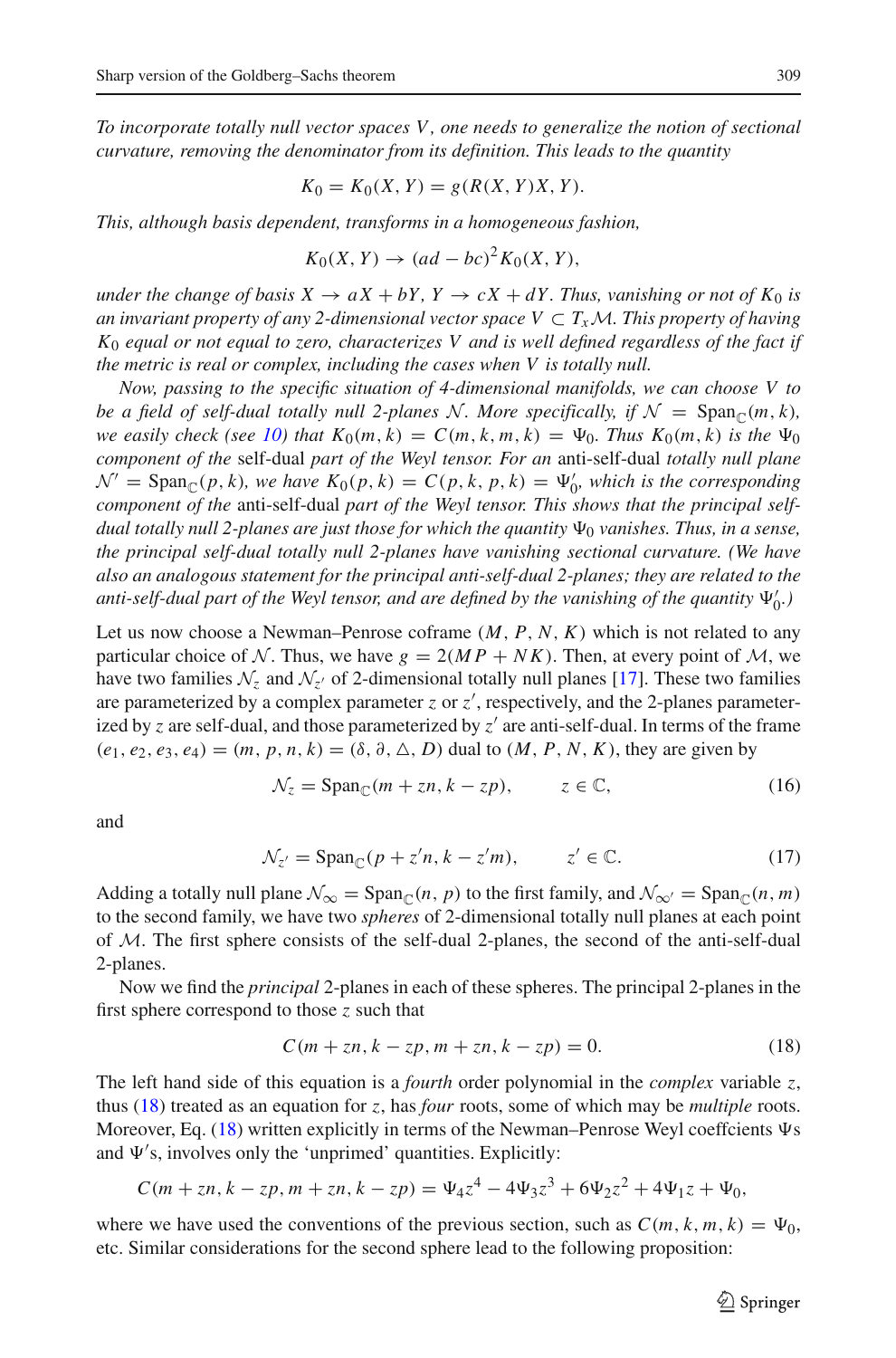**Proposition 5.3** *A self-dual totally null 2-plane*  $\mathcal{N}_z = \text{Span}_{\mathcal{C}}(m + zn, k - zp)$  *is principal at x* ∈ *<sup>M</sup> iff z is a root of the equation*

$$
\Psi_4 z^4 - 4\Psi_3 z^3 + 6\Psi_2 z^2 + 4\Psi_1 z + \Psi_0 = 0.
$$
\n(19)

<span id="page-15-0"></span>*An anti-self-dual totally null 2-plane*  $\mathcal{N}_{z'} = \text{Span}_{\mathbb{C}}(m + z'k, n - z'p)$  *is principal at*  $x \in \mathcal{M}$ *iff z is a root of the equation*

$$
\Psi_4' z'^4 - 4\Psi_3' z'^3 + 6\Psi_2' z'^2 + 4\Psi_1' z' + \Psi_0' = 0.
$$
 (20)

<span id="page-15-1"></span>Thus at every point of *M*, we have at most four self-dual principal null 2-planes and at most four anti-self-dual principal null 2-planes. If a principal null 2-plane corresponds to a multiple root of [\(19\)](#page-15-0) or [\(20\)](#page-15-1), then such a 2-plane is called a *multiple* principal null 2-plane. A self-dual or anti-self-dual part of the Weyl tensor with multiple principal 2-planes at a point is called *algebraically special* at this point.

We also note that the number and the multiplicity of the roots in [\(19\)](#page-15-0) or [\(20\)](#page-15-1) is a *conformal invariant* of the metric at a point. Thus, the algebraically special cases can be further stratified according to the number of the roots and their multiplicities.

The possibilities here for [\(19\)](#page-15-0) are as follows: (a) three distinct roots, (b) two distinct roots, with one of multiplicity three, (c) two distinct roots, each with multiplicity two, (d) one root of multiplicity four, (e) self-dual part of the Weyl tensor is zero. We have also the corresponding possibilities  $(a')$ ,  $(b')$   $(c')$ ,  $(d')$  and  $(e')$  for  $(20)$ .

<span id="page-15-3"></span>**Definition 5.4** The self-dual part of the Weyl tensor *is of Petrov type* II, III, D, N*, or* 0 *at a point*, if Eq. [\(19\)](#page-15-0) has roots as in the respective cases (a), (b), (c), (d) and (e) at this point. If the Petrov type of the self-dual part of the Weyl tensor varies in  $M$ , from point to point, but only between the types II and D, we say that it is of type  $\overline{II}$ . The analogous classification holds also for the anti-self-dual part of the Weyl tensor.

*Remark* 5.5 *Suppose that the self-dual part of the Weyl tensor of* (*M*, *g*) *does not vanish at each point of a neighborhood <sup>U</sup>* <sup>⊂</sup> *<sup>M</sup>. Thus at every point of <sup>U</sup> , we have at least one principal totally null 2-plane. We now take the principal null 2-plane which at*  $x \in \mathcal{U}'$  *has the smallest multiplicity*  $1 \leq q \leq 4$ *. There always exists a neighborhood*  $U \subset U'$  *of x in which this principal totally null 2-plane extends to a field N of principal totally null 2-planes of multiplicity not bigger than q. In U we choose a null frame* (*m*, *p*, *n*, *k*) *in such a way that*  $\text{Span}_{\mathbb{C}}(m, k) = \mathcal{N}$ *. In this frame, the definition* [\(16\)](#page-14-1) *shows that*  $\mathcal{N} = \mathcal{N}_0$ *, i.e. that the corresponding*  $z = 0$  *in*  $U$ *. Moreover since*  $N$ *, as a field of principal null 2-planes in*  $U$ *satisfies [\(19\)](#page-15-0), then*  $\Psi_0 \equiv 0$  *everywhere in this frame.* 

#### This proves the following

**Proposition 5.6** *Around every point x of a manifold* (*M*, *g*) *with nowhere vanishing selfdual part of the Weyl tensor, there exists a neighborhood U and a null frame* (*m*, *p*, *n*, *k*) *in U in which*  $\Psi_0 \equiv 0$  *everywhere.* 

<span id="page-15-2"></span>Now if the self-dual part of the Weyl tensor is algebraically special of type II in  $\mathcal{U}$ , with  $\mathcal N$  the corresponding principal multiple field of totally null 2-planes, then in  $\mathcal U$  we choose a null frame  $(m, p, n, k)$  adapted to  $N$ . In this frame  $N = N_0 = \text{Span}(m, k)$ , the value  $z = 0$ is a double root of [\(19\)](#page-15-0), and since this is true at every point of *U*, we have  $\Psi_0 \equiv \Psi_1 \equiv 0$ . Performing similar considerations for types III and N, and forcing  $z = 0$  to be a root of the Eq. [\(19\)](#page-15-0) with the respective locally constant multiplicity  $q = 1, 2, 3$  and 4, we get the following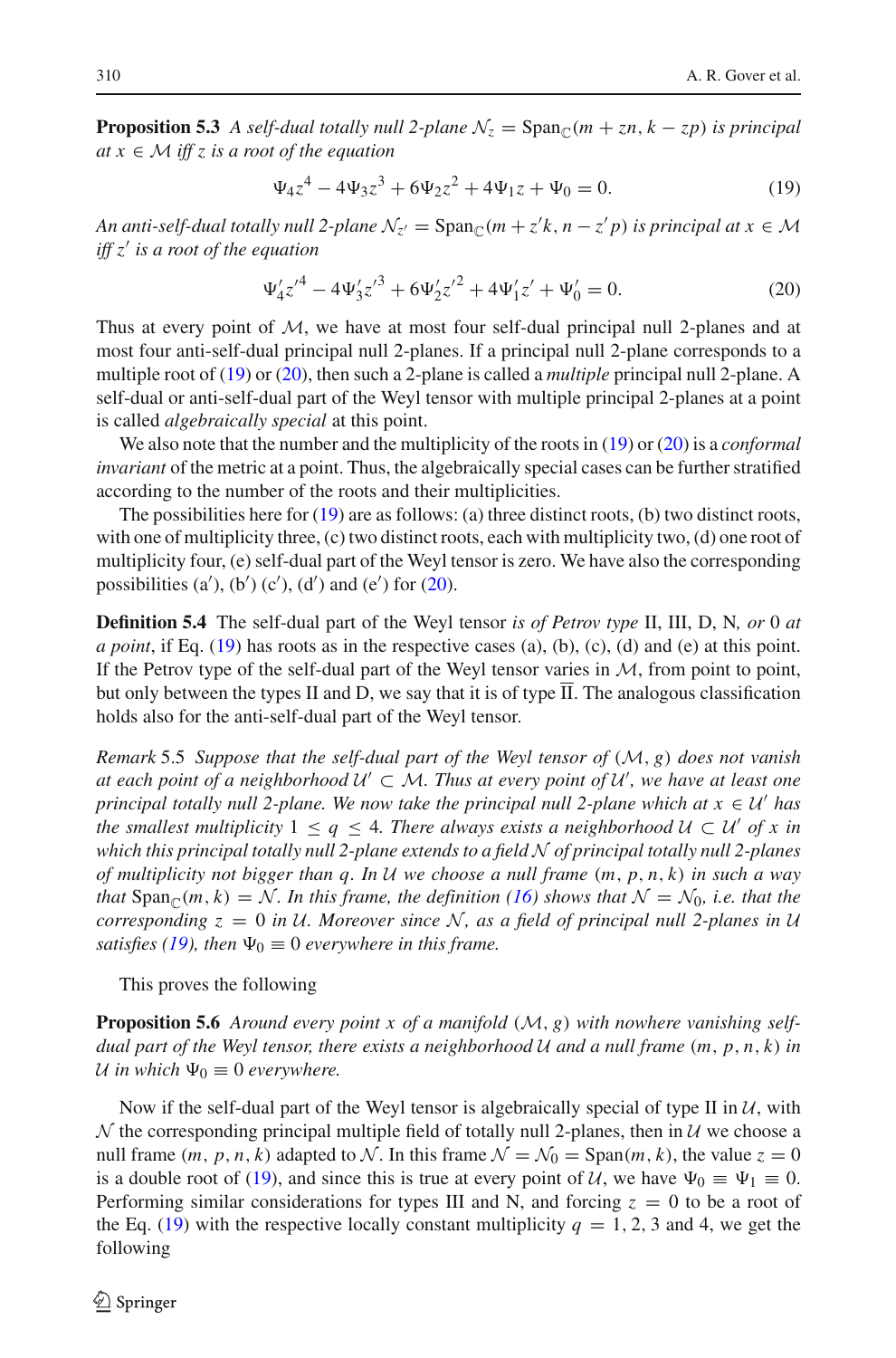**Proposition 5.7** *Let N be a field of principal totally null 2-planes for the self-dual part of the Weyl tensor of a metric g on a 4-dimensional manifold M. Assume that N has a constant multiplicity q in a neighborhood U in M. Then one can choose a null frame* (*m*, *p*, *n*, *k*) *in U, with*  $\mathcal{N} = \text{Span}(m, k)$  *and*  $g = 2(MP + NK)$ *, so that* 

- *if q* = 1 *then in this frame*  $\Psi_0 \equiv 0$  *and*  $\Psi_1 \neq 0$ *,*
- *if*  $q = 2$  *then in this frame*  $\Psi_0 \equiv \Psi_1 \equiv 0$  *and*  $\Psi_2 \neq 0$ *,*
- *if q* = 3 *then in this frame*  $\Psi_0 \equiv \Psi_1 \equiv \Psi_2 \equiv 0$  *and*  $\Psi_3 \neq 0$ ,
- *if q* = 3 *then in this frame*  $\Psi_0 \equiv \Psi_1 \equiv \Psi_2 \equiv \Psi_3 \equiv 0$  *and*  $\Psi_4 \neq 0$ *.*

*Conversely, if we have a null frame in U in which*

- $\Psi_0 \equiv \Psi_1 \equiv \Psi_2 \equiv \Psi_3 \equiv 0$  and  $\Psi_4 \neq 0$  then  $\mathcal{N} = \text{Span}(m, k)$  is a field of multiple *principal 2-planes in U with multiplicity*  $q = 4$ *,*
- $\Psi_0 \equiv \Psi_1 \equiv \Psi_2 \equiv 0$  and  $\Psi_3 \neq 0$  then  $\mathcal{N} = \text{Span}(m, k)$  is a field of multiple principal *2-planes in U with multiplicity*  $q = 3$ *,*
- $\Psi_0 \equiv \Psi_1 \equiv 0$  *and*  $\Psi_2 \neq 0$  *then*  $\mathcal{N} = \text{Span}(m, k)$  *is a field of multiple principal 2-planes in*  $U$  *with multiplicity*  $q = 2$ *,*
- $\Psi_0 \equiv 0$  and  $\Psi_1 \neq 0$  then  $\mathcal{N} = \text{Span}(m, k)$  is a field of multiple principal 2-planes in U *with multiplicity*  $q = 1$ *.*

This immediately implies

**Corollary 5.8** *The self-dual part of the Weyl tensor of a metric g on a 4-dimensional manifoldMis algebraically special in neighborhood U, with N being a field of multiple principal 2-planes in U if and only if there exists a null frame*  $(m, p, n, k)$  *in U in which*  $\Psi_0 \equiv \Psi_1 \equiv 0$ *in U. In this frame,*  $\mathcal{N} = \text{Span}_{\mathcal{C}}(m, k)$ *.* 

<span id="page-16-0"></span>5.1 Generalizing the Przanowski–Plebański version

The starting point for our generalizations of the Goldberg–Sachs theorem is to replace the Ricci flat condition from the classical version [\[4](#page-45-0)], by a condition on only that part of the Ricci tensor, which is 'visible' to the integrable totally null 2-plane *N* .

For this we consider the Ricci tensor of  $(M, g)$  as a *symmetric*, possibly *degenerate*, *bilinear form* on *M*. We denote it by *Ric* and extend it to the complexification  $T^{\mathbb{C}}M$  by linearity. Now given a complex distribution  $\mathcal{Z} \subset T^{\mathbb{C}}\mathcal{M}$  we say that the Ricci tensor is degenerate on  $Z$ ,

<span id="page-16-1"></span>
$$
Ric_{|Z} = 0, \quad \text{iff} \quad Ric(Z_1, Z_2) = 0, \quad \forall Z_1, Z_2 \in \mathcal{Z}.
$$

Then we have the following theorem:

**Theorem 5.9** *Let*  $N \subset T^{\mathbb{C}}M$  *be a field of totally null 2-planes on a 4-dimensional manifold* (*M*, *g*) *equipped with a real metric g of any signature. Assume that the Ricci tensor Ric of*  $(M, g)$ , considered as a symmetric bilinear form on  $T^{\mathbb{C}}M$ , is degenerate on N,

$$
Ric_{|{\mathcal N}}=0.
$$

*If in addition the field*  $\mathcal N$  *is integrable,*  $[\mathcal N, \mathcal N] \subset \mathcal N$ *, everywhere on*  $\mathcal M$ *, then*  $(\mathcal M, g)$  *is algebraically special at every point, with a field of multiple principal totally null 2-planes tangent to N .*

To prove it, we fix a null frame  $(m, p, n, k)$  on M adapted to N. This means that  $\mathcal{N} =$  $Span_{\mathcal{C}}(m, k)$ .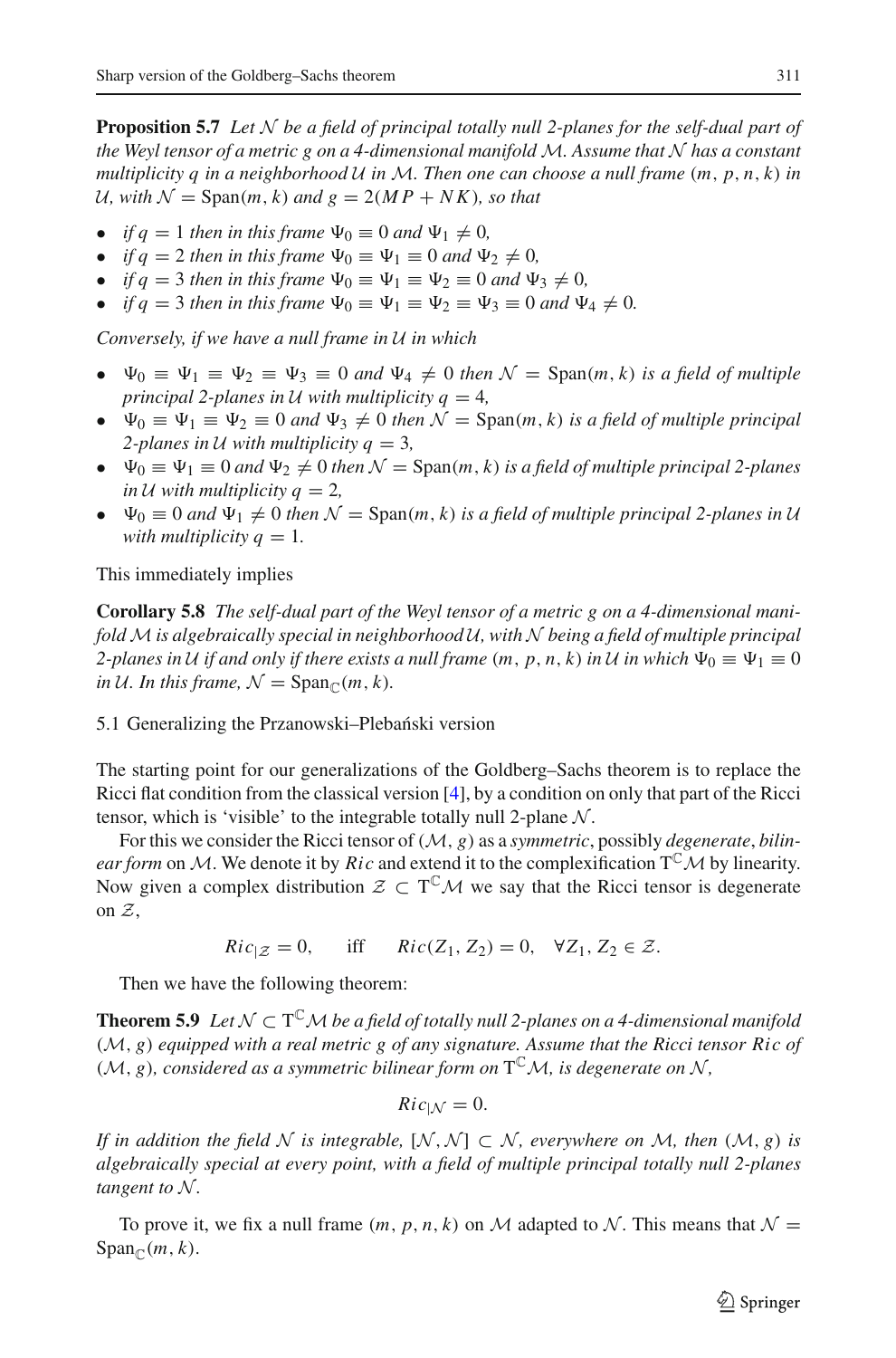It is then very easy to see that the vanishing of the Ricci tensor on  $\mathcal N$  is, due to our conventions, equivalent to the conditions

$$
P_{11} \equiv P_{14} \equiv P_{44} \equiv 0.
$$

Instead of proving Theorem [5.9,](#page-16-1) we prove a theorem that implies it. This is the complex version of the Goldberg–Sachs theorem, which generalizes the Lorentzian version due to Przanowski and Plebanski [\[23\]](#page-45-20). When stated in the Newman–Penrose language, this reads as follows:

- <span id="page-17-0"></span>**Theorem 5.10** (1) *Suppose that a 4-dimensional metric g satisfies*  $P_{11} \equiv P_{14} \equiv P_{44} \equiv 0$ *and*  $\kappa \equiv \sigma \equiv 0$ *. Then*  $\Psi_0 \equiv \Psi_1 \equiv 0$ *.*
- (2) If g is Einstein,  $Ric(g) = \Lambda g$ , and has a nowhere vanishing self-dual part of the Weyl *tensor, then*  $\Psi_0 \equiv \Psi_1 \equiv 0$  *implies*  $\kappa \equiv \sigma \equiv 0$ *.*

Before the proof, we make the following remarks:

*Remark* 5.11 *It is easy to see that part (1) of the above Theorem is equivalent to Theorem [5.9.](#page-16-1)*

*Remark* 5.12 *Note that*  $Ric = 0$  *and more generally*  $Ric = \Lambda g$  *are special cases of our condition*  $Ric_{|N} = 0$ *.* 

*Proof* (of Theorem [5.10\)](#page-17-0). First we assume that  $\kappa$  and  $\sigma$  vanish everywhere on *M*. To conclude that  $\Psi_0 \equiv 0$  is very easy: Actually this conclusion is an immediate consequence of the Newman–Penrose equation [\(74\)](#page-42-2). For if  $\kappa$  and  $\sigma$  are identically vanishing, then Eq. (74) gives  $\Psi_0 \equiv 0$ . Note that this conclusion holds even without *any* assumption about the components of the Schouten tensor P (or the Ricci tensor).

<span id="page-17-3"></span><span id="page-17-1"></span>Now we prove the following

**Lemma 5.13** *Suppose that a 4-dimensional metric g satisfies*  $\kappa \equiv \sigma \equiv 0$  *and* 

$$
\delta\Psi_1 \equiv 2(\beta + 2\tau)\Psi_1,\tag{21}
$$

$$
D\Psi_1 \equiv 2(\varepsilon - 2\rho)\Psi_1. \tag{22}
$$

*Then it also satisfies*

 $\Psi_1 \equiv 0.$ 

*Proof* We use the commutator [\(13\)](#page-12-0), and the Newman–Penrose equations [\(75–77\)](#page-42-2) to obtain the compatibility conditions for  $(21)$  and  $(22)$ . This is a pure calculation. We give its main steps below:

• applying  $\lceil \delta, D \rceil$  to [\(21\)](#page-17-1) and [\(22\)](#page-17-1) we get:

$$
[\delta, D]\Psi_1 \equiv 2\delta ((\varepsilon - 2\rho)\Psi_1) - 2D ((\beta + 2\tau)\Psi_1);
$$

<span id="page-17-2"></span>• next, using  $(13)$ , and again  $(21)$  and  $(22)$ , we transform this identity into:

$$
2(\rho' + \varepsilon' - \varepsilon)(\beta + 2\tau)\Psi_1 + 2(\alpha' + \beta + \pi')(\varepsilon - 2\rho)\Psi_1
$$
  
= 
$$
2\delta ((\varepsilon - 2\rho)\Psi_1) - 2D ((\beta + 2\tau)\Psi_1);
$$
 (23)

• now, the Leibniz rule, and a third use of  $(21)$  and  $(22)$ , enables us to eliminate of the derivatives of  $\Psi_1$  in [\(23\)](#page-17-2);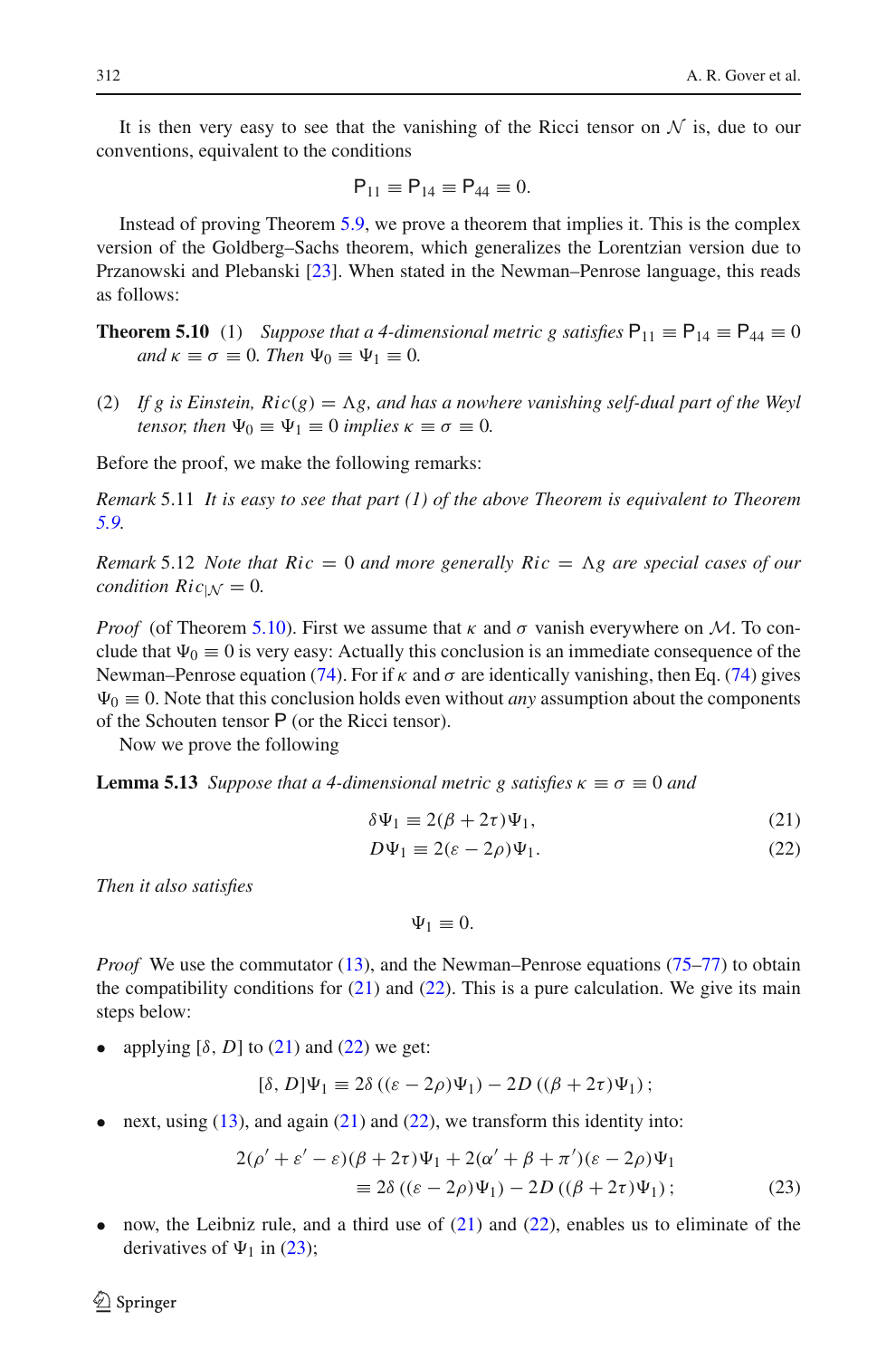<span id="page-18-0"></span>actually, simplifying  $(23)$ , and using  $(21)$ ,  $(22)$  we get:

$$
(2\delta(\varepsilon - 2\rho) - 2D(\beta + 2\tau) + 2(\varepsilon - \varepsilon' - \rho')(\beta + 2\tau) - 2(\alpha' + \beta + \pi')(\varepsilon - 2\rho))\Psi_1
$$
  
= 0; (24)

- the last step in the proof of the lemma is to use the Newman–Penrose equations  $(75–77)$ ;
- these equations eliminate  $\delta \varepsilon D\beta$ , (look at [75\)](#page-42-2),  $\delta \rho$ , (look at [76\)](#page-42-2), and  $D\tau$ , (look at [77\)](#page-42-2), from the identity [\(24\)](#page-18-0);
- $\bullet$  this makes the identity [\(24\)](#page-18-0) derivative-free;
- actually it transforms  $(24)$  to a remarkable identity:

<span id="page-18-1"></span>
$$
(10\Psi_1)\Psi_1 \equiv 0;\t(25)
$$

• the identity [\(25\)](#page-18-1) obviously implies  $\Psi_1 \equiv 0$ ;

This proves Lemma [5.13.](#page-17-3)

To conclude the proof of the part one of Theorem [5.10,](#page-17-0) we use our assumptions  $P_{11} \equiv P_{14} \equiv$  $P_{44} \equiv 0, \kappa \equiv \sigma \equiv 0$ , and their consequence  $\Psi_0 \equiv 0$ , and insert them in the Bianchi identities  $(83)$  and  $(84)$ . This trivially gives the relations  $(21)$  and  $(22)$ , respectively. Then an obvious use of Lemma [5.13](#page-17-3) finishes the proof of part one of Theorem [5.10.](#page-17-0)

We now pass to the proof of part two of Theorem [5.10.](#page-17-0) When going from ( $\Psi_0 \equiv \Psi_1 \equiv 0$ ) to ( $\kappa \equiv \sigma \equiv 0$ ) we do as follows:

- Initially we only assume that  $P_{11} \equiv P_{14} \equiv P_{44} \equiv 0$ .
- Then the Bianchi identities  $(83)$  and  $(84)$  give:

$$
2P_{13}\kappa + (3\Psi_2 + P_{12} - P_{34})\sigma \equiv 0 \tag{26}
$$

and

$$
(3\Psi_2 - P_{12} + P_{34})\kappa + 2P_{24}\sigma \equiv 0, \tag{27}
$$

respectively.

At this stage, the following remark is in order:

*Remark* 5.14 *If we were able to conclude that the rank of the matrix*

$$
m = \begin{pmatrix} 2P_{13} & 3\Psi_2 + P_{12} - P_{34} \\ 3\Psi_2 - P_{12} + P_{34} & 2P_{24} \end{pmatrix}
$$
 (28)

*was* identically *equal to two, this would immediately yield*  $\kappa \equiv \sigma \equiv 0$ *, which would conclude the proof. On the other extreme, if we were sure that the matrix m was* identically *equal to zero (i.e if it had rank identically equal to zero), we would argue as follows: The identically zero rank of m means that in addition to*  $P_{11} \equiv P_{14} \equiv P_{44} \equiv 0$  *we have:*  $P_{13} \equiv P_{24} \equiv P_{12} - P_{34} \equiv \Psi_2 \equiv 0$ . Then, combining the Bianchi identities [\(85\)](#page-43-0) and [\(91\)](#page-43-0), *we get*

$$
2P_{33}\kappa + 2(P_{23} - 3\Psi_3)\sigma \equiv 0.
$$

*Similarly, using the Bianchi identities [\(86\)](#page-43-0) and [\(92\)](#page-43-0) we get:*

$$
2(P_{23} + 3\Psi_3)\kappa + 2P_{22}\sigma \equiv 0.
$$

 $\circled{2}$  Springer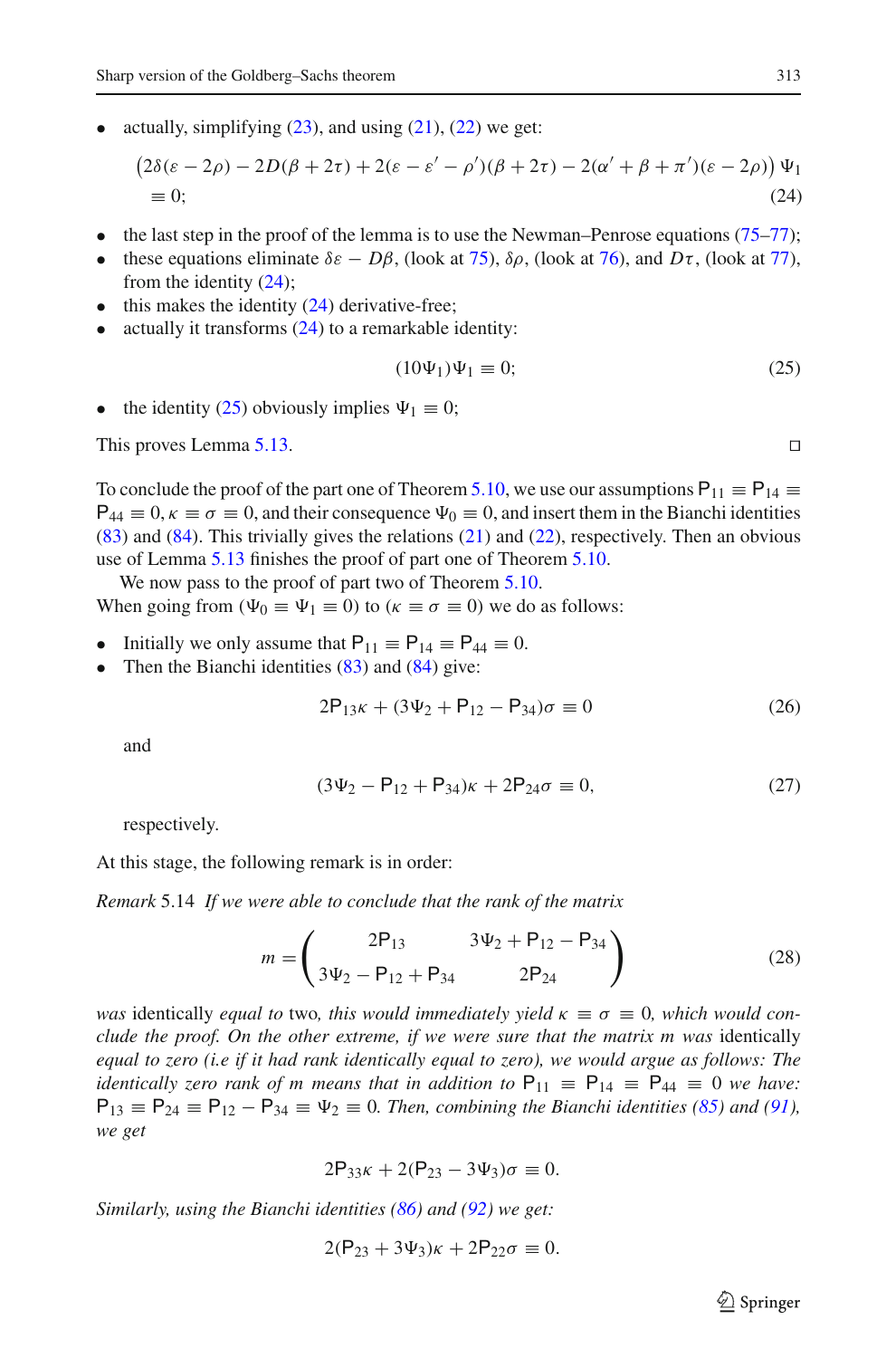*Thus, in such case, the situation is similar to the previously considered case with the matrix m: Now we have*

$$
m_1 = \begin{pmatrix} P_{33} & -3\Psi_3 + P_{23} \\ 3\Psi_3 + P_{23} & P_{22} \end{pmatrix},
$$

*and if m<sub>1</sub> has rank* identically *equal to* two, we conclude that  $\kappa \equiv \sigma \equiv 0$ . If it has rank identically *equal to* zero, we in addition have  $P_{33} \equiv P_{22} \equiv P_{23} \equiv \Psi_3 \equiv 0$ . This, due to the *Bianchi identities, implies also that*  $P_{12} \equiv P_{34} \equiv \text{const.}$  *Comparing this with [\(87\)](#page-43-0) and [\(88\)](#page-43-0) leads to*

$$
\Psi_4 \sigma \equiv \Psi_4 \kappa \equiv 0,
$$

*which if we assume*  $\Psi_4 \neq 0$ *, yields*  $\kappa \equiv \sigma \equiv 0$ *.* 

This remark emphasizes that the local properties of the matrices *m* and *m*<sup>1</sup> are crucial for the behavior of  $\kappa$  and  $\sigma$ . Since we have *no guarantee* that rank of e.g. *m* is locally constant, returning to our proof, we must strengthen our assumptions on *g* by requiring that it satisfies more curvature conditions than  $P_{11} \equiv P_{14} \equiv P_{44} \equiv 0$ .

The additional conditions which enable us to get  $\kappa \equiv \sigma \equiv 0$  are:

$$
\mathsf{P}_{13}\equiv\mathsf{P}_{22}\equiv\mathsf{P}_{23}\equiv\mathsf{P}_{24}\equiv\mathsf{P}_{33}\equiv\mathsf{P}_{12}-\mathsf{P}_{34}\equiv0.
$$

These, with the already assumed  $P_{11} \equiv P_{14} \equiv P_{44} \equiv 0$ , constitute the *full set of Einstein conditions*  $Ric(g) = \Lambda g$ , for the metric *g*.

- Under the Einstein assumption  $Ric(g) = \Lambda g$  and the requirement that the self-dual part of the Weyl tensor is non-vanishing, we get  $\kappa \equiv \sigma \equiv 0$  in a very easy way, by a successive inspection of the Bianchi identities [\(83–88\)](#page-43-0).
- Indeed, the assumed Einstein equations  $P_{11} \equiv P_{14} \equiv P_{44} \equiv P_{22} \equiv P_{24} \equiv P_{13} \equiv$  $P_{23} \equiv P_{33} \equiv P_{12} - P_{34} \equiv 0$ , the algebraical speciality conditions  $\Psi_0 \equiv \Psi_1 \equiv 0$ , and the Bianchi identities [\(83\)](#page-43-0), [\(84\)](#page-43-0), give  $\sigma \Psi_2 \equiv 0$  and  $\kappa \Psi_2 \equiv 0$ . This means that whenever  $\Psi_2 \neq 0$  we have  $\kappa \equiv \sigma \equiv 0$ . By continuity the points in which  $\kappa$  or  $\sigma$  are non-zero form *open* sets in *M*. On these sets  $\Psi_2 \equiv 0$  everywhere. Thus the discussed situation has only two possible outcomes: either  $\kappa \equiv \sigma \equiv 0$  (which finishes the proof), or we have  $\Psi_2 \equiv 0$ in an open set, in addition to the assumed  $\Psi_0 \equiv \Psi_1 \equiv 0$ .
- In this latter case we look at the Bianchi identities [\(85\)](#page-43-0) and [\(86\)](#page-43-0), obtaining:  $\sigma \Psi_3 \equiv 0$ and  $\kappa \Psi_3 \equiv 0$ . This again leads to either  $\sigma \equiv \kappa \equiv 0$  or to  $\Psi_3 \equiv 0$  in addition to  $\Psi_0 \equiv \Psi_1 \equiv \Psi_2 \equiv 0.$
- If  $\Psi_3 \equiv 0$  the Bianchi identities [\(87\)](#page-43-0) and [\(88\)](#page-43-0) give:  $\sigma \Psi_4 \equiv 0$  and  $\kappa \Psi_4 \equiv 0$ . Thus if we want to have non-vanishing self-dual part of the Weyl tensor, we are forced to have  $\kappa \equiv \sigma \equiv 0.$
- This finishes the proof in this direction.

Thus in going from ( $\Psi_0 \equiv \Psi_1 \equiv 0$ ) to ( $\kappa \equiv \sigma \equiv 0$ ), we are only able to prove the theorem in the classical (although with a possibly non-zero cosmological constant) Goldberg–Sachs version, namely Theorem [5.10,](#page-17-0) [\(2\)](#page-8-0).  $\square$ 

Whether it is possible to weaken the Einstein assumption above to  $Ric_{N} \equiv 0$  is an open question.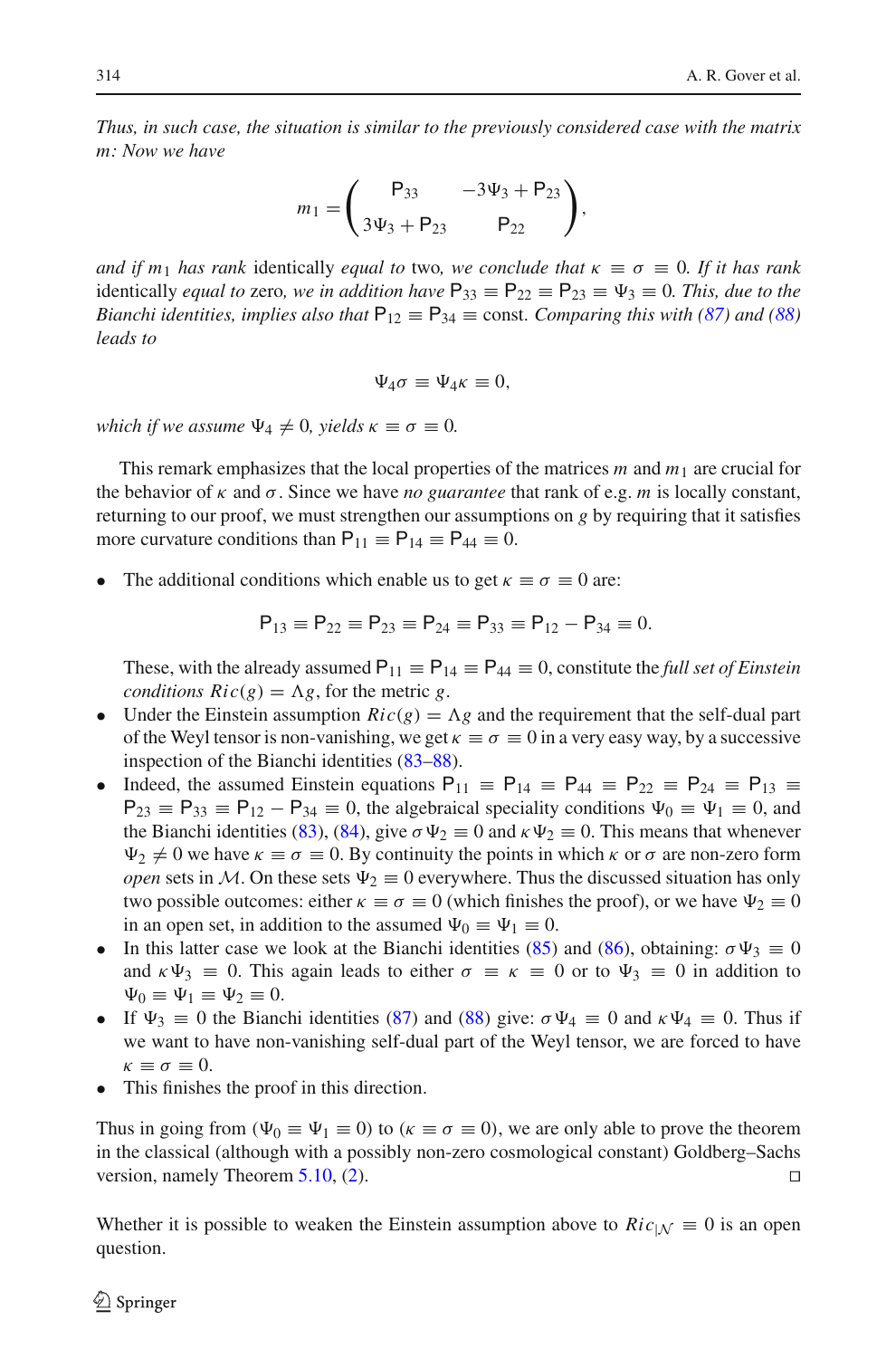#### <span id="page-20-0"></span>5.2 Generalizing the Kundt–Thompson and the Robinson–Schild version

As noted by Kundt and Thompson [\[9](#page-45-11)] and Robinson and Schild [\[24](#page-45-14)], to achieve the algebraic speciality of the metric, when  $\kappa \equiv \sigma \equiv 0$  has been assumed, it is sufficient to use weaker conditions than  $P_{11} \equiv P_{14} \equiv P_{44} \equiv 0$ . There are various approaches to obtain these conditions in the General Relativity literature (see e.g. [\[18](#page-45-12)]). In this section we present our approach, which is signature independent.

We first assume that  $P_{11} \equiv P_{14} \equiv P_{44} \equiv 0$  holds *only conformally*. Thus, we merely assume that there exists a scale  $\Upsilon$  :  $\mathcal{M} \to \mathbb{R}$  such that the rescaled metric  $\hat{g} = e^{2\Upsilon} g$  satisfies

$$
\hat{Ric}_{|{\mathcal{N}}}\equiv 0,
$$

where  $\mathcal{N} = \text{Span}_{\mathcal{C}}(m, k)$ . This means that choosing a null coframe  $(M, P, N, K)$  for *g*, and the corresponding rescaled null coframe  $\hat{M} = e^{\Upsilon} M$ ,  $\hat{P} = e^{\Upsilon} P$ ,  $\hat{N} = e^{\Upsilon} N$  and  $\hat{K} = e^{\Upsilon} K$ for *g*ˆ we have

$$
\hat{\mathsf{P}}_{11} \equiv \hat{\mathsf{P}}_{14} \equiv \hat{\mathsf{P}}_{44} \equiv 0. \tag{29}
$$

<span id="page-20-1"></span>Note that for this to be satisfied, we do not need to assume  $P_{11} \equiv P_{14} \equiv P_{44} \equiv 0$ . Our aim now is to deduce what restrictions on *g* are imposed by Eq. [\(29\)](#page-20-1).

As it is well known (see e.g. [\[5\]](#page-45-10)) the rescaled Schouten tensor  $\hat{P}$  is related to P via:

$$
\hat{\mathsf{P}}_{ab} = \mathsf{P}_{ab} - \nabla_a \Upsilon_b + \Upsilon_a \Upsilon_b - \frac{1}{2} \Upsilon_c \Upsilon^c g_{ab},
$$

with  $\Upsilon_a = \nabla_a \Upsilon$ . Now, applying the covariant derivative  $\nabla_c$  on both sides of this equation, antisymmetrizing over the indices  ${ca}$  and using again this equation to eliminate the covariant derivatives of  $\Upsilon_a$  we get

$$
\nabla_{[c}\hat{\mathsf{P}}_{a]b} + \Upsilon_{[a}\hat{\mathsf{P}}_{c]b} + \Upsilon^d \hat{\mathsf{P}}_{d[a}g_{c]b} \equiv \frac{1}{2}(A_{bca} + C_{acb}^d \Upsilon_d). \tag{30}
$$

<span id="page-20-2"></span>Here *Aabc* is the Cotton tensor

$$
A_{abc} = 2\nabla_{[b} \mathsf{P}_{c]a},
$$

and *Cabcd* is the Weyl tensor. Note that in addition to

$$
A_{abc} = -A_{acb},
$$

<span id="page-20-4"></span>as a consequence of the first and the second Bianchi identities, we also have:

$$
A_{abc} + A_{cab} + A_{bca} = 0,\t\t(31)
$$

<span id="page-20-3"></span>and

$$
A_{abc} = \nabla_d C_{abc}^d, \qquad A_{ab}^a = 0,
$$
\n(32)

respectively.

The obtained identity [\(30\)](#page-20-2) is a generalization of the identity known in the theory of conformally Einstein spaces (see e.g. [\[5\]](#page-45-10)). It is interesting on its own, but it is particularly useful in our situation of Eq. [\(29\)](#page-20-1).

Let as assume that in addition to [\(29\)](#page-20-1), the distribution of totally null planes  $\mathcal N$  is integrable. This means that in the frame  $(m, p, n, k)$  we have

$$
\kappa \equiv \sigma \equiv 0,
$$

 $\circled{2}$  Springer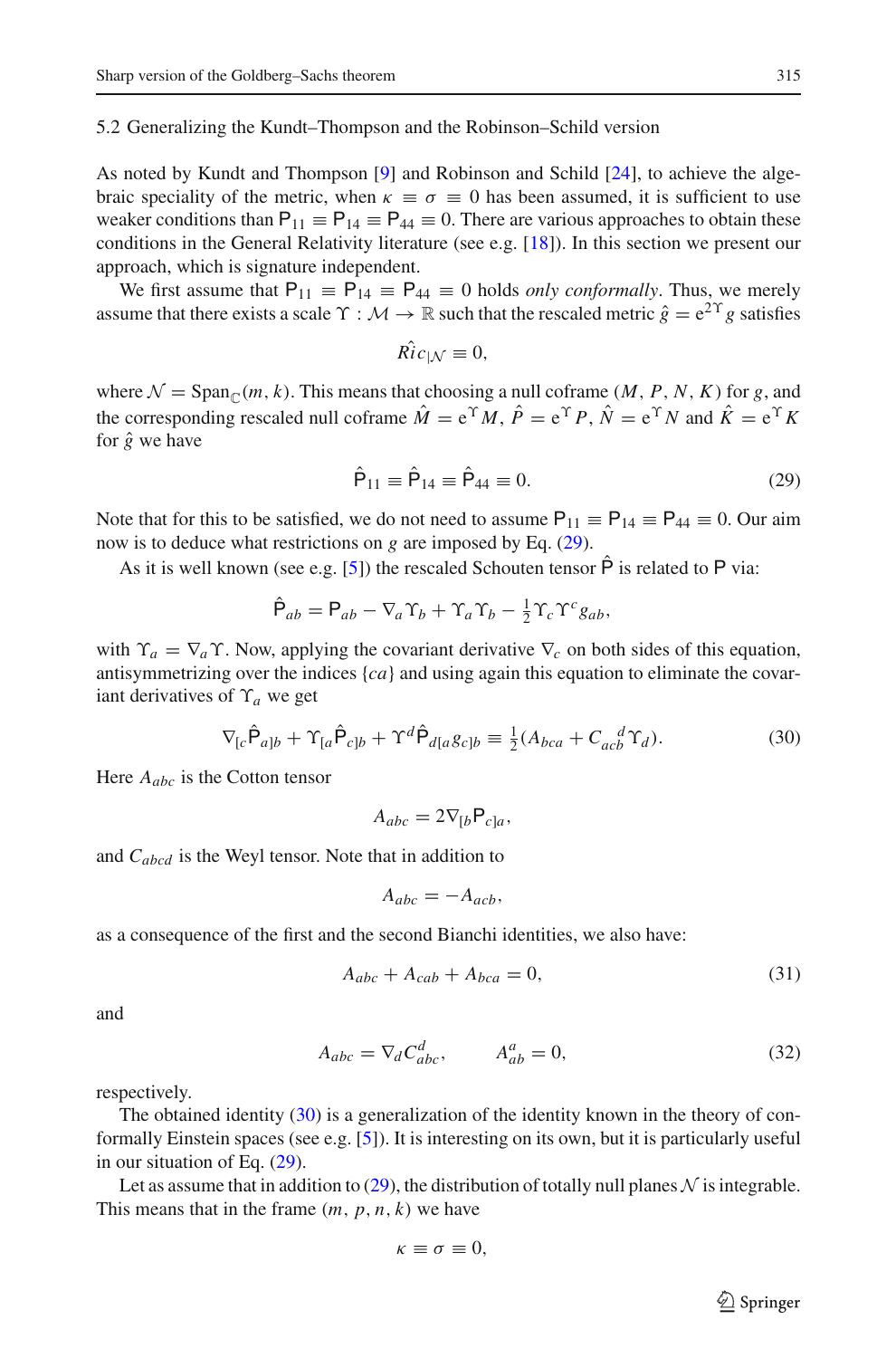<span id="page-21-0"></span>which is the same as assuming that the respective connection coefficients satisfy

$$
\Gamma_{414} \equiv \Gamma_{411} \equiv 0. \tag{33}
$$

As we proved in the previous section this implies that the Weyl tensor coefficient

$$
\Psi_0\equiv 0.
$$

Now, using the frame  $(m, p, n, k)$  and our assumptions [\(29\)](#page-20-1) and [\(33\)](#page-21-0) on the l.h.s of the identity [\(30\)](#page-20-2), we directly check that the following proposition is true:

**Proposition 5.15** *Suppose that a distribution of totally null 2-planes*  $\mathcal N$  *on*  $(\mathcal M, g)$  *be integrable,*  $[N, N] \subset N$ , and that the Schouten tensor  $\hat{P}$  of the rescaled metric  $\hat{g} = e^{2\Upsilon} g$  is  $degenerate on N$ ,  $\hat{P}_{|N} \equiv 0$ . Then for every three vector fields  $X, Y, Z \in \mathcal{N}$  we have:

$$
X^a Y^b Z^c (\nabla_{[c} \hat{P}_{a]b} + \Upsilon_{[a} \hat{P}_{c]b} + \Upsilon^d \hat{P}_{d[a} g_{c]b}) \equiv 0.
$$

Since, in addition, in the coframe  $(m, p, n, k)$  the Weyl tensor coefficient  $\Psi_0 \equiv 0$ , the r.h.s. of [\(30\)](#page-20-2), after being contracted with vectors *X*, *Y*, *Z* from  $\mathcal{N}$ , includes only the Weyl tensor coefficient  $\Psi_1$ . Thus the considered identity, when restricted to  $N$ , reduces to two complex equations:

$$
A_{141} - \Psi_1 \delta \Upsilon \equiv 0,\tag{34}
$$

<span id="page-21-2"></span><span id="page-21-1"></span>and

<span id="page-21-3"></span>
$$
A_{441} - \Psi_1 D \Upsilon \equiv 0. \tag{35}
$$

This relates the components {141} and {441} of the Cotton tensor *algebraically* to the Weyl tensor coefficient  $\Psi_1$ , and proves the following

**Proposition 5.16** *A metric g with an integrable field of self-dual totally null 2-planes N on a 4-dimensional manifold <sup>M</sup> admits a conformal scale* <sup>ϒ</sup> : *<sup>M</sup>* <sup>→</sup> <sup>R</sup> *such that the rescaled metric*  $\hat{g}$  has Ricci tensor Ric degenerate on  $\mathcal{N}$ ,

<span id="page-21-4"></span>
$$
\hat{Ric}_{|{\mathcal{N}}}\equiv 0,
$$

*only if the Cotton tensor A of the original metric satisfies Eq. [\(34\)](#page-21-1), [\(35\)](#page-21-2) in a null coframe in which*  $\kappa \equiv \sigma \equiv 0$ .

It is interesting that the expressions  $(34)$  and  $(35)$  appear also in the following

**Proposition 5.17** *Suppose that a metric g admits an integrable maximal totally null field of 2 planes. Then the Cotton tensor components*  $A_{141}$  *and*  $A_{441}$  *in the null coframe* (*M*, *P*, *N*, *K*) *in which*  $\kappa \equiv \sigma \equiv 0$  *are related to the Cotton tensor components*  $\hat{A}_{\hat{1}4\hat{1}}$  *and*  $\hat{A}_{\hat{4}4\hat{1}}$  *in the null coframe*  $(e^{T}M, e^{T}P, e^{T}N, e^{T}K)$  *of the rescaled metric*  $\hat{g} = e^{2T}g$  *via* 

$$
\hat{A}_{\hat{1}\hat{4}\hat{1}} = e^{-3\Upsilon} (A_{141} - \Psi_1 \delta \Upsilon), \tag{36}
$$

$$
\hat{A}_{\hat{4}\hat{4}\hat{1}} = e^{-3\Upsilon} (A_{441} - \Psi_1 D\Upsilon). \tag{37}
$$

<span id="page-21-6"></span>The proof of this fact is straightforward. For example it can be checked in the Newman– Penrose formalism with  $\kappa = \sigma = 0$ , in which the relevant components of the Cotton tensor read:

$$
A_{141} = DP_{11} - \delta P_{14} + (2\epsilon' - 2\epsilon + \rho')P_{11} + (2\beta + 2\pi')P_{14} - \lambda'P_{44},
$$
 (38)

$$
A_{441} = DP_{14} - \delta P_{44} - \kappa' P_{11} + (2\rho' - 2\epsilon)P_{14} + (2\alpha' + 2\beta + \pi')P_{44}.
$$
 (39)

<span id="page-21-5"></span> $\mathcal{L}$  Springer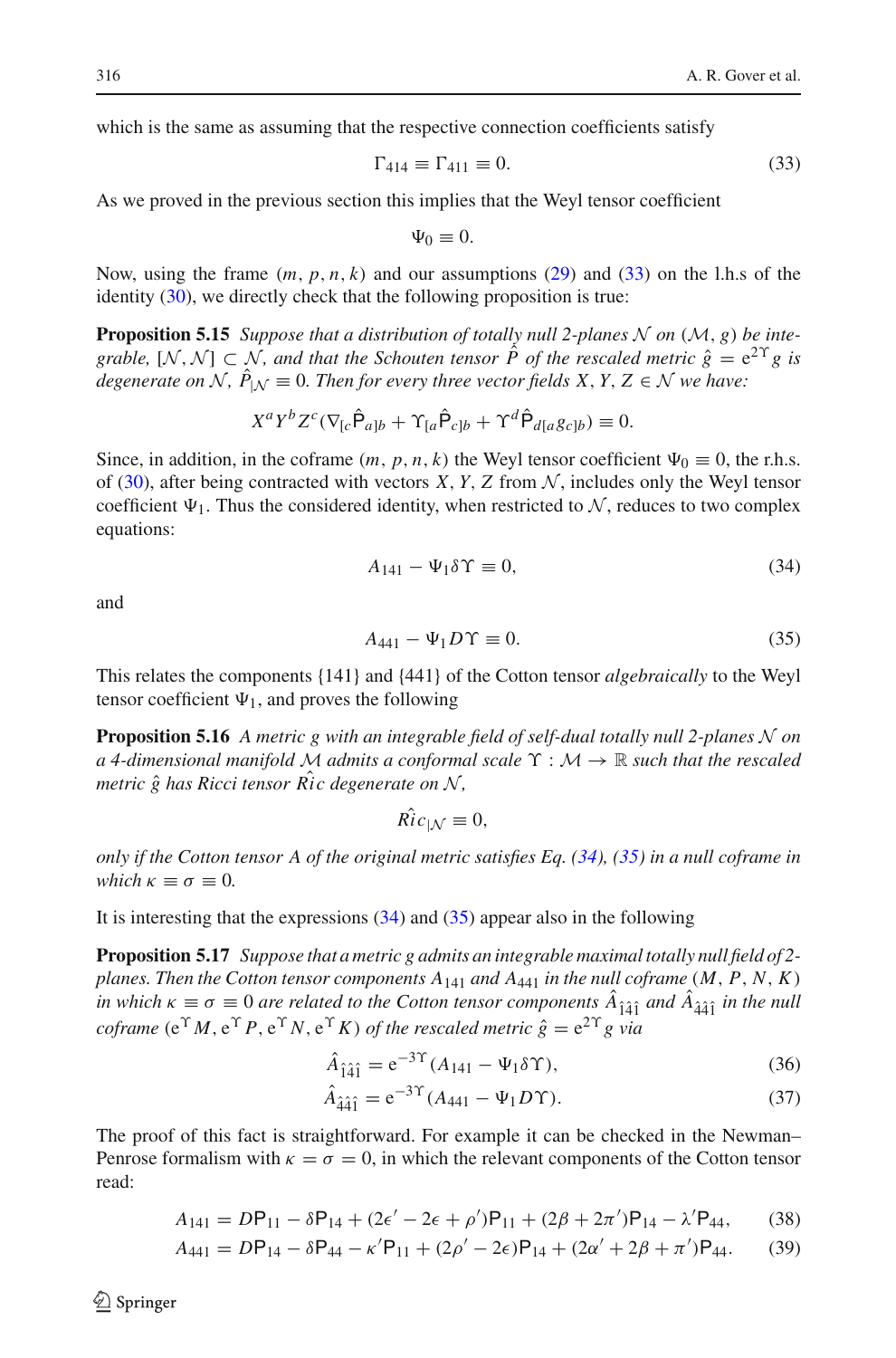Now, treating the Cotton tensor *A* as a linear map  $T\mathcal{M} \times T\mathcal{M} \times T\mathcal{M} \to \mathbb{R}$ , we recall that *A* is *degenerate* on a vector distribution *Z*,  $A_{Z} = 0$ , iff  $A(Z_1, Z_2, Z_3) = 0$  for all *Z*<sub>1</sub>, *Z*<sub>2</sub>, *Z*<sub>3</sub> ∈ *Z*. Then, if we take  $N = \text{Span}_{\Gamma}(m, k)$ , where  $(m, p, n, k)$  is a null frame, we see that  $A_{441} = A_{141} = 0$  if and only if  $A_{1N} = 0$ . This together with Propositions [5.16](#page-21-3) and [5.17](#page-21-4) imply the following

**Corollary 5.18** *Suppose that a metric g admits an* integrable *maximal totally null field N of 2-planes. If the metric can be conformally rescaled to*  $\hat{g}$  so that the rescaled Ricci tensor Ric *is degenerate on*  $N$ ,  $\hat{Ric}_{|N} \equiv 0$ , then in this scale the rescaled Cotton tensor  $\hat{A}$  is degenerate *on*  $N$ ,  $\hat{A}_{N} \equiv 0$ .

*Remark* 5.19 *We note that given an integrable totally null field of 2-planes N the condition*  $\hat{A}_{N} \equiv 0$  *is* weaker *than*  $\hat{Ric}_{N} \equiv 0$ *. We saw that*  $\hat{Ric}_{N} \equiv 0$  *implies*  $\hat{A}_{N} \equiv 0$ *, but the converse is not guaranteed.*

Now we use the Bianchi identities [\(93\)](#page-44-0) and [\(94\)](#page-44-0), which we display here as the following

<span id="page-22-1"></span>**Lemma 5.20** *On any 4-dimensional manifold with a metric g as in* [\(1\)](#page-7-2) *we have*

<span id="page-22-2"></span>
$$
A_{141} \equiv \Delta \Psi_0 + (\mu - 4\gamma)\Psi_0 - \delta \Psi_1 + 2(2\tau + \beta)\Psi_1 - 3\sigma \Psi_2 \tag{40}
$$

$$
A_{414} \equiv \partial \Psi_0 - (\pi + 4\alpha)\Psi_0 + D\Psi_1 + 2(2\rho - \varepsilon)\Psi_1 + 3\kappa\Psi_2. \tag{41}
$$

*Proof* This is proved in the "Appendix", but we can also see this by observing that subtracting [\(40\)](#page-22-1) from [\(38\)](#page-21-5) and, respectively [\(41\)](#page-22-1) from [\(39\)](#page-21-5) we obtain the respective Bianchi identities [\(83\)](#page-43-0) and [\(84\)](#page-43-0).

This Lemma is crucial for the rest of our arguments in this section. It has various consequences, the first being the following much sharper version of part one of Theorem [5.10:](#page-17-0)

<span id="page-22-0"></span>**Theorem 5.21** *Let*  $N$  ⊂  $T^CM$  *be a field of totally null 2-planes on a 4-dimensional manifold* (*M*, *g*) *equipped with metric g. Assume that the Cotton tensor A of the metric g, considered as a threelinear form on*  $T^{\mathbb{C}}\mathcal{M}$ *, is degenerate on*  $\mathcal{N}$ *,* 

$$
A_{|\mathcal{N}}\equiv 0.
$$

*If in addition the field*  $\mathcal N$  *is integrable,*  $[\mathcal N, \mathcal N] \subset \mathcal N$ *, everywhere on*  $\mathcal M$ *, then*  $(\mathcal M, g)$  *is algebraically special at every point, with a field of multiple principal totally null 2-planes tangent to N .*

*Proof* In an adapted null coframe  $(M, P, N, K)$  our integrability assumption is  $\kappa \equiv \sigma \equiv 0$ , which as we know, implies  $\Psi_0 \equiv 0$ . The assumption about the degeneracy of the Cotton tensor means  $A_{141} \equiv A_{441} \equiv 0$ , which together with  $\Psi_0 \equiv 0$  and Lemma [5.20](#page-22-2) gives the identities:  $\delta \Psi_1 \equiv 2(\beta + 2\tau)\Psi_1$  and  $D\Psi_1 \equiv 2(\epsilon - 2\rho)\Psi_1$ . This implies  $\Psi_1 \equiv 0$  by Lemma [5.13.](#page-17-3) Thus the field of (principal) totally null 2-planes  $\mathcal N$  is multiple.

*Remark* 5.22 *Note that as a result of this theorem, the assumption*  $A_{|N} \equiv 0$  *is* conformal. *Without knowing that*  $\kappa \equiv \sigma \equiv 0$  *and*  $A_{141} \equiv A_{441} \equiv 0$  *imply*  $\Psi_1 \equiv 0$ *, the assumption*  $A_{141} \equiv A_{441} \equiv 0$  *seemed to be* not *conformal, because of the inhomogeneous terms in the transformations [\(36,](#page-21-6) [37\)](#page-21-6). But since under the assumptions*  $\kappa \equiv \sigma \equiv 0$  *and*  $A_{141} \equiv A_{441} \equiv 0$ *we were able to discover that actually*  $\Psi_1 \equiv 0$ *, then A*<sub>141</sub> *and A*<sub>441</sub> *transform homogeneously under the conformal rescaling. Thus, in such case the condition*  $A_N \equiv 0$  is *conformal.*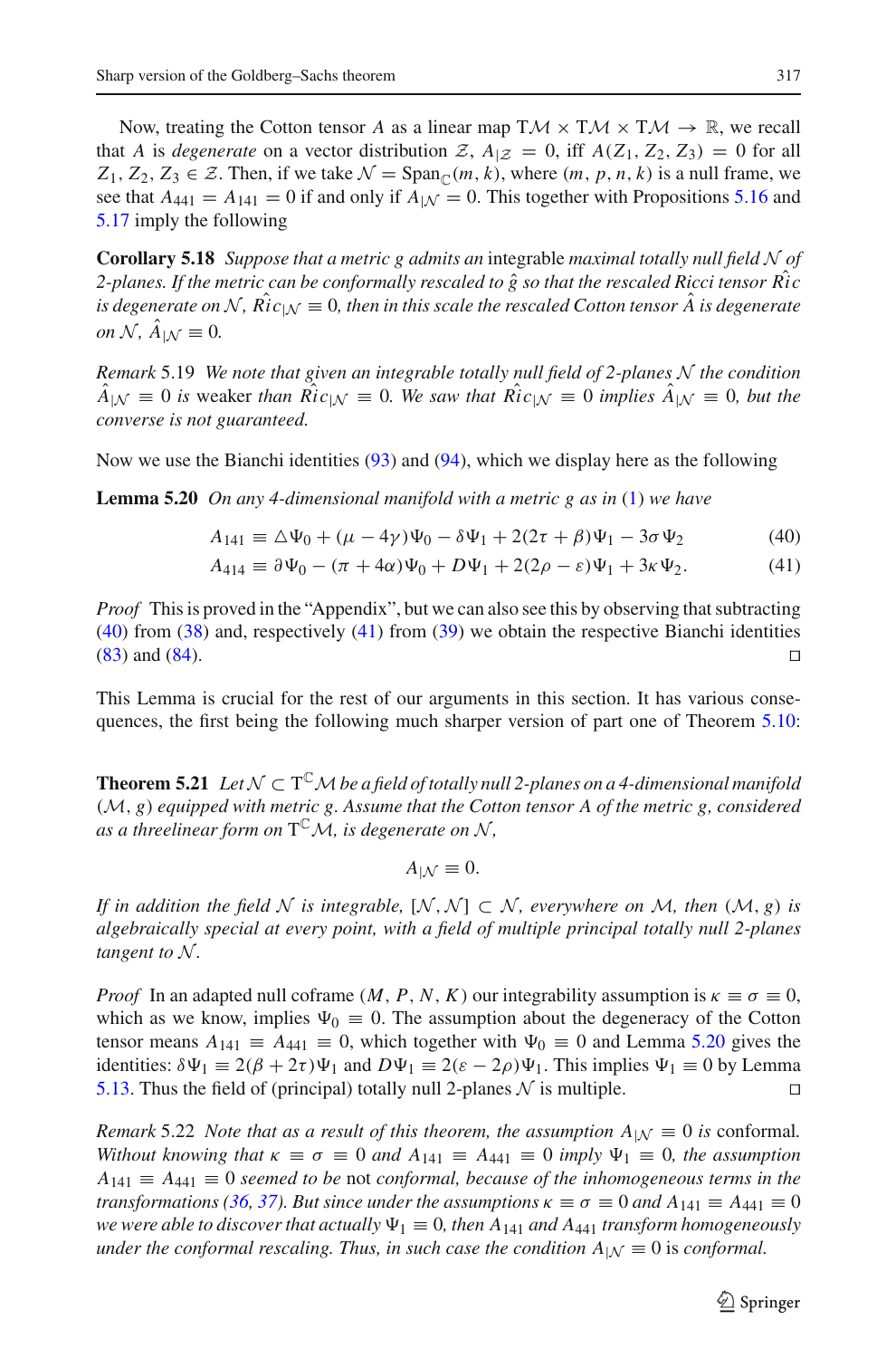<span id="page-23-2"></span>The second application of Lemma [5.20](#page-22-2) is included in the following

*Remark* 5.23 *Suppose that we would like to have a still sharper (than in Theorem [5.21\)](#page-22-0) version of part one of Theorem [5.10.](#page-17-0) Thus instead of assuming*  $Ric_{N} \equiv 0$ *, or the weaker condition*  $A_{|N} \equiv 0$ *, we would like to have an assumption about vanishing of still higher order derivatives of the curvature, that together with*  $\kappa \equiv \sigma \equiv 0$  *would imply*  $\Psi_1 \equiv 0$ *. Then Lemma* [\(5.20\)](#page-22-2) *assures that it is impossible, and the condition*  $A_{1N} \equiv 0$  *can not be weakened. Indeed, denoting such hypothetical condition by S*  $\equiv$  0*, we would have* ( $\kappa \equiv \sigma \equiv 0 \& S \equiv$  $(0) \Rightarrow (\Psi_1 \equiv 0)$ *. But since*  $\kappa \equiv \sigma \equiv 0$ *, in addition, implies that*  $\Psi_0 \equiv 0$ *, then Lemma* [5.20](#page-22-2) *implies*  $A_{141} \equiv A_{441} \equiv 0$ *. Thus the hypothetically weaker than*  $A_{1N} \equiv 0$  *condition*  $S \equiv 0$ *, in turn, implies*  $A_{\downarrow} \equiv 0$ *. Since this alone, according to Theorem [5.21,](#page-22-0) is already sufficient to imply*  $\Psi_1 \equiv 0$ *, we do not need condition*  $S \equiv 0$  *to obtain the desired result. This proves the following*

<span id="page-23-5"></span>**Theorem 5.24** *The weakest curvature condition which together with the integrability condition,*  $[N, N] \subset N$ *, implies that the field of totally null 2-planes*  $N$  *is principal and multiple is the degeneracy of the Cotton tensor on*  $\mathcal{N}$ ,  $A_{|\mathcal{N}} \equiv 0$ *.* 

<span id="page-23-4"></span>*Example 5.25* An example of a condition  $S \equiv 0$  which is *a priori* weaker than  $A_{1N} \equiv 0$  may be obtained as follows. The procedure used in the proof of Lemma [5.13](#page-17-3)may be equally applied to the situation in which the conditions  $(21, 22)$  $(21, 22)$  $(21, 22)$  are replaced by the Bianchi identities  $(40)$ and [\(41\)](#page-22-1). Then, under the assumption that  $\kappa \equiv \sigma \equiv 0$ , and hence  $\Psi_0 \equiv 0$ , we literally repeat all the steps from the proof of Lemma [5.13.](#page-17-3) Indeed, starting with the application of  $\delta$  on both sides of  $A_{141} \equiv -\delta \Psi_1 + 2(2\tau + \beta)\Psi_1$  and *D* on both sides of  $A_{414} \equiv D\Psi_1 + 2(2\rho - \varepsilon)\Psi_1$ , after subtraction and use of the commutator [\(13\)](#page-12-0), we obtain the following *identity*:

$$
-10\Psi_1^2 \equiv DA_{141} - \delta A_{441} - (3\epsilon - \rho' - \epsilon' - 4\rho)A_{141} + (3\beta + \alpha' + \pi' + 4\tau)A_{441}.
$$
\n(42)

<span id="page-23-0"></span>This, is satisfied *always* when  $\kappa \equiv \sigma \equiv 0$ . Thus *the vanishing of the r.h.s of* [\(42\)](#page-23-0) implies  $\Psi_1 \equiv 0$ . Moreover, since when  $\kappa \equiv \sigma \equiv 0$  the vanishing of  $\Psi_1$  is a conformal property, then the vanishing of the r.h.s. of [\(42\)](#page-23-0) is a *conformal* property. In fact a direct calculation shows that if in a null coframe  $(M, P, N, K)$  we have  $\kappa \equiv \sigma \equiv 0$  and

$$
S = DA_{141} - \delta A_{441} - (3\epsilon - \rho' - \epsilon' - 4\rho)A_{141} + (3\beta + \alpha' + \pi' + 4\tau)A_{441}
$$
 (43)

<span id="page-23-1"></span>then in the conformally rescaled metric  $\hat{g} = e^{2\Upsilon}g$  and in the corresponding rescaled null coframe ( $e^{T} M$ ,  $e^{T} P$ ,  $e^{T} N$ ,  $e^{T} K$ ) we have  $\hat{\kappa} \equiv \hat{\sigma} \equiv 0$  and

$$
\hat{S} = e^{-4\Upsilon} S.
$$

Now using the explicit formulae for the covariant derivatives of the Cotton tensor components *A*<sup>141</sup> and *A*441:

$$
\nabla_4 A_{141} = DA_{141} - (3\epsilon - \epsilon')A_{141} + \pi' A_{441}
$$
  

$$
\nabla_1 A_{441} = \delta A_{141} - (3\beta + \alpha')A_{441} - \rho' A_{141},
$$

<span id="page-23-3"></span>solving this for  $DA_{141}$  and  $\delta A_{141}$  and inserting in [\(43\)](#page-23-1), we get

$$
S = \nabla_4 A_{141} - \nabla_1 A_{441} + 4\rho A_{141} + 4\tau A_{441}.
$$
 (44)

We thus have a condition  $S \equiv 0$ , which together with  $\kappa \equiv \sigma \equiv 0$  is *conformal* and *implies* that  $\Psi_1 \equiv 0$ . It is always satisfied when  $A_{441} \equiv A_{141} \equiv 0$ , i.e. we have  $(A_{441} \equiv A_{141} \equiv A_{141})$  $0 \Rightarrow S \equiv 0$ , and at the first glance there is no reason for the implication ( $S \equiv 0 \Rightarrow (A_{441} \equiv$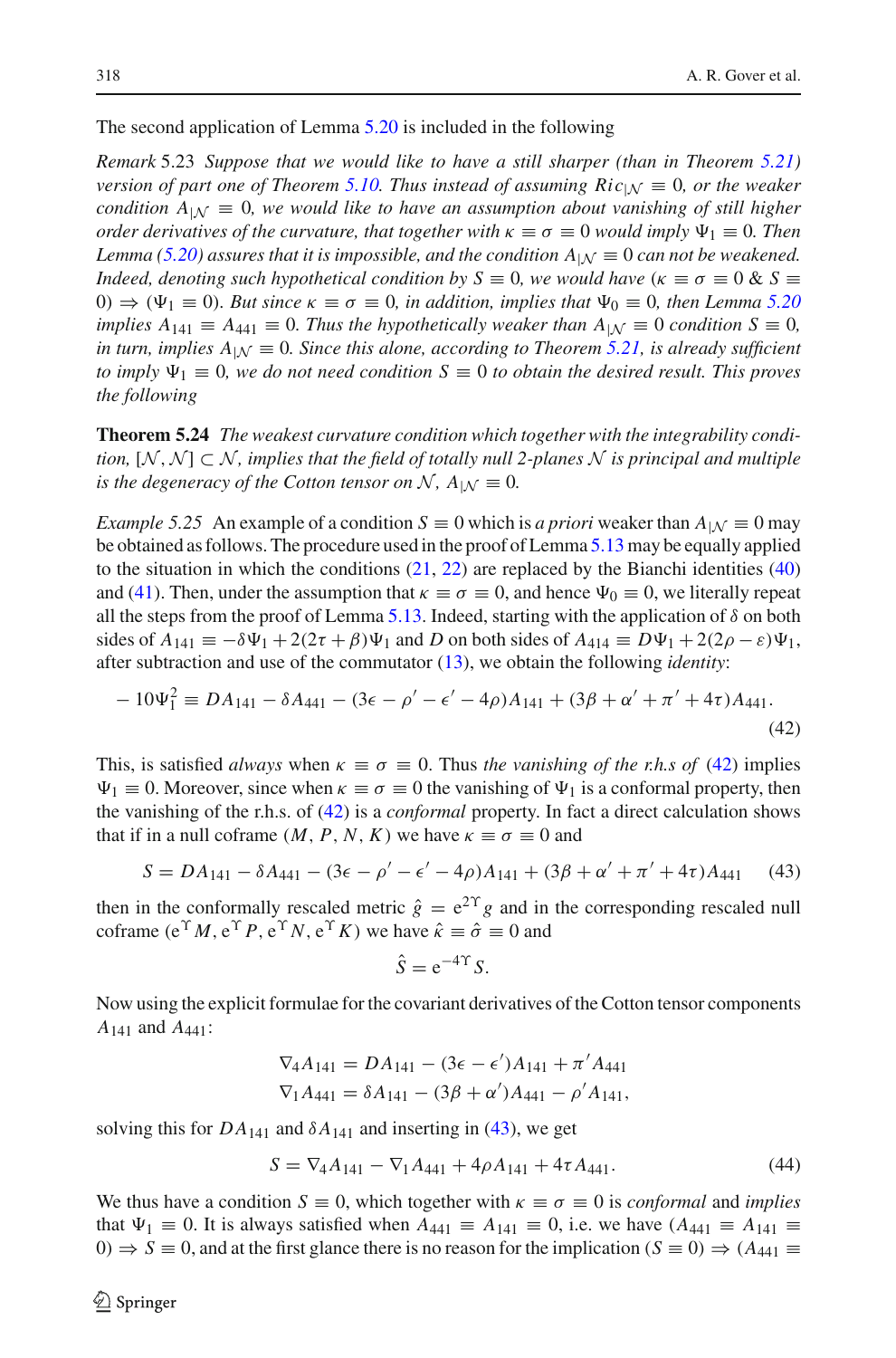$A_{141} \equiv 0$ ) However, this implication is true, on the ground of the discussion in Remark [5.23.](#page-23-2) As a consequence we have

**Proposition 5.26** *Under the assumption that the distribution of self-dual totally null 2-planes <sup>N</sup> is integrable,* [*<sup>N</sup>* , *<sup>N</sup>* ] ⊂ *<sup>N</sup> , the following two, conformally invariant, conditions are equivalent*

- *the Cotton tensor of the metric g is degenerate on*  $N$ ,  $A_{1N} \equiv 0$
- *the scalar S of the metric g, as defined in* [\(44\)](#page-23-3), *identically vanishes,*  $S \equiv 0$ *.*

To discuss the next application of Lemma [5.20,](#page-22-2) we introduce

**Definition 5.27** A metric *g* on a 4-dimensional manifold  $M$  is called *II-generic* if and only if the points in which its self-dual part of the Weyl tensor degenerates to Petrov types *III*, *N* or 0 are rare, in the sense that they belong to closed sets without interior in *M*.

In particular every metric with self-dual part of the Weyl tensor being at each point of *M* algebraically general, or of mixed type: algebraically general on some subsets and type II or type D on their complements, is II-generic; a metric which is e.g. of type III in an open set of *M* is not II-generic.

Now we are ready to discuss a slight generalization of the known *conformal* versions of the Goldberg–Sachs theorem. In the Lorentzian case, such versions were given by Kundt and Thompson [\[9\]](#page-45-11) and Robinson and Schild [\[24](#page-45-14)]. Penrose and Rindler [\[18\]](#page-45-12) gave a complex (spinorial) version of the Kundt–Thompson/Robinson–Schild theorem. Here, we quote *our* complex version, which is a slight generalization:

<span id="page-24-0"></span>**Theorem 5.28** *Let M be a 4-dimensional manifold with a II-generic metric g. Let N be a field of self-dual totally null 2-planes on M. Then any two of the following imply the third:*

- (0) *The Cotton tensor of g is degenerate on*  $N$ ,  $A_N \equiv 0$ .
- (i) *N* is integrable,  $[N, N] \subset N$ .
- (ii) *The self-dual part of the Weyl tensor is algebraically special on M with N being a multiple principal field of self-dual totally null 2-planes.*

*Proof* First, we observe that the implication  $((0) \& (i)) \Rightarrow (ii)$  is true, as a simple application of Theorem [5.21.](#page-22-0) Note that for this we do not need the genericity assumption about the Weyl tensor.

To prove the other two implications we choose a null coframe on  $(M, g)$  so that  $\mathcal{N} =$ Span<sub>C</sub> $(m, k)$  and  $g = 2(MP + NK)$  as in [\(1\)](#page-7-2). Then

- the condition (0) is:  $A_{141} \equiv A_{441} \equiv 0$ ,
- the condition (i) is:  $\kappa \equiv \sigma \equiv 0$ ,
- the condition (ii) is:  $\Psi_0 \equiv \Psi_1 \equiv 0$ .

Now, the proof of ((i)  $\&$  (ii))  $\Rightarrow$  (0) is an immediate consequence of Lemma [5.20,](#page-22-2) since the assumptions (i)  $\&$  (ii) imply the identical vanishing of the r.h.s. of identities [\(40,](#page-22-1) [41\)](#page-22-1), which means that also their l.h.s. identically vanish,  $A_{141} \equiv A_{441} \equiv 0$ . Note that also in the proof of this statement the genericity assumption about the Weyl tensor was not needed.

This assumption is however needed to get the last implication ((0) & (ii))  $\Rightarrow$  (i). Indeed assuming (i) & (ii), the identities [\(40,](#page-22-1) [41\)](#page-22-1) from Lemma [5.20](#page-22-2) reduce to the identities  $-3\sigma \Psi_2 \equiv$ 0 and  $3\kappa\Psi_2 \equiv 0$ . Now, similarly as in the proof of part two of the Theorem [5.10,](#page-17-0) to conclude that  $\kappa \equiv \sigma \equiv 0$  in a neighborhood  $\mathcal{U} \subset \mathcal{M}$ , it is enough to assume that  $\Psi_2 \neq 0$  on the complement of the closed sets without interior in  $U$ . Since in our coframe in  $U$ , according to (ii),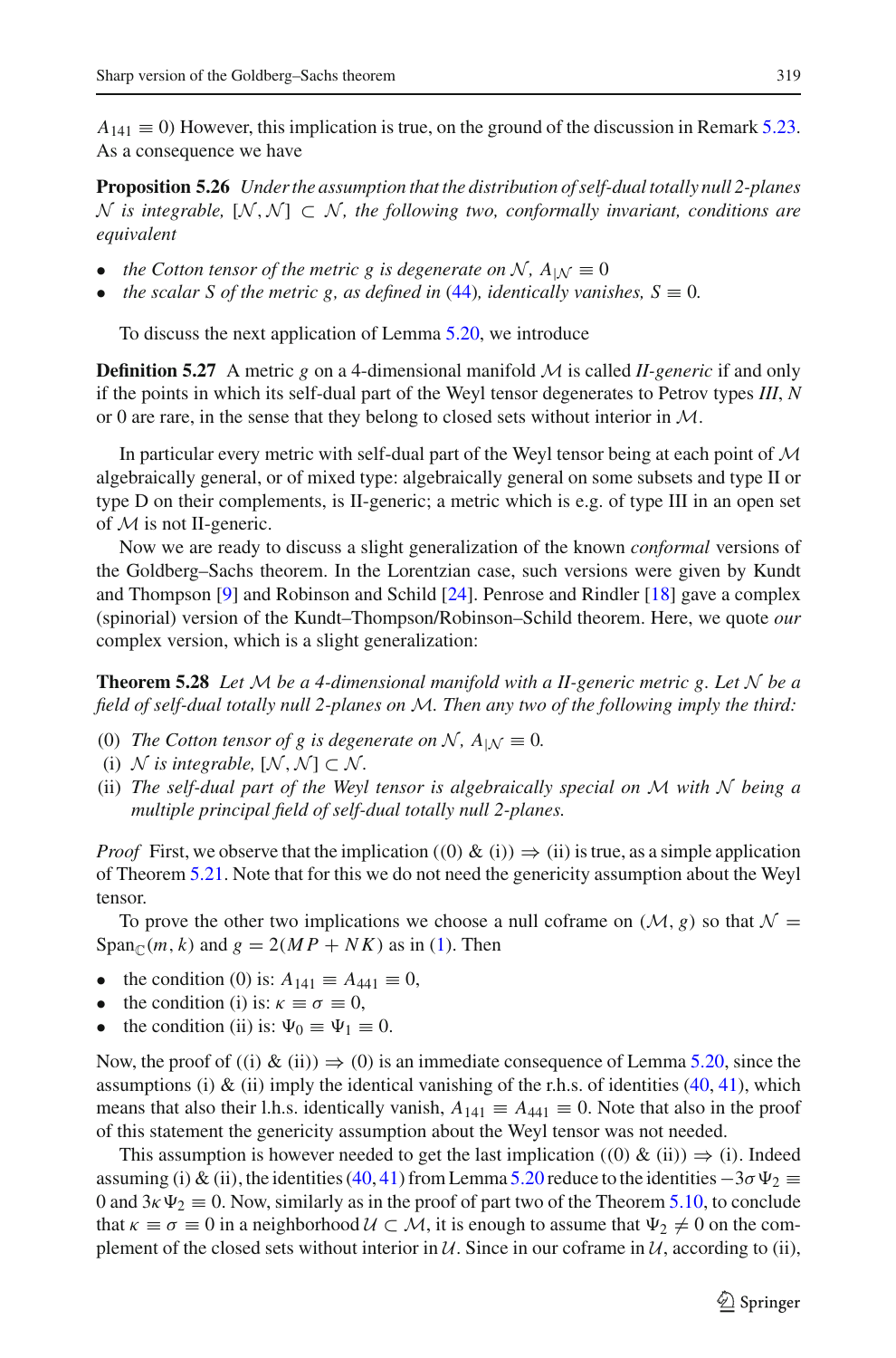we have  $\Psi_0 \equiv \Psi_1 \equiv 0$ , Proposition [5.7](#page-15-2) assures that the coefficient  $\Psi_2$  of the Weyl tensor is non-vanishing on the complement of the closed sets without interior in  $U$  if and only if the metric is II-generic in  $U$ . Since this is the main assumption of Theorem [5.28](#page-24-0) we see that  $3\sigma \Psi_2 \equiv 0$  and  $3\kappa \Psi_2 \equiv 0$  imply  $\kappa \equiv \sigma \equiv 0$  in *U*. This proves the part ((0) & (ii))  $\Rightarrow$  (i) of the theorem. the theorem.

<span id="page-25-3"></span>As a consequence of this proof, we also have the following

**Corollary 5.29** *Let M be a 4-dimensional manifold with a metric g and let N be a field of self-dual totally null 2-planes on M. Assume that*  $\mathcal N$  *is integrable,*  $[\mathcal N, \mathcal N] \subset \mathcal N$ *, and that the self-dual part of the Weyl tensor is algebraically special on M, with N being a multiple principal field of self-dual totally 2-planes. Then the Cotton tensor of g is degenerate on*  $N$ ,  $A_{|N} \equiv 0$ .

To discuss the sharpening of the Theorem [5.28](#page-24-0) with respect to the implication  $((0) \& (ii)) \Rightarrow (i)$  we introduce two more notions analogous to the II-generiticity.

**Definition 5.30** A metric *g* on a 4-dimensional manifold  $M$  is called *III-generic* if and only if the points in which its self-dual part of the Weyl tensor degenerates to Petrov types *N* or 0 belong to closed sets without interior in *M*. Similarly, a metric *g* on a 4-dimensional manifold *M* is called *N-generic* if and only if the points in which its self-dual part of the Weyl tensor vanishes belong to closed sets without interior in *M*.

For the III-generic metrics, we have the following

**Theorem 5.31** *Let M be a 4-dimensional manifold with a III-generic metric g, whose selfdual part of the Weyl tensor is in addition algebraically special at all points of M. Let N be the corresponding field of multiple principal totally null 2-planes on M. If the Cotton tensor A of the metric g satisfies*

<span id="page-25-1"></span><span id="page-25-0"></span> $A(\cdot, Z_1, Z_2) \equiv 0, \quad \forall Z_1, Z_2 \in \mathcal{N}$ 

*then the field*  $N$  *is integrable,*  $[N, N] \subset N$ *, on*  $M$ *.* 

Similarly for the N-generic metrics, we have

**Theorem 5.32** *Let M be a 4-dimensional manifold with an N-generic metric g, whose selfdual part of the Weyl tensor is in addition algebraically special at all points of M. Let N be the corresponding field of multiple principal totally null 2-planes on M. Consider the* 2-forms  $A_Z = A(Z, \cdot, \cdot)$ , where A is the Cotton tensor of the metric g and Z is a complex*valued vector field Z on M. If for every vector field Z*  $\in$  *N the two form A<sub>Z</sub> is anti-self-dual at each point of*  $M$ *, then the field*  $N$  *is integrable,*  $[N, N] \subset N$ *, on*  $M$ *.* 

We first prove Theorem [5.31.](#page-25-0)

*Proof* Again we choose a null coframe on  $(M, g)$  so that  $\mathcal{N} = \text{Span}_{\mathbb{C}}(m, k)$  and  $g =$  $2(MP + NK)$  as in [\(1\)](#page-7-2). Since N consists of *multiple* principal null 2-planes, according to Proposition [5.7,](#page-15-2) we have  $\Psi_0 \equiv \Psi_1 \equiv 0$  in this coframe. Moreover, in this coframe, the condition  $A(\cdot, Z_1, Z_2) \equiv 0 \forall Z_1, Z_2 \in \mathcal{N}$  means that the coframe components  $A_{i41}$ ,  $i = 1, 2, 3, 4$ satisfy

$$
A_{141} \equiv A_{214} \equiv A_{341} \equiv A_{414} \equiv 0. \tag{45}
$$

<span id="page-25-2"></span>Now we again use the Bianchi identities [\(93,](#page-44-0) [94\)](#page-44-0) which reduce to

 $-3\sigma \Psi_2 \equiv 0$ , and  $3\kappa \Psi_2 \equiv 0$ .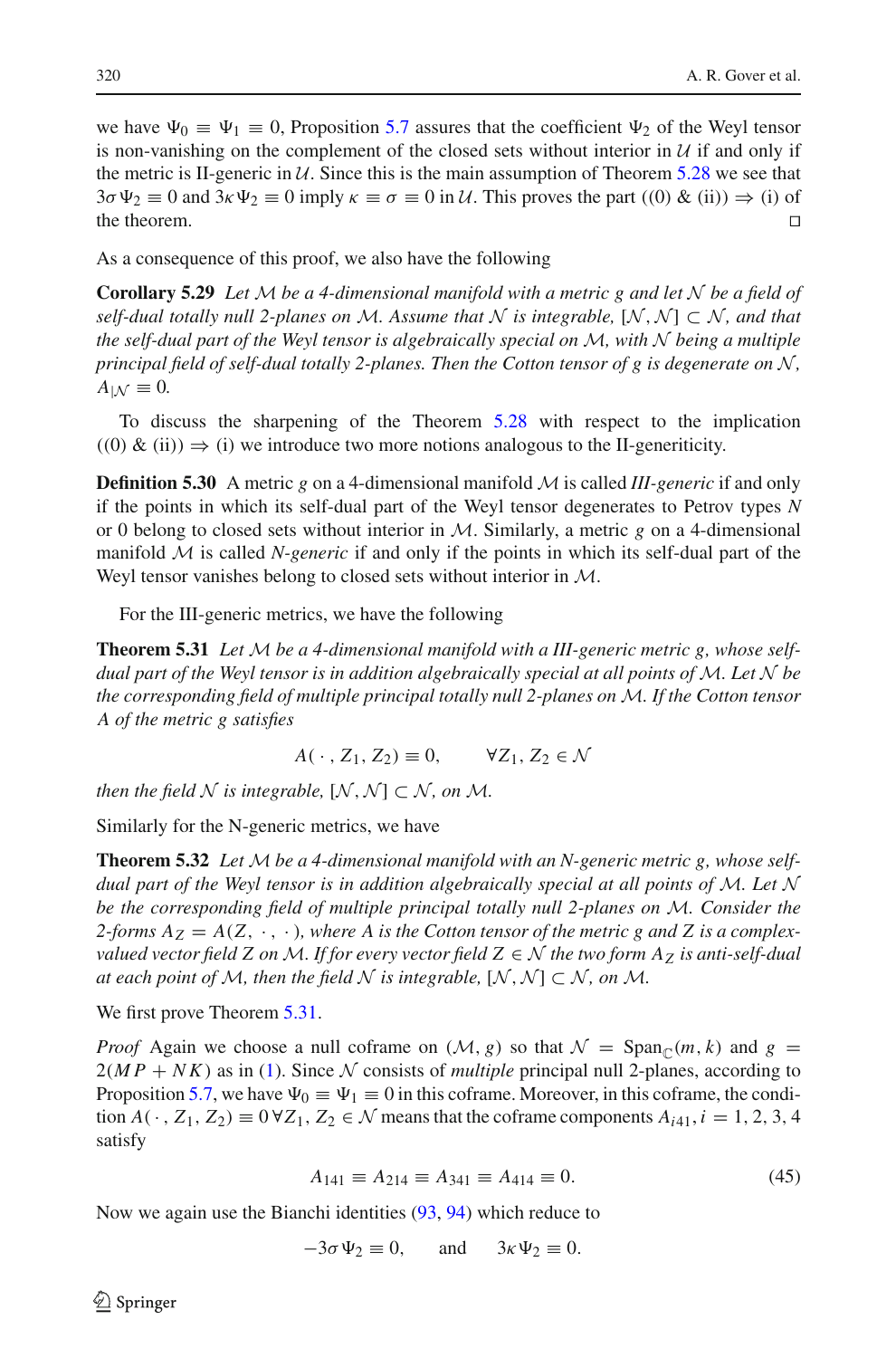Similarly as in the proof of the second part of the Theoerm [5.10](#page-17-0) this yields  $\kappa \equiv \sigma \equiv 0$ , with the exception when  $\Psi_2 \equiv 0$ . In such a case we have

$$
\Psi_0 \equiv \Psi_1 \equiv \Psi_2 \equiv 0,\tag{46}
$$

<span id="page-26-0"></span>and these two Bianchi identities are tautologies. Thus to conclude something about  $\kappa$  and  $\sigma$ we need to use another pair of Bianchi identities. These are given by [\(95,](#page-44-0) [96\)](#page-44-0) and refer to the respective components  $A_{341}$  and  $_{214}$  of the Cotton tensor. Now, with the assumed [\(45\)](#page-25-2) and [\(46\)](#page-26-0) these identities reduce to

$$
2\sigma \Psi_3 \equiv 0
$$
, and  $2\kappa \Psi_3 \equiv 0$ .

This does not yield  $\kappa \equiv \sigma \equiv 0$  only if  $\Psi_3 \equiv 0$  in the neighbourhood. But this is forbidden by our assumption that the metric is III-generic in the considered neighbourhood.

Thus if the metric is III-generic in the neighbourhood we proved that  $\kappa \equiv \sigma \equiv 0$  in a frame adapted to  $N$ , which according to Proposition [5.1,](#page-13-2) means that  $N$  is integrable.  $\square$ 

*Proof of Theorem [5.32.](#page-25-1)* Choosing the null frame as in the above proof we first interpret the condition about the Cotton tensor 2-forms  $A_Z$  being all anti-self-dual. Since  $N$  is spanned by *m* and *k* we only need to consider the 2-forms  $A_m = A(m, \dots, \dots)$  and  $A_k = A(k, \dots, \dots)$ . We have:

$$
A_m = A_{123}\theta^2 \wedge \theta^3 + \frac{1}{2}(A_{112} - A_{134})(\theta^1 \wedge \theta^2 - \theta^3 \wedge \theta^4) + A_{114}\theta^1 \wedge \theta^4
$$
  
+ 
$$
A_{113}\theta^1 \wedge \theta^3 + \frac{1}{2}(A_{112} + A_{134})(\theta^1 \wedge \theta^2 + \theta^3 \wedge \theta^4) + A_{124}\theta^2 \wedge \theta^4
$$

and

$$
A_k = A_{423}\theta^2 \wedge \theta^3 + \frac{1}{2}(A_{412} - A_{434})(\theta^1 \wedge \theta^2 - \theta^3 \wedge \theta^4) + A_{414}\theta^1 \wedge \theta^4
$$
  
+ 
$$
A_{413}\theta^1 \wedge \theta^3 + \frac{1}{2}(A_{412} + A_{434})(\theta^1 \wedge \theta^2 + \theta^3 \wedge \theta^4) + A_{424}\theta^2 \wedge \theta^4.
$$

<span id="page-26-1"></span>So looking at the bases [\(11\)](#page-11-2) and [\(12\)](#page-11-3) of the self-dual and anti-self-dual 2-forms  $\Sigma$  and  $\Sigma'$ , we conclude that these 2-forms are anti-self-dual iff the following six conditions for the coframe components of the Cotton tensor are satisfied:

$$
A_{114} \equiv A_{414} \equiv 0 \& (47)
$$

$$
A_{112} - A_{134} \equiv 0 \&\tag{48}
$$

$$
A_{412} - A_{434} \equiv 0 \& (49)
$$

$$
A_{123} \equiv A_{423} \equiv 0. \tag{50}
$$

Now we use the symmetries of the Cotton tensor to give equivalent forms of the conditions  $(48, 49)$  $(48, 49)$  $(48, 49)$ . Using  $(32)$  we get  $A_{112} \equiv A_{341} - A_{413}$  and using  $(31)$  we get  $A_{134} \equiv -A_{413} - A_{341}$ . Subtracting the latter from the former, we get the identity

$$
A_{112} - A_{134} \equiv 2A_{341}.
$$

In the similar way, we prove the identity

$$
A_{412} - A_{434} \equiv 2A_{214}.
$$

Comparing these two identities with  $(47–50)$  we conclude that the condition that  $A<sub>Z</sub>$  is anti-self-dual for all  $Z \in \mathcal{N}$ , in our coframe, is equivalent to the six conditions

$$
A_{114} \equiv A_{414} \equiv 0 \& A_{341} \equiv A_{214} \equiv 0 \& A_{123} \equiv A_{423} \equiv 0.
$$

 $\circled{2}$  Springer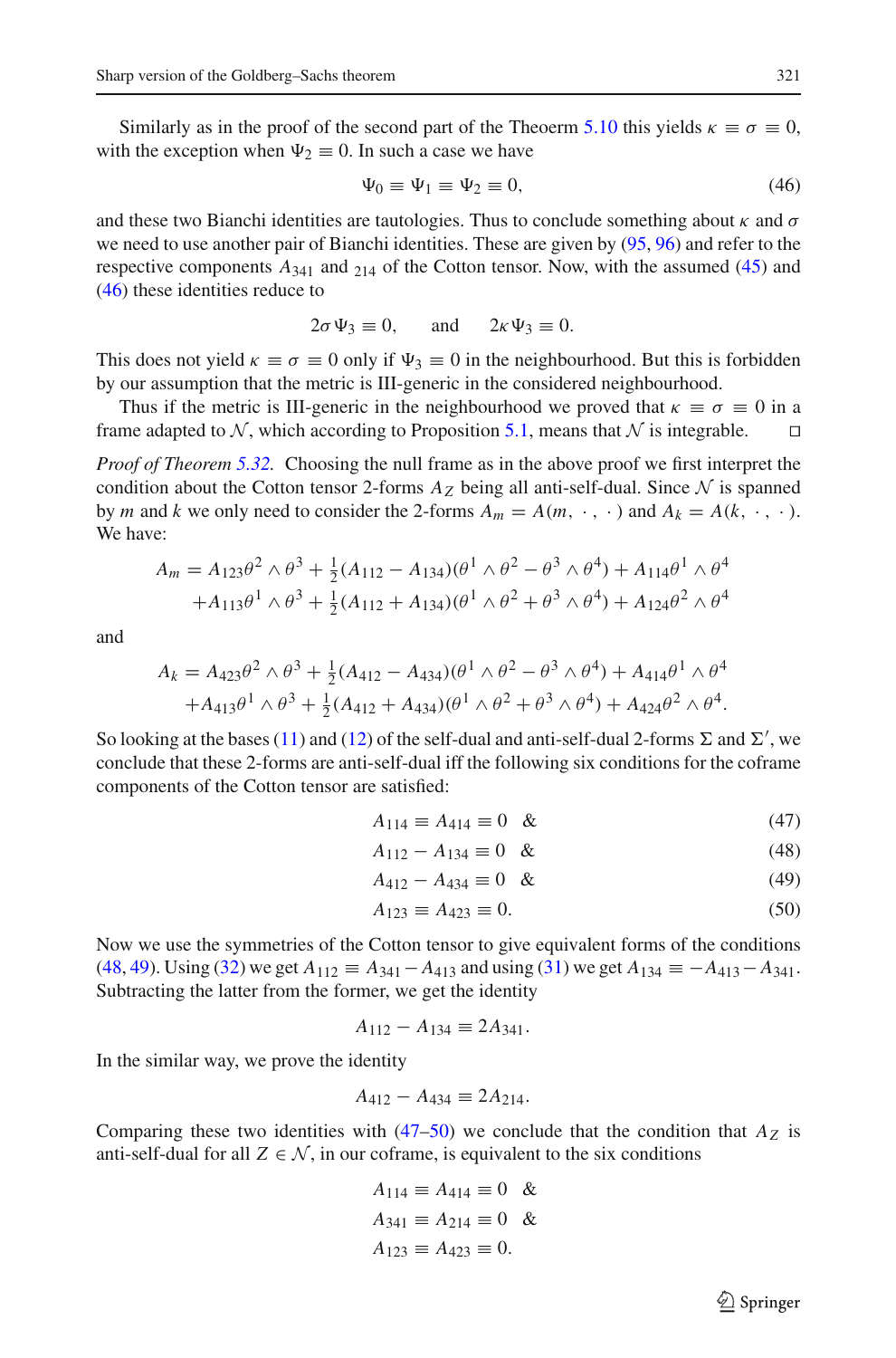Since the first four conditions are precisely  $A(\cdot, Z_1, Z_2) \equiv 0$  for  $Z_1, Z_2 \in \mathcal{N}$ , we now use Theorem [5.31](#page-25-0) to conclude  $\kappa \equiv \sigma \equiv 0$ , provided that we are not in the situation when

$$
\Psi_0 \equiv \Psi_1 \equiv \Psi_2 \equiv \Psi_3 \equiv 0 \tag{51}
$$

<span id="page-27-2"></span>in the neighbourhod. If this is the case, to show that we still have  $\kappa \equiv \sigma \equiv 0$  we need the additional assumption  $(50)$ . With this and  $(51)$  being assumed, using the Bianchi identities [\(97,](#page-44-0) [98\)](#page-44-0), we easily obtain

$$
-\sigma \Psi_4 \equiv 0 \quad \text{and} \quad \kappa \Psi_4 \equiv 0.
$$

This implies that  $\kappa \equiv \sigma \equiv 0$  in the neighborhood, on the ground of the N-genericity of the metric. This finishes the proof.

As a counterpart to Corollary [5.29,](#page-25-3) we have

**Corollary 5.33** *Let M be a 4-dimensional manifold with a metric g and let N be a field of self-dual totally null 2-planes on M. Assume that*  $\mathcal N$  *is integrable,*  $[\mathcal N, \mathcal N] \subset \mathcal N$ *, and that the self-dual part of the Weyl tensor is algebraically special on M with N being a multiple principal field of self-dual totally null 2-planes. Then if N has multiplicity equal to* three *the Cotton tensor of g satisfies*  $A(\cdot, Z_1, Z_2) \equiv 0$  *for all*  $Z_1, Z_2 \in \mathcal{N}$ . If  $\mathcal{N}$  has multiplicity *equal to* four *the 2-form AZ of the Cotton tensor A of g is anti-self-dual.*

*Proof* The proof is an immediate application of the Bianci identities [\(93,](#page-44-0) [98\)](#page-44-0). □

## <span id="page-27-0"></span>**6 Interpretation in terms of a characteristic connection**

The terms  $4\rho A_{141} + 4\tau A_{441}$  that appear in formula [\(44\)](#page-23-3) defining *S* in Example [5.25](#page-23-4) suggests that to describe the geometry of manifolds with  $\kappa \equiv \sigma \equiv 0$  it would be useful to have a *vectorial* object, say  $B_a$ , with components  $B_a$  being roughly

$$
B_a = (B_1, B_2, B_3, B_4) = (4s^{-1}\tau, B_2, B_3, -4s^{-1}\rho),\tag{52}
$$

<span id="page-27-5"></span>where  $s$  is a complex constant. If we were able to find a geometric way of distinguishing such  $B_a$ , then the formula for *S* would be  $S = (\nabla_4 - sB_4)A_{141} - (\nabla_1 - sB_1)A_{441}$  and would have an explicit geometric meaning. Note that the values of components  $B_2$  and  $B_3$ are totally irrelevant here!. In this section, we show how to geometrically distinguish such (partially determined) *Ba*.

## <span id="page-27-1"></span>6.1 Characteristic connection of a totally null 2-plane

Let us chose an arbitrary 1-form  $B = B_a \theta^a$  on  $(M, g = g_{ab} \theta^a \theta^b)$ . Given a choice of *B* one defines a new connection  $\overline{V}$  on  $\mathcal{M}$ , which is related to the Levi-Civita connection as follows.

<span id="page-27-3"></span>Let  $\Gamma_{ab} = \Gamma_{abc}\theta^c$ , be the Levi-Civita connection 1-forms as given in [\(4\)](#page-9-3). Define

$$
\Gamma_{abc} = \Gamma_{abc} + \frac{1}{2}(g_{ca}B_b - g_{cb}B_a + g_{ab}B_c).
$$
 (53)

Then the new connection  $\stackrel{w}{\nabla}$  is defined on *M* by

$$
\nabla_X e_b = X^c \nabla_c e_b = X^c \Gamma^W_{bc} e_a, \qquad \Gamma^W_{bc} = g^{ad} \Gamma^W_{dbc}, \tag{54}
$$

<span id="page-27-4"></span>where  $(e_a)$  is a frame dual to the coframe  $(\theta^a)$ ,  $e_a \Box \theta^b = \delta_a^b$ .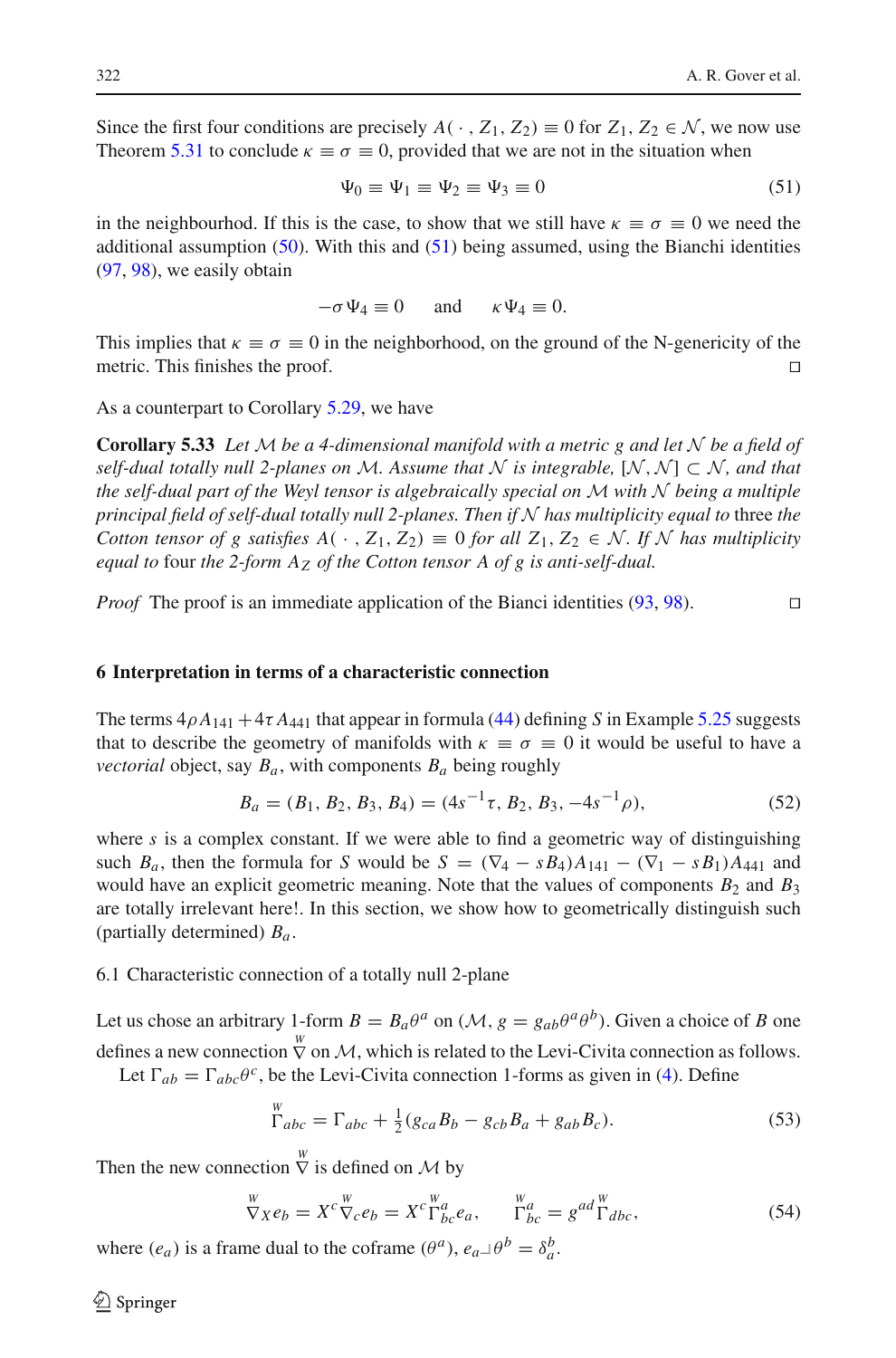The connection  $\overline{\nabla}$  is called the *Weyl connection*. It is the unique *torsionless* connection satisfying

<span id="page-28-1"></span>
$$
\nabla g = -Bg. \tag{55}
$$

It has the nice property of being *conformal* in the sense that if the metric *g* undergoes a transformation  $g \to \hat{g} = e^{2\phi} g$ , then Eq. [\(55\)](#page-28-1) is preserved,

$$
\nabla \hat{g} = -\hat{B}\hat{g},
$$

with a mere change  $B \to \hat{B} = B - 2d\phi$ .

The conformal properties of Weyl connections would be very interesting for our purpose of describing conformal conditions for the Goldberg–Sachs theorem, provided that, we were able to associate a unique Weyl form *B* with the main object of this theorem namely a field of totally null 2-planes  $N$ . The following theorem shows that although such a natural way of chosing *B* is possible only *partially*, it nevertheless enables us to define a canonical connection on  $N$ , which encodes its conformal properties.

<span id="page-28-0"></span>**Theorem 6.1** *Let*  $N$  *be a field of totally null 2-planes on*  $(M, g)$ *, where g is a 4-dimensional metric of* any *(including complex) signature. Let us assume that*  $\mathcal N$  *is integrable*  $[\mathcal N, \mathcal N] \subset \mathcal N$ . *Then there exists a unique connection*  $\nabla$  *on*  $\mathcal N$ *, which encodes the conformal properties of this field of totally null 2-planes.*

*Proof* We define the connection  $\check{\nabla}$  in two steps.

*W*

**Step One**. We first look for a Weyl connection  $\stackrel{w}{\nabla}$  on *M*, as in [\(53,](#page-27-3) [54\)](#page-27-4), which has the property that it preserves *N*. This means that we ask if there exists a Weyl connection  $\overline{V}$  on *N* , such that

$$
\nabla_Y X \in \mathcal{N} \quad \forall X \in \mathcal{N} \quad \& \quad \forall Y \in T \mathcal{M} ? \tag{56}
$$

<span id="page-28-2"></span>To answer this question, we work in the adapted null frame  $(e_1, e_2, e_3, e_4) = (m, p, n, k)$ , with the usual dual coframe  $(\theta^1, \theta^2, \theta^3, \theta^4) = (M, P, N, K)$ , so that the field of totally null 2-planes  $\mathcal N$  is  $\mathcal N = \text{Span}(e_1, e_4) = \text{Span}(m, k)$ . Then the question [\(56\)](#page-28-2) is equivalent to the question of existence of  $\stackrel{w}{\nabla}$  such that

$$
(\nabla_{c} e_{1}) \wedge e_{1} \wedge e_{4} = 0, \& (\nabla_{c} e_{4}) \wedge e_{1} \wedge e_{4} = 0, \forall c = 1, 2, 3, 4,
$$

where we abbreviated  $\overline{V}_{e_c}$  to  $\overline{V}_{e_c} = \overline{V}_c$ . It is very easy to see that, since in the chosen frame the coefficients of the metric  $g_{ab}$  are all zero, except  $g_{12} = g_{21} = g_{34} = g_{43} = 1$ , then these conditions are equivalent to:

$$
(\nabla_{c} e_{1}) \wedge e_{1} \wedge e_{4} = \Gamma_{11c}^{W} e_{2} \wedge e_{1} \wedge e_{4} + \Gamma_{41c}^{W} e_{3} \wedge e_{1} \wedge e_{4} = 0 \forall c = 1, 2, 3, 4
$$
  
\n
$$
(\nabla_{c} e_{4}) \wedge e_{1} \wedge e_{4} = \Gamma_{14c} e_{2} \wedge e_{1} \wedge e_{4} + \Gamma_{44c} e_{3} \wedge e_{1} \wedge e_{4} = 0 \forall c = 1, 2, 3, 4
$$

or, what is the same,

$$
\Gamma_{11c}^{W} = \Gamma_{14c}^{W} = \Gamma_{44c}^{W} = 0, \quad \forall c = 1, 2, 3, 4.
$$

Comparing these last equations with [\(53\)](#page-27-3), we easily see that  $\Gamma_{11c}^W = \Gamma_{44c}^W = 0$  is *automatically* satisfied for all  $c = 1, 2, 3, 4$ , and then, by considering the remaining conditions

 $\mathcal{D}$  Springer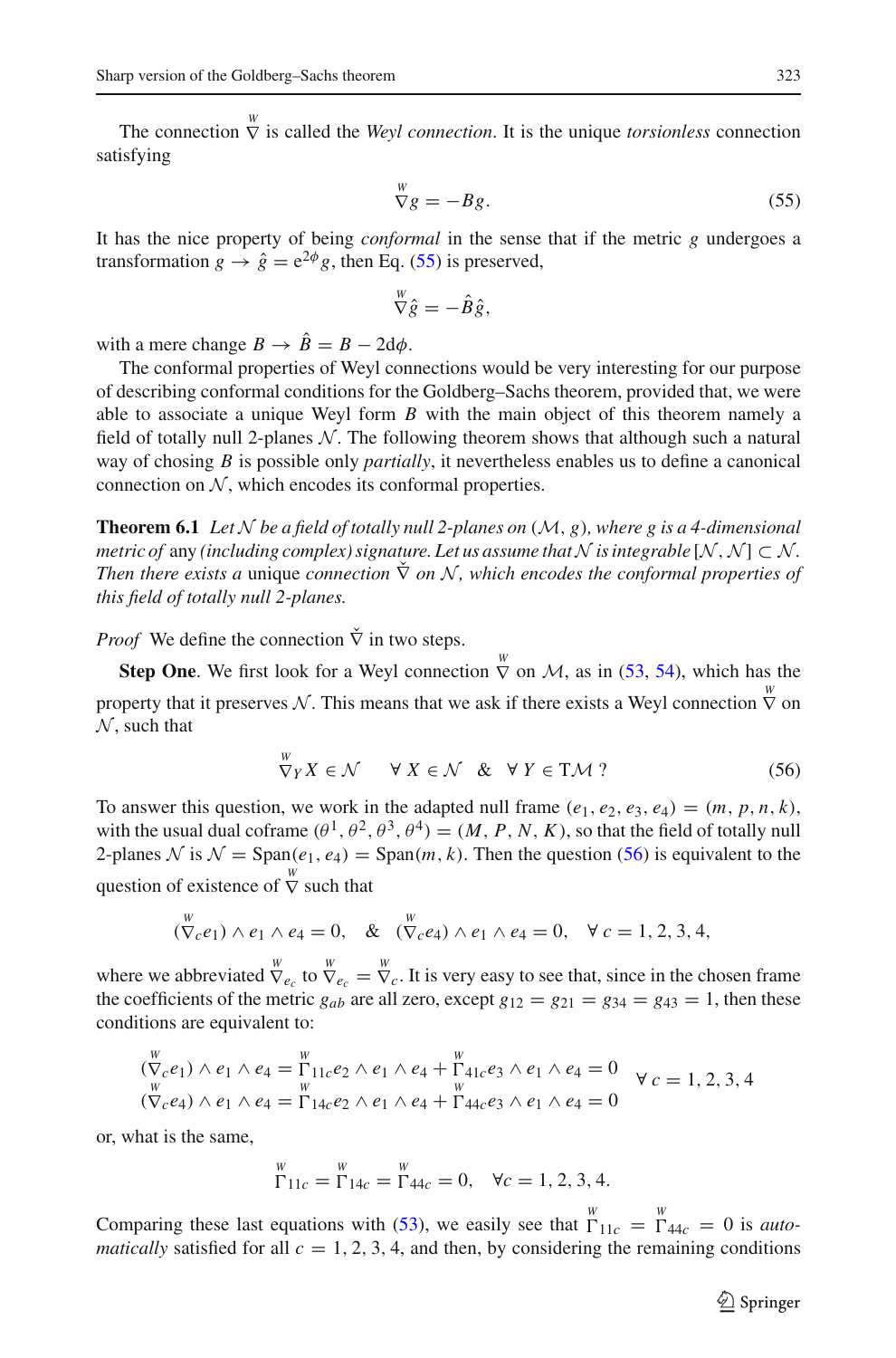<span id="page-29-0"></span> $\Gamma_{14c}^{W} = \Gamma_{41c}^{W} = 0$ , we see that [\(56\)](#page-28-2) is equivalent to:

<span id="page-29-1"></span>
$$
\Gamma_{14c} + \frac{1}{2}(g_{c1}B_4 - g_{c4}B_1) = 0 \quad \forall \ c = 1, 2, 3, 4. \tag{57}
$$

Now examining these equations for  $c = 1$  and  $c = 4$ , we get the conditions that the Levi-Civita connection coefficients  $\Gamma_{141}$  and  $\Gamma_{144}$  must satisfy

$$
\Gamma_{141} = \Gamma_{144} = 0. \tag{58}
$$

Examining the Eq. [\(57\)](#page-29-0) for  $c = 2$  and  $c = 3$ , we get the relations between the components  $B_1$  and  $B_4$  of the 1-form *B* and the Levi-Civita connection coefficients  $\Gamma_{143}$  and  $\Gamma_{142}$ . These are as follows:

$$
B_1 = 2\Gamma_{143}, \qquad B_4 = -2\Gamma_{142}.\tag{59}
$$

<span id="page-29-2"></span>Thus, the requirement that there is a Weyl connection preserving  $N$  is equivalent to the fact that in a coframe adapted to *N*, we have [\(58\)](#page-29-1) and [\(59\)](#page-29-2). Since  $\Gamma_{141}$  and  $\Gamma_{144}$ , in the coframe

adapted to N, are  $\Gamma_{141} = \sigma$  and  $\Gamma_{144} = \kappa$ , then we see that the connection  $\overline{V}$  exists only if the field of totally null 2-planes  $N$  is *integrable*. When  $N$  is integrable then, in the adapted coframe  $(\theta^i)$ , the two of the components of the Weyl 1-form *B*, namely  $B_1$  and  $B_4$ , are totally determined. They are equal to

$$
B_1=2\tau, \qquad B_4=-2\rho,
$$

as desired in  $(52)$ , with  $s = 2$ .

Concluding this part of the proof, we say that the condition [\(56\)](#page-28-2) that the Weyl connection preserves  $N$  determines this connection only up to the terms  $B_2$  and  $B_3$  in the Weyl 1-form. In step two of the proof we restrict this connection to  $N$ .

**Step two**. Since  $\stackrel{w}{\nabla}$  preserves *N* in *any* direction then, in particular, it preserves it along *N*. Thus  $\overline{V}$ , with *any* choice of  $B_2$  and  $B_3$ , restricts naturally to *N*. But *apriori* this restriction may depend on the choice of *B*<sup>2</sup> and *B*3. That this is *not* the case follows from the following.

First observe that because of [\(58\)](#page-29-1), we have

$$
\begin{array}{ll}\n\stackrel{W}{\Gamma}_{211} = \Gamma_{211} + B_1, & \stackrel{W}{\Gamma}_{111} = 0, & \stackrel{W}{\Gamma}_{411} = 0, & \stackrel{W}{\Gamma}_{311} = \Gamma_{311} \\
\stackrel{W}{\Gamma}_{214} = \Gamma_{214} + \frac{1}{2}B_4, & \stackrel{W}{\Gamma}_{114} = 0, & \stackrel{W}{\Gamma}_{414} = 0, & \stackrel{W}{\Gamma}_{314} = \Gamma_{314} + \frac{1}{2}B_1 \\
\stackrel{W}{\Gamma}_{241} = \Gamma_{241} + \frac{1}{2}B_4, & \stackrel{W}{\Gamma}_{141} = 0, & \stackrel{W}{\Gamma}_{441} = 0, & \stackrel{W}{\Gamma}_{341} = \Gamma_{341} + \frac{1}{2}B_1 \\
\stackrel{W}{\Gamma}_{244} = \Gamma_{244}, & \stackrel{W}{\Gamma}_{144} = 0, & \stackrel{W}{\Gamma}_{444} = 0, & \stackrel{W}{\Gamma}_{344} = \Gamma_{344} + B_4.\n\end{array}
$$

Thus the covariant derivatives

$$
\nabla_1 e_1 = \Gamma_{11}^{w} e_c = \Gamma_{211} e_1 + \Gamma_{111} e_2 + \Gamma_{411} e_3 + \Gamma_{311} e_4
$$
\n
$$
\nabla_4 e_1 = \Gamma_{14}^{w} e_c = \Gamma_{214} e_1 + \Gamma_{114} e_2 + \Gamma_{414} e_3 + \Gamma_{314} e_4
$$
\n
$$
\nabla_1 e_4 = \Gamma_{41}^{w} e_c = \Gamma_{241} e_1 + \Gamma_{141} e_2 + \Gamma_{441} e_3 + \Gamma_{341} e_4
$$
\n
$$
\nabla_4 e_4 = \Gamma_{44}^{w} e_c = \Gamma_{244} e_1 + \Gamma_{144} e_2 + \Gamma_{444} e_3 + \Gamma_{344} e_4
$$

of vectors  $(e_1, e_4)$  in the directions  $e_1$  and  $e_4$  spanning N, are expressible purely in terms of the Levi-Civita connection coefficients  $\Gamma_{abc}$  and the totally determined part of *B*. In these relations, the unknown coefficients of  $B$ , namely  $B_2$  and  $B_3$ , do not appear!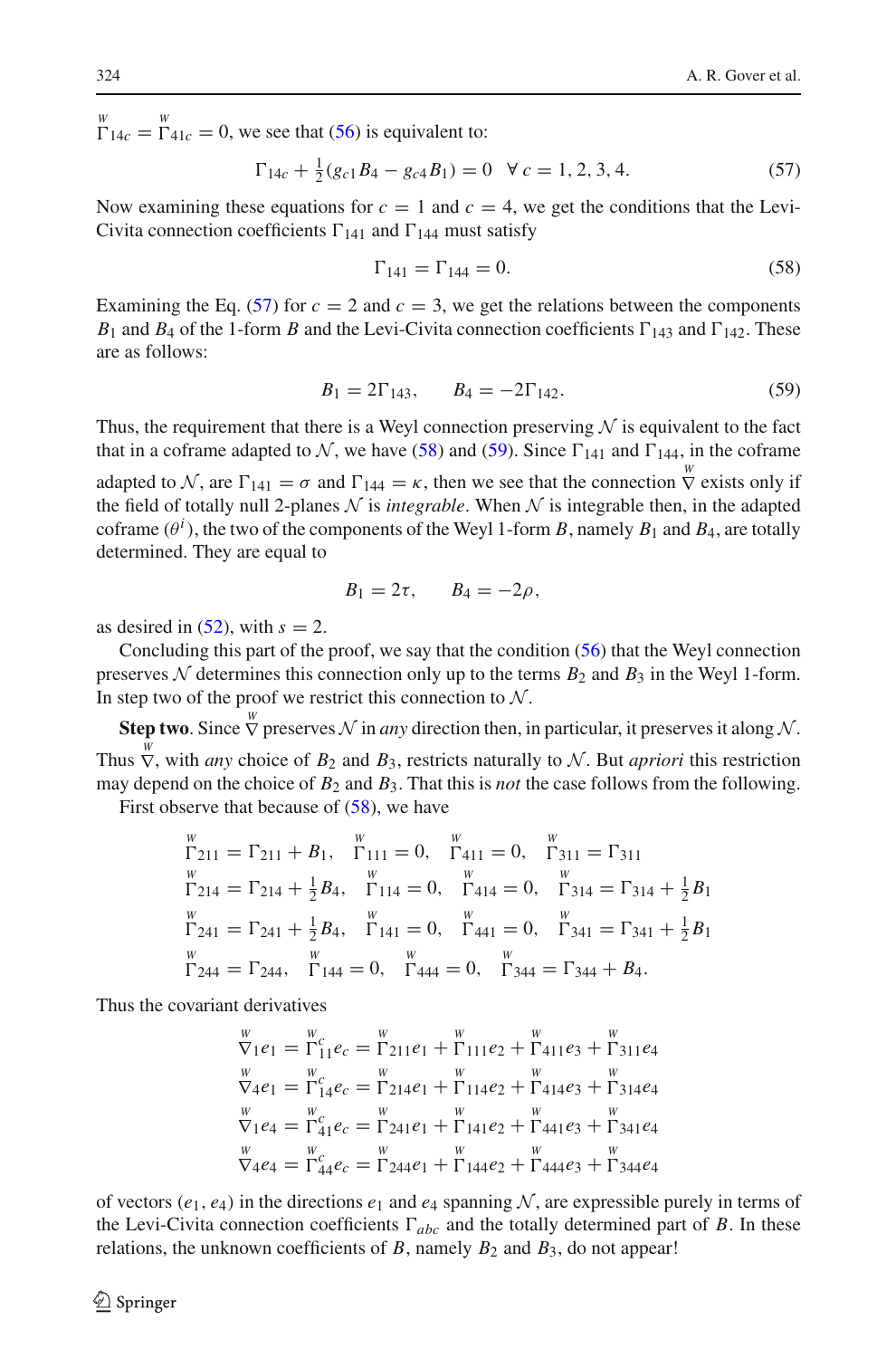Thus  $\overline{V}$  restricts to a *unique* and totally determined connection on  $N$ . We define

$$
\check{\nabla} = \check{\nabla}_{| \mathcal{N}} \quad \text{on} \quad \mathcal{N}.
$$

Since this connection is constructed with only conformal objects, it is manifestly conformal.

<span id="page-30-2"></span>The formulae for this connection in the Newman–Penrose formalism are as follows:

$$
\tilde{\nabla}_m m = (\beta - \alpha' + 2\tau)m - \lambda' k
$$
  
\n
$$
\tilde{\nabla}_k m = (\varepsilon - \varepsilon' - \rho)m + (\tau - \pi')k
$$
  
\n
$$
\tilde{\nabla}_m k = (\rho' - \rho)m + (\alpha' + \beta + \tau)k
$$
  
\n
$$
\tilde{\nabla}_k k = \kappa' m + (\varepsilon + \varepsilon' - 2\rho)k.
$$
\n(60)

 $\Box$ 

The connection  $\overline{V}$  defined in Theorem [6.1](#page-28-0) is called the *characteristic connection* of an integrable totally null 2-plane *N* field.

<span id="page-30-1"></span>Now, having any three (complex-valued) vector fields *X*, *Y*, *Z*  $\in$  *N*, we define the torsion  $\check{T}$  and the curvature  $\check{R}$  of  $\check{\nabla}$  via the usual:

$$
\check{T}(X,Y) = \check{\nabla}_X Y - \check{\nabla}_Y X - [X,Y],\tag{61}
$$

$$
\check{R}(X,Y)Z = [\check{\nabla}_X, \check{\nabla}_Y]Z - \check{\nabla}_{[X,Y]}Z.
$$
\n(62)

By construction these are *conformal* tensors defined on *N*. Since both  $\check{T}$  and  $\check{R}$  are antisymmetric in *X*, *Y* they may have at most two, respectively four, independent components. Actually we have the following

**Theorem 6.2** *The characteristic connection*  $\check{\nabla}$  *of an integrable*  $N$  *is* torsionless,

 $\check{T} = 0$ .

<span id="page-30-0"></span>*Its curvature,*  $\check{R}$ *, is given by* 

$$
\check{R}(m,k)m = 4\Psi_1m,\tag{63}
$$

$$
\check{R}(m,k)k = 4\Psi_1k,\tag{64}
$$

*where*  $\Psi_1$  *is the Weyl tensor coefficient of the Levi-Civita connection as defined in* [\(10\)](#page-11-1)*.* 

*Proof* The torsionless property of the connection and the formulae [\(63,](#page-30-0) [64\)](#page-30-0) for the curvature can be checked by a direct calculation. Indeed, for the torsionless we only have to show that  $\hat{T}(m, k) = 0$ . One checks that this is a direct consequence of the definitions [\(61\)](#page-30-1), [\(60\)](#page-30-2) and the commutation relation  $[\delta, D]$  from [\(13\)](#page-12-0). To check [\(63\)](#page-30-0) one uses the definition [\(62\)](#page-30-1), the commutator  $[\delta, D]$  and the Newman–Penrose equations [\(75\)](#page-42-2), [\(77–79\)](#page-42-2) and [\(82\)](#page-42-2). Similarly, to check  $(64)$  one uses  $(62)$ ,  $(13)$  and the Newman–Penrose equations  $(75)$ ,  $(76)$ ,  $(79)$ ,  $(80)$  and [\(81\)](#page-42-2). In all of these expressions one has to put the integrability conditions  $\kappa \equiv \sigma \equiv 0$ . The rest of the proof is easy pure algebra.

Thus, we see that the curvature of  $\check{\nabla}$  has only *one* independent component, which is a constant multiple of  $\Psi_1$ . Moreover, the entire curvature, which may be identified with the *curvature operator*  $\check{R}(m, k) : \mathcal{N} \to \mathcal{N}$ , satisfies

$$
\check{R}(m,k) = (4\Psi_1)\mathrm{Id}_{\mathcal{N}}.
$$

Recalling that  $\Psi_1$  is that part of the self-dual part of the Weyl tensor, which if vanishes, makes it algebraically special, we have the following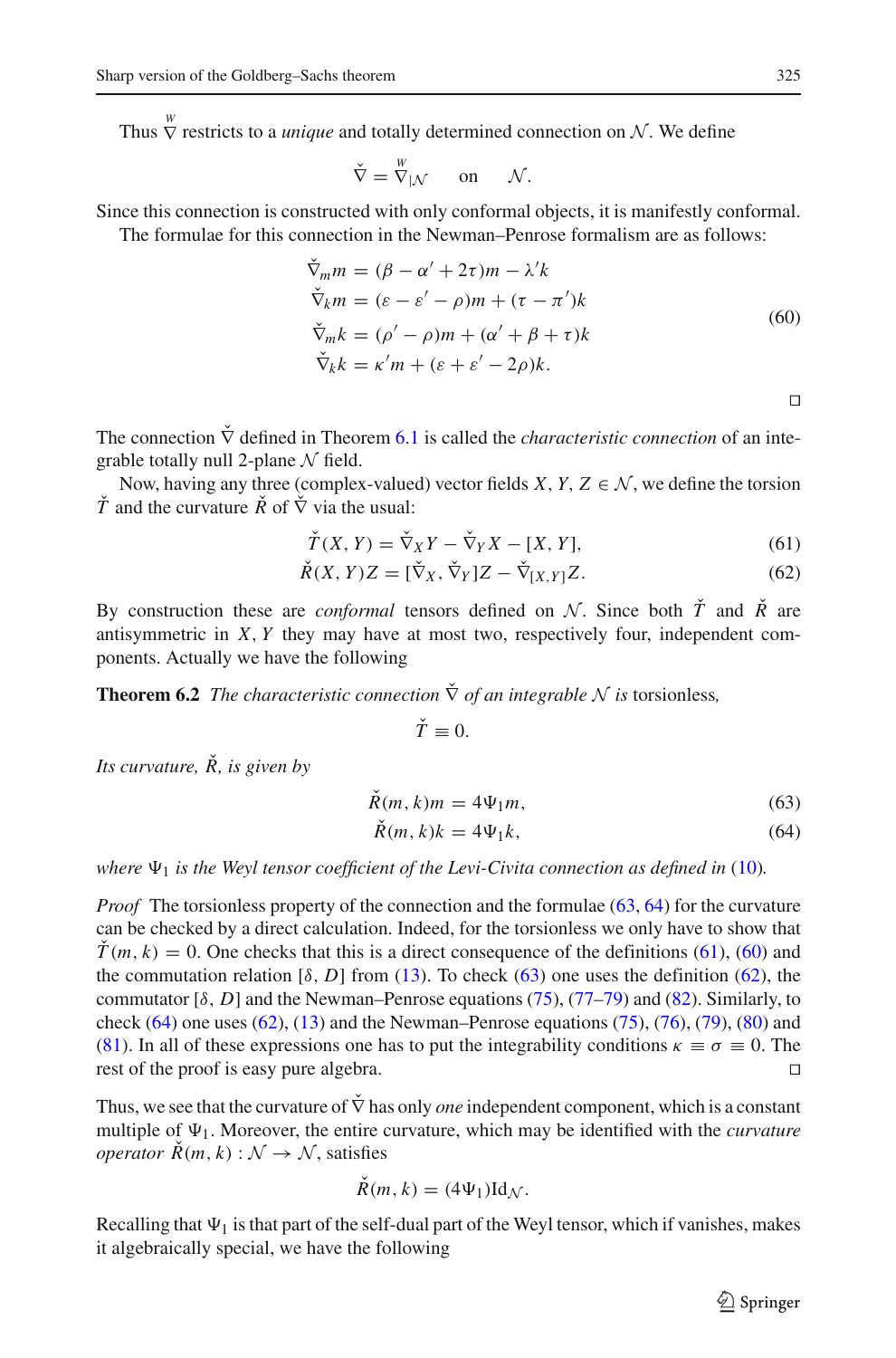**Corollary 6.3** *A 4-dimensional manifoldMwith a metric g and an integrable field of totally null 2-planes N is algebraically special if and only if the characteristic connection*  $\check{\nabla}$  *of N is flat, i.e. iff its curvature*  $\dot{R} \equiv 0$ *.* 

This proves the following Proposition.

**Proposition 6.4** *A 4-dimensional manifold* (*M*, *g*) *is algebraically special iff it posesses an integrable field of totally null 2-planes whose characteristic connection is flat.*

<span id="page-31-0"></span>6.2 Characteristic connection and the sharpest Goldberg–Sachs theorem

Given an integrable field of totally null 2-planes  $N$ , we have the corresponding characteristic connection  $\dot{\nabla}$ . Let  $(f_A) = (f_1, f_2)$  be a frame in *N*. In the previous section, we found that the curvature of  $\check{\nabla}$  in the basis ( $f_A$ ) = (*m*, *k*) is

$$
\check{R}^{A}_{BCD} = 4\Psi_1 \delta^A_B \epsilon_{CD},
$$

where *A*, *B*, *C*, *D* = 1, 2,  $(\delta_B^A)$  =  $\begin{pmatrix} 1 & 0 \\ 0 & 1 \end{pmatrix}$ , and  $(\epsilon_{CD})$  =  $\begin{pmatrix} 0 & 1 \\ -1 & 0 \end{pmatrix}$ . Thus, in particular,

the 'Ricci tensor'  $\check{R}_{AB} = \check{R}_{ACB}^C$  of this connection is *antisymmetric* and equal to

$$
\check{R}_{AB}=4\Psi_1\epsilon_{AB}.
$$

Since the curvature has only one component, it is obvious that the other possible contraction, namely  $\check{R}_{CAB}^C$ , is proportional to  $\check{R}_{AB}$ :  $\check{R}_{CAB}^C = 2\check{R}_{AB}$ . Using this Ricci tensor, we are able to formulate the following strengthening of the generalization of the Goldberg–Sachs theorem given in Theorem [5.21.](#page-22-0)

<span id="page-31-1"></span>**Theorem 6.5** *Let*  $N \subset T^{\mathbb{C}}M$  *be an integrable field of totally null 2-planes on a 4-dimensional manifold* (*M*, *g*) *equipped with metric g. Assume that the tensor*  $\dot{\nabla}_{C}\dot{\nabla}_{D}$ *R*<sup>*A*<sub>*AB*</sub></sup> *vanishes everywhere on M,*

$$
\check{\nabla}_{[C}\check{\nabla}_{D]}\check{R}_{AB} \equiv 0. \tag{65}
$$

<span id="page-31-2"></span>*Then* (*M*, *g*) *is algebraically special at every point of M, with a multiple field of principal totally null 2-planes tangent to N .*

*Proof* For every connection  $\nabla_A$ , the action of the operator  $\nabla_C \nabla_D$  on any tensor is a suitable linear action of the curvature of  $\nabla_A$  on this tensor. Since for  $\tilde{\nabla}_A$  the curvature has only one component  $\Psi_1$ , the quantity  $\overline{V}_{[C}\overline{V}_{D]}\overline{R}_{AB}$  only involves a constant coefficient sum of terms of the form  $\Psi_1 \check{R}_{AB}$ . Since  $\check{R}_{AB}$  itself is proportional to  $\Psi_1$ , because of the symmetry, we conclude that

$$
\check{\nabla}_{[C}\check{\nabla}_{D]}\check{R}_{AB} = c \Psi_1^2 \epsilon_{AB} \epsilon_{CD}, \qquad c = \text{const.}
$$

The constant *c* may be calculated in a particular basis, e.g. in the basis  $(f_A) = (m, k)$ . Using this basis, the definitions [\(60\)](#page-30-2) and the Newman–Penrose equations from the "Appendix", it is a matter of algebra to check that  $c = -16$ .

Now, if  $\check{\nabla}_{[C} \check{\nabla}_{D]} \check{R}_{AB} \equiv 0$ , then also  $\Psi_1^2 \equiv 0$ , and hence  $\Psi_1 \equiv 0$ . Since  $\mathcal N$  is integrable, then we also have  $\Psi_0 \equiv 0$ , which means that  $\mathcal N$  is a multiple totally null 2-plane. This finishes the proof. the proof.  $\Box$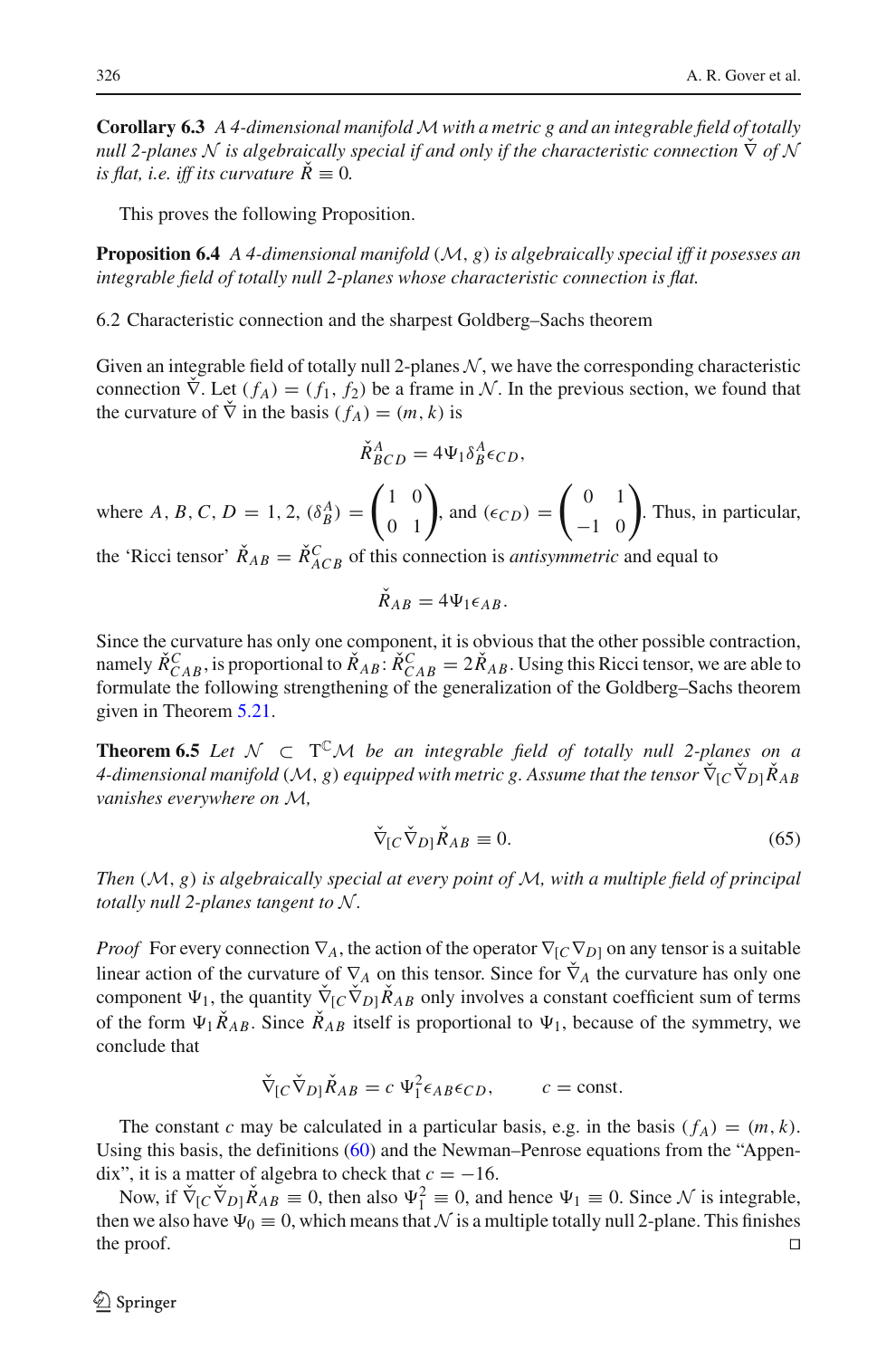*Remark* 6.6 Since S as in [\(44\)](#page-23-3) is equal to  $-10\Psi_1^2$ , and this is turn is 8/5 of the only compo*nent of the conformal tensor*  $\check{\nabla}_{[C} \check{\nabla}_{D]} \check{R}_{AB}$ , *it is now clear why an 'adhoc' defined object S in [\(43\)](#page-23-1) is a* weighted scalar*.*

*Remark* 6.7 *According to the discussion in Example [5.25,](#page-23-4) the assumption about the conformal tensor*  $\check{\nabla}_{C}(\check{\nabla}_{D} \check{R}_{AB} \equiv 0$ , replacing the Ricci flatness condition from the original *Goldberg–Sachs theorem, can not be weakened if one wants to get the implication* ( $\kappa$   $\equiv$  $\sigma \equiv 0$ )  $\Rightarrow (\Psi_0 \equiv \Psi_1 \equiv 0)$ . Thus, although the connection  $\tilde{\nabla}$  provides plenty of a priori *"weaker" conditions, such as for example*  $\vec{\nabla}_{E} \vec{\nabla}_{F} \vec{\nabla}_{C} \vec{\nabla}_{D} \vec{R}_{AB} \equiv 0$ *, or conditions with more iterations of the curvature operator*  $\check{\nabla}_{C}(\check{\nabla}_{D}$ *, they all are equivalent to the simplest condition*  $\check{\nabla}_{\alpha}(\check{\nabla}_{\alpha})\check{R}_{AB} \equiv 0.$ 

#### <span id="page-32-0"></span>**7 Generalizations of the Goldberg–Sachs theorem for real metrics**

Theorems [5.10,](#page-17-0) [5.21,](#page-22-0) [5.24,](#page-23-5) [5.28,](#page-24-0) [5.31](#page-25-0) and [5.32](#page-25-1) were proved assuming that the metric *g* is *complex*. The proofs *also work* when *g* is *real*. To see this it is enough to look at the proofs assuming one of the reality conditions  $(L)$ ,  $(E)$ ,  $(S_c)$  or  $(S_r)$  of Remarks [4.1,](#page-7-1) [4.2,](#page-8-1) [4.3](#page-8-2) and [4.4.](#page-9-0) They impose relations between the components of the Weyl tensor  $\Psi_{\mu}$  and  $\Psi'_{\nu}$ , between the Schouten tensor components  $P_{ab}$  and between the Cotton tensor components  $A_{abc}$ . These relations are harmless for the arguments in the proofs. They, however, may be used to *shorten* the proofs and may cause that some assumptions appearing in the complex versions can be dropped off.

We first discuss the Euclidean case.

#### <span id="page-32-1"></span>7.1 Euclidean case

In this case, in every null coframe  $(M, P, N, K)$ , as in [\(1\)](#page-7-2), the reality conditions  $(E)$  imply that in particular:

$$
\Psi_4 = \bar{\Psi}_0, \quad \Psi_3 = \bar{\Psi}_1, \quad \Psi_2 = \bar{\Psi}_2, \quad \Psi'_4 = \bar{\Psi}'_0, \quad \Psi'_3 = \bar{\Psi}'_1, \quad \Psi'_2 = \bar{\Psi}'_2.
$$
\n(66)

<span id="page-32-2"></span>In the rest of this section, we consider the self-dual part of the Weyl tensor and principal null 2-planes associated with it. The analysis of the anti-self-dual case is analogous.

Relations [\(66\)](#page-32-2), when compared with the Eq. [\(19\)](#page-15-0) defining the principal 2-planes, imply the following:

**Proposition 7.1** *If*  $z = z_1$  *is a solution of*  $\Psi_4 z^4 - 4\Psi_3 z^3 + 6\Psi_2 z^2 + 4\Psi_1 z + \Psi_0 = 0$  *then is so*  $z_2 = -\frac{1}{\bar{z}_1}$ .

*Proof* Inserting [\(66\)](#page-32-2) and  $z = z_1$  in the equation defining the principal null 2-planes [\(19\)](#page-15-0), we get

$$
\bar{\Psi}_0 z_1^4 - 4\bar{\Psi}_1 z_1^3 + 6\Psi_2 z_1^2 + 4\Psi_1 z_1 + \Psi_0 = 0.
$$

Now dividing this by  $z_1^{-4}$  and taking the complex conjugation of the result, we get

$$
\bar{\Psi}_0 z_2^4 - 4\bar{\Psi}_1 z_2^3 + 6\Psi_2 z_2^2 + 4\Psi_1 z_2 + \Psi_0 = 0,
$$

which finishes the proof.  $\Box$ 

Comparing this with Proposition [3.1,](#page-5-0) we have

 $\circled{2}$  Springer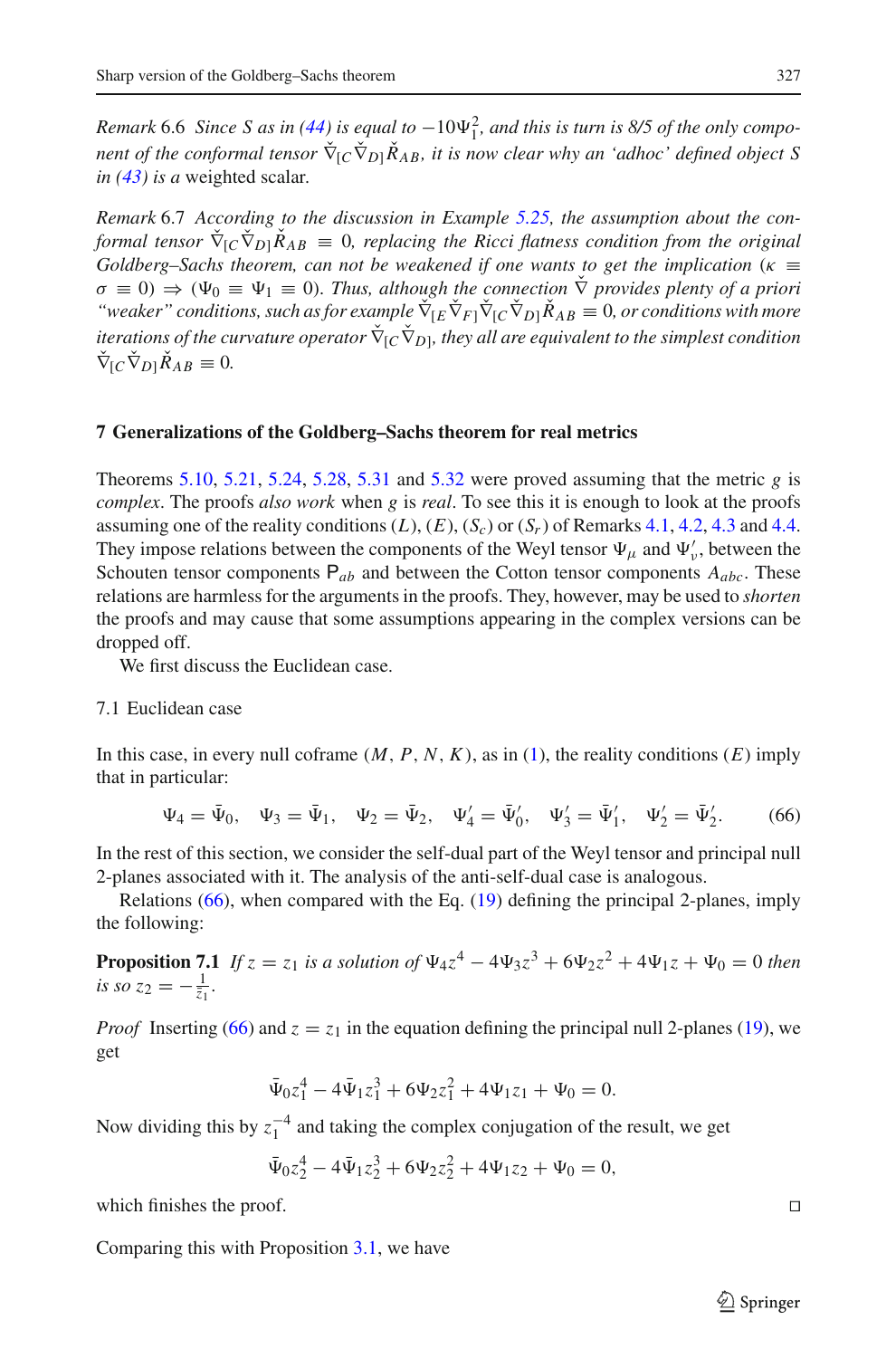**Corollary 7.2** *Principal null 2-planes always appear in pairs corresponding to pairs of solutions*  $(z_1, z_2) = (z_1, \frac{-1}{\overline{z_1}})$  *of Eq.* [\(19\)](#page-15-0).

*A pair of solutions*  $(z_1, z_2) = (z_1, \frac{-1}{\overline{z_1}})$  *of* Eq. [\(19\)](#page-15-0) *at a point x distinguishes a pair*  $(J(z_1), J(\frac{-1}{\bar{z}_1}))$  *of principal hermitian structures*  $J(z_1)$  *and*  $J(\frac{-1}{\bar{z}_1})$  *at x, which are conjugate to each other,*  $J(\frac{-1}{\bar{z}_1}) = -J(z_1)$ *.* 

*Proof* The only thing to be proven is  $J(\frac{-1}{\bar{z}_1}) = -J(z_1)$ . By definition of these two structures we have  $J(z)(m + zn) = i(m + zn)$ ,  $J(z)(k - zp) = i(k - zp)$  and  $J(\frac{-1}{\overline{z}})(m - \frac{1}{\overline{z}}n) =$  $i(m - \frac{1}{\overline{z}}n)$ ,  $J(\frac{-1}{\overline{z}})(k + \frac{1}{\overline{z}}p) = i(k + \frac{1}{\overline{z}}p)$ . The second set of equations is equivalent to  $J(\frac{-1}{\bar{z}})(\bar{z}m-n) = i(\bar{z}m-n)$  and  $J(\frac{-1}{\bar{z}})(\bar{z}k+p) = i(\bar{z}k+p)$ , which after conjugation and the use of the reality conditions (*E*) gives:

$$
J(\frac{-1}{\overline{z}})(k - zp) = -i(k - zp) = -J(z)(k - zp),
$$
  
\n
$$
J(\frac{-1}{\overline{z}})(m + zn) = -i(m + zn) = -J(z)(m + zn).
$$

This corollary implies that at each point *x* of *M* the self-dual part of the Weyl tensor may be in one of the following Petrov types:

- type G: the generic type, in which the self-dual part of the Weyl tensor does not vanish at *x*, and in which we have two distinct pairs  $(z_1, z_2) = (z_1, \frac{-1}{\overline{z}_1})$  and  $(z_3, z_4) =$  $(z_3, \frac{-1}{z_3})$ ,  $z_1 \neq z_3$ , of solutions of Eq. [\(19\)](#page-15-0). In such case the pairs  $(z_1, z_2)$  and (*z*3,*z*4) correspond to two pairs of *different* mutually conjugate principal hermitian structures  $(J(z_1), J(z_2))$  and  $(J(z_3), J(z_4))$  at *x*.
- type D: this is the degeneracy of type G. It occurs when  $z_1$  is a double root of [\(19\)](#page-15-0), i.e. when  $z_3 = z_1$ . In such case we have only *one* pair of double principal hermitian structures  $(J(z_1), J(z_2))$  at *x*.
- type 0: this is the anti-self-dual type in which the self-dual part of the Weyl tensor *vanishes* at *x*. In this case the sphere of self-dual 2-planes has no distinguished points.

Note that always we may choose a Newman–Penrose frame in which  $\Psi_0 = 0$  at *x*. In types G or D it is achieved by choosing the Newman–Penrose vectors *m* and *k* such that they span the principal null 2-plane corresponding to  $z<sub>1</sub>$ . Then, in such a frame, the algebraically special type D is characterized by  $\Psi_1 = 0$  and  $\Psi_2 \neq 0$  at *x*. If in such a frame  $\Psi_1 \neq 0$ , then the self-dual part of the Weyl tensor is algebraically general (of type G) at *x*.

This proves the following

**Theorem 7.3** *At every point of a 4-dimensional manifold M equipped with a real Euclidean-signature metric g the self-dual part of the Weyl tensor may be of one of the types G, D, and 0, with the analogous types for the anti-self-dual part of the Weyl tensor. Thus, at eavery point of a 4-manifold M equipped with a* Euclidean signature *metric g we have*  $3 \times 3 = 9$  *'Petrov' types.* 

Thus, the Euclidean reality conditions (*E*) imply that the number of possible Petrov types in the Euclidean case is much smaller than in the complex case. This implies that the complex theorems of the previous section have much stronger Euclidean versions. In particular, the proof of Theorem [5.28,](#page-24-0) when the reality conditions (*E*) are assumed, goes through as in the complex version, with the only exception, that the II-generiticity property of *g* may now be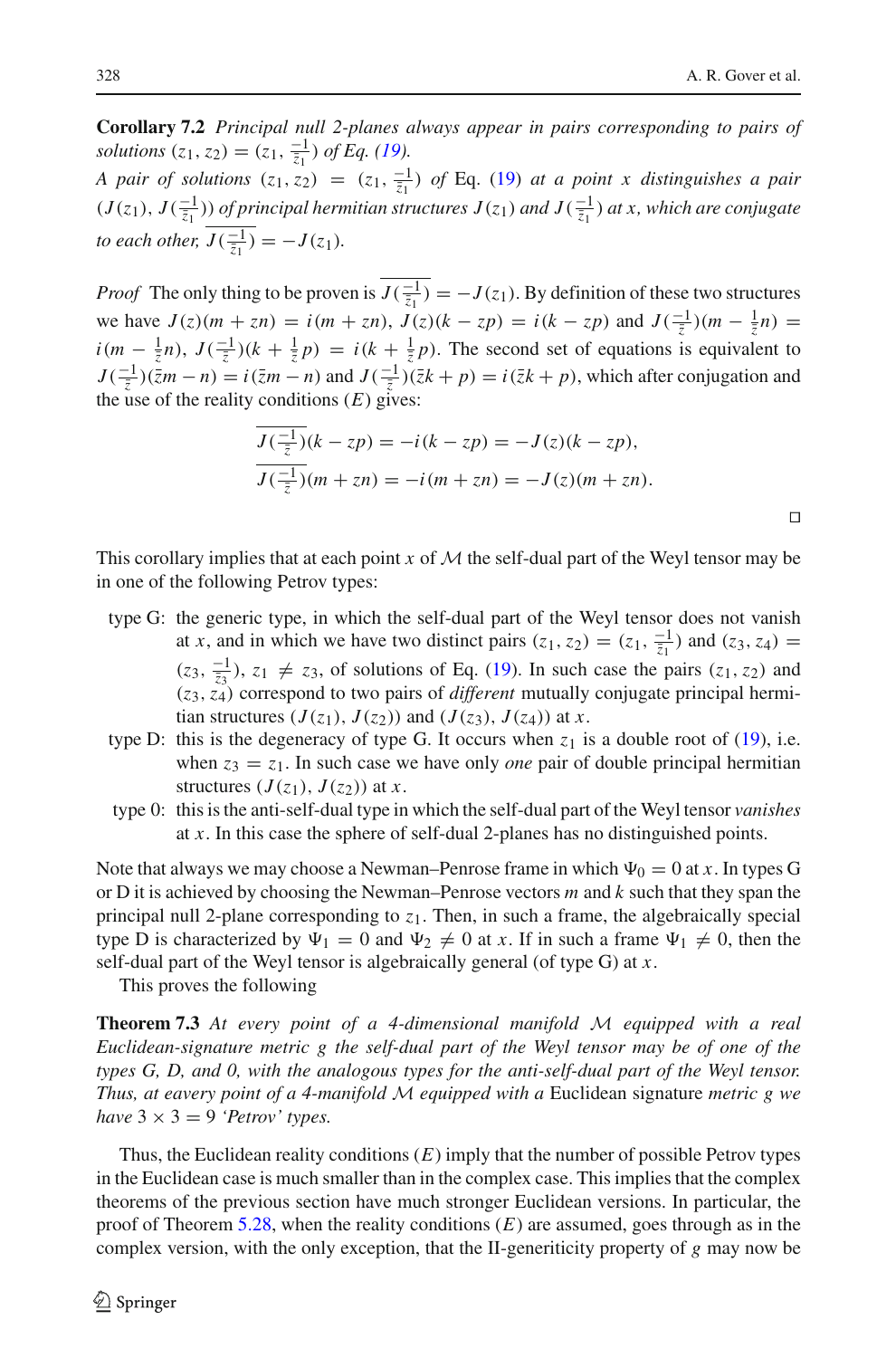weakened to the assumption that the self-dual part of the Weyl tensor is nowhere vanishing (or even to a still weaker assumption that the points at which the self-dual part of the Weyl tensor vanishes form closed sets without interior). Indeed, in the Euclidean case, the assumption  $\Psi_0 \equiv \Psi_1 \equiv 0$  and  $\Psi_2 \neq 0$ , which is needed for the conclusion that  $\kappa \equiv \sigma \equiv 0$ , means only that the self-dual part of the Weyl tensor is non-vanishing, since now  $\Psi_0 = \Psi_1 = 0$  implies that  $\Psi_4 \equiv \Psi_3 \equiv 0$ . This proves the Riemannian version of the Goldberg–Sachs Theorem [2.1.](#page-3-0)

One of the corollaries from the complex Theorem [5.28](#page-24-0) is also the following

**Corollary 7.4** *If the self-dual part of the Weyl tensor of a real metric g of Riemannian signature does not vanish on a 4-dimensional manifold M, then modulo complex conjugation, such a metric admits at most two hermitian structures that agree with the orientation. If such hermitian structures exist their spaces of (*1,0*) vectors coincide with the self-dual principal totally null 2-planes. In particular, in type D we may have only one hermitian structure, which exists if and only if the Cotton tensor for g vanishes on its space of (*1,0*) vectors.*

<span id="page-34-2"></span>The Euclidean version of Theorem [5.10](#page-17-0) is also worth quoting. We have

**Corollary 7.5** *Assume that a 4-dimensional manifold M equipped with a real metric of Riemannian signature g has a non-vanishing self-dual part of the Weyl tensor C*+*. Suppose that it admits a hermitian structure J which agrees with the orientation, and that its Ricci tensor vanishes on the space*  $N$  *of* (1,0) *vectors of J. Then*  $C^+$  *is of type* D, with  $N$  *being the only principal self-dual null 2-plane.*

## <span id="page-34-0"></span>7.2 Split signature case

To spell out all the possible Petrov types and their interpretations in this case, we first consider the Newman–Penrose coframe  $(M, P, N, K)$  with the reality conditions  $(S_c)$  from Remarks [4.1](#page-7-1) and [4.2.](#page-8-1) In this coframe, the sphere of self-dual totally null 2-planes  $\mathcal{N}_z$  is spanned by  $m + zn$  and  $k - zp$  as in [\(16\)](#page-14-1). Now, having the reality conditions  $S_c$ , we ask which values of  $z \in \mathbb{C}$  correspond to the *non-generic* self-dual totally null 2-planes which have real index equal to *two*. We have the following

<span id="page-34-1"></span>**Proposition 7.6** *A self-dual 2-plane*  $N_z$  *has real index equal to two if and only if the complex parameter*  $z \in \mathbb{C}$  *lies on the unit circle*  $z\overline{z} = 1$ *.* 

*Proof* Due to the reality conditions  $(S_c)$  a *real* non-vanishing vector  $v = a(m + zn) +$  $b(k - zp)$  from  $\mathcal{N}_z$  must satisfy

$$
a(m + zn) + b(k - zp) = \bar{a}(p - \bar{z}k) + \bar{b}(-n - \bar{z}m).
$$

Equating to zero the respective coefficients at  $m$ ,  $p$ ,  $n$ ,  $k$  we easily get that this is possible if and only if  $z\overline{z} = 1$ . Thus  $\mathcal{N}_z$  includes real nozero vectors if and only if  $z\overline{z} = 1$ . We further observe that if  $z\overline{z} = 1$  then v is real if and only if  $b = -\overline{a}\overline{z}$ . Thus, when *z* is fixed, we have a 1-complex-parameter-family  $v = v(a)$  of real vectors in  $\mathcal{N}_z$ . Choosing two different values of *a* we get

$$
v(a) \wedge v(a') = (a\overline{a}' - a'\overline{a})(m \wedge p - \overline{z}m \wedge k - zp \wedge n - n \wedge k).
$$

This shows that  $\mathcal{N}_z$  with  $z\overline{z}=1$  includes *independent* real vectors (take e.g.  $a=1$  and  $a' = i$ , thus it has real inedex two. This finishes the proof.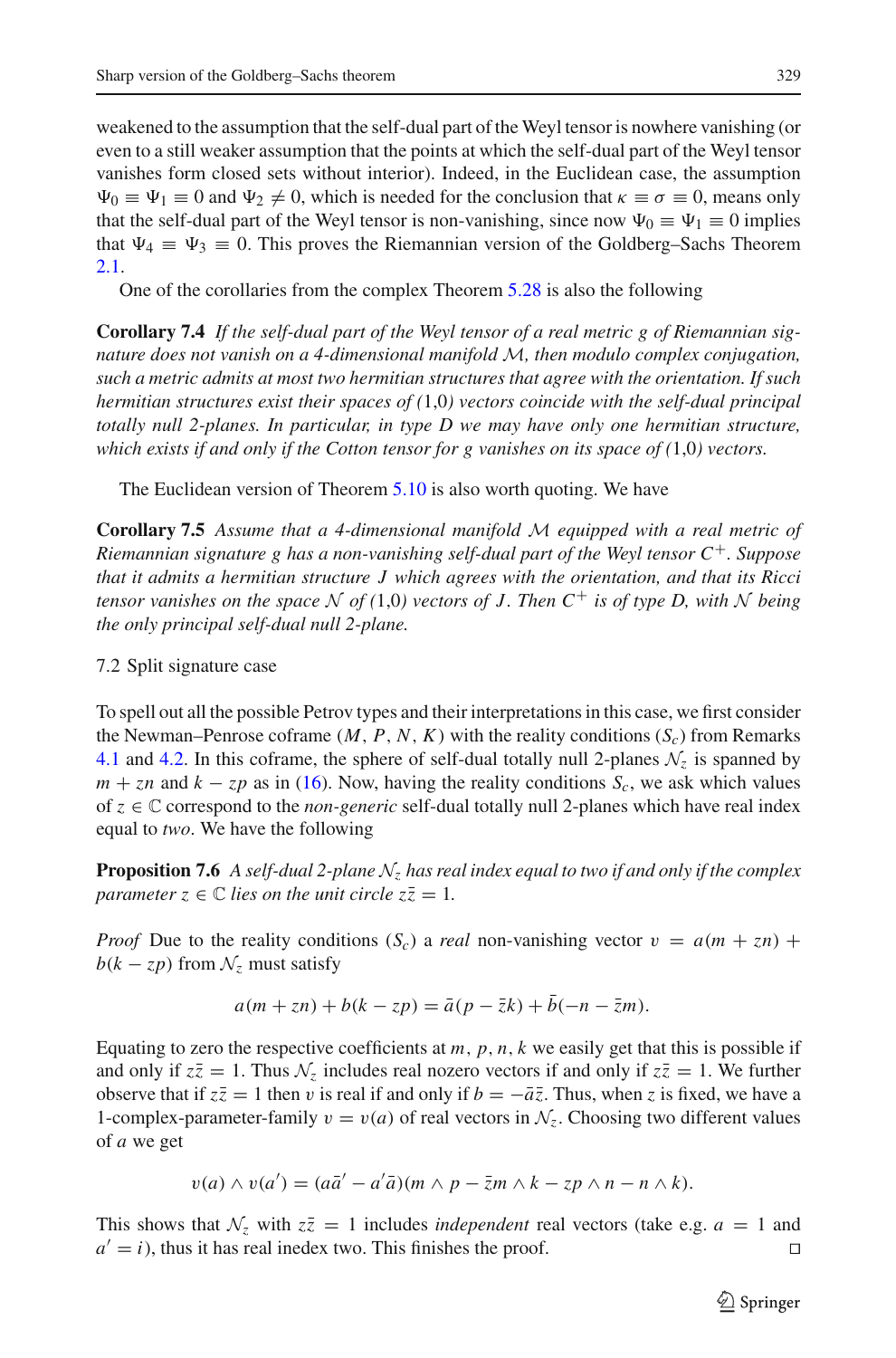Let us now choose a Newman–Penrose coframe as in  $(1)$ . Then the reality conditions  $(S<sub>c</sub>)$ imply that we have

$$
\Psi_4 = \bar{\Psi}_0, \quad \Psi_3 = -\bar{\Psi}_1, \quad \Psi_2 = \bar{\Psi}_2, \quad \Psi'_4 = \bar{\Psi}'_0, \quad \Psi'_3 = -\bar{\Psi}'_1, \quad \Psi'_2 = \bar{\Psi}'_2,\tag{67}
$$

<span id="page-35-1"></span><span id="page-35-0"></span>and the reality conditions  $(S_r)$  mean that all Weyl tensor coefficients  $\Psi$  and  $\Psi'$  are real:

$$
\Psi_0 = \bar{\Psi}_0, \quad \Psi_1 = \bar{\Psi}_1, \quad \Psi_2 = \bar{\Psi}_2, \quad \Psi_3 = \bar{\Psi}_3, \quad \Psi_4 = \bar{\Psi}_4,
$$
\n(68)

(we also have analogous relations for  $\Psi'$ ).

We pass to the split signature version of the Petrov classification. We perform the analysis for the self-dual part of the Weyl tensor; the classification for the anti-self-dual case is analogous.

Let us fix a point  $x \in M$ . Let  $(M, P, N, K)$  be a Newman–Penrose coframe around x satisfying the reality conditions  $(S_c)$ , and as a consequence [\(67\)](#page-35-0). We have the following

**Proposition 7.7** *If*  $z = z_1$  *is a solution of*  $\Psi_4 z^4 - 4\Psi_3 z^3 + 6\Psi_2 z^2 + 4\Psi_1 z + \Psi_0 = 0$  *then is so*  $z_2 = \frac{1}{\bar{z}_1}$ .

*Proof* Inserting [\(67\)](#page-35-0) and  $z = z_1$  in the equation defining the principal null 2-planes [\(19\)](#page-15-0) we get

$$
\bar{\Psi}_0 z_1^4 + 4\bar{\Psi}_1 z_1^3 + 6\Psi_2 z_1^2 + 4\Psi_1 z_1 + \Psi_0 = 0.
$$

Now dividing this by  $z_1^{-4}$  and taking the complex conjugation of the result, we get

$$
\bar{\Psi}_0 z_2^4 + 4\bar{\Psi}_1 z_2^3 + 6\Psi_2 z_2^2 + 4\Psi_1 z_2 + \Psi_0 = 0,
$$

which finishes the proof.  $\Box$ 

Comparing this Proposition with Proposition [7.6](#page-34-1) we get

**Corollary 7.8** *Self-dual principal null 2-planes always appear in pairs corresponding to pairs of solutions*  $(z_1, z_2) = (z_1, \frac{1}{z_1})$  *of* Eq. [\(19\)](#page-15-0)*. The situation in which*  $z_1 = z_2$  *happens only if the principal self-dual null 2-plane has real index two.*

Using Proposition [3.1](#page-5-0) we may also reinterpret this corollary as follows

**Corollary 7.9** *If* Eq. [\(19\)](#page-15-0) *at a point x admits a principal self-dual null 2-plane of real index zero, then at this point we have two distinguished hermitian structures*  $J(z_1)$  *and*  $J(\frac{1}{\overline{z_1}})$ *associated with the solution z*<sup>1</sup> *of* [\(19\)](#page-15-0)*. Moreover these two structures are conjugate to each other.*

*Proof* The only thing to be proven is  $J(\frac{1}{\bar{z}_1}) = -J(z_1)$ . By definition of these two structures we have  $J(z)(m+zn) = i(m+zn)$ ,  $J(z)(k-zp) = i(k-zp)$  and  $J(\frac{1}{z})(m+\frac{1}{z}n) = i(m+\frac{1}{z}n)$ ,  $J(\frac{1}{\overline{z}})(k - \frac{1}{\overline{z}}p) = i(k - \frac{1}{\overline{z}}p)$ . The second set of equations is equivalent to  $J(\frac{1}{\overline{z}})(\overline{z}m + n) =$  $i(\bar{z}m+n)$  and  $J(\frac{1}{\bar{z}})(\bar{z}k-p) = i(\bar{z}k-p)$ , which after conjugation and the use of the reality conditions (*Sc*) gives:

$$
J(\frac{1}{\overline{z}})(k - zp) = -i(k - zp) = -J(z)(k - zp),
$$
  
\n
$$
J(\frac{1}{\overline{z}})(m + zn) = -i(m + zn) = -J(z)(m + zn).
$$

 $\circledcirc$  Springer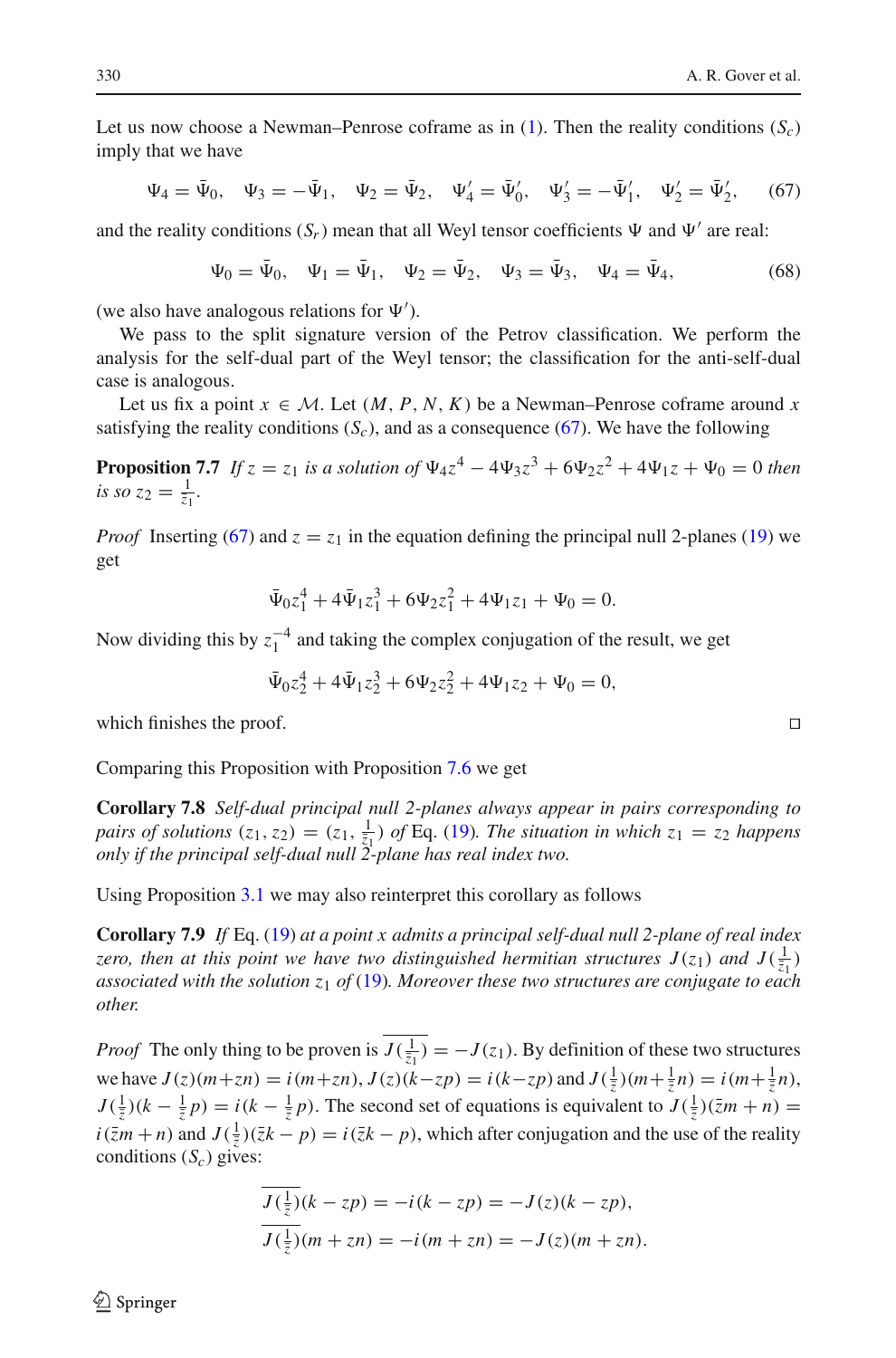Because of quite different reality conditions [\(67\)](#page-35-0) and [\(68\)](#page-35-1) at each point  $x \in M$  we need to consider separately two different cases: the generic one a) in which the self-dual part of the Weyl tensor admits *at least one* principal totally null 2-plane of real index *zero* at *x*, and the less generic one b) in which *all* principal null planes have real index *two* at *x*.

In the case a) we chose a Newman–Penrose coframe (*M*, *P*, *N*, *K*) around *x* such that it satisfies the reality conditions  $(S_c)$  and that the principal totally null 2-plane of real index zero corresponds to the solution  $z = 0$  of [\(19\)](#page-15-0). Then, in such a coframe  $\Psi_0 = 0$ , and the equation defining the principal null 2-planes becomes  $4\bar{\Psi}_1 z^3 + 6\Psi_2 z^2 + 4\Psi_1 z = 0$ , or

$$
2\bar{\Psi}_1 z^2 + 3\Psi_2 z + 2\Psi_1 = 0.
$$
\n(69)

<span id="page-36-0"></span>Thus in this coframe, we have two solutions  $(z_1, z_2) = (0, \infty)$  corresponding to the mutually conjugate principal (almost) hermitian structures associated with two fields of principal 2-planes of index zero, and the rest of the principal 2-planes has to be determined as solutions to the quadratic Eq.  $(69)$ . The roots of this equations are obviously

$$
z_{3,4} = \frac{-3\Psi_2 \pm \sqrt{9\Psi_2^2 - 16\Psi_1\bar{\Psi}_1}}{4\bar{\Psi}_1}.
$$

The interpretation depends on the sign of  $9\Psi_2^2 - 16\Psi_1\Psi_1$  and on whether  $\Psi_1$  vanishes or not. It follows that at each point  $x \in M$  we have now *four* cases:

- type G: the generic case in which  $z_3 \neq z_4 = \frac{1}{z_3}$ ,  $z_3\overline{z_3} \neq 1$ ,  $z_3 \neq 0$  and  $z_3 \neq \infty$ . In such case, we have two pairs of *different* mutually conjugate principal hermitian structures at *x* corresponding to  $(J(0), J(\infty))$  and  $(J(z_3), J(\frac{1}{z_3}))$ . This case happens when  $9\Psi_2^2 > 16\Psi_1\bar{\Psi}_1$  and  $\Psi_1 \neq 0$  at *x*.
- type SG: in this case  $z_3 \neq z_4 = \frac{1}{\bar{z}_3}$ ,  $z_3\bar{z}_3 = 1$ . Here, in addition to the pair of mutually conjugate principal hermitian structures  $(J(0), J(\infty))$  at *x*, we have *two different* principal totally null 2-planes of real index *two* at *x*. These real 2-planes are associated with the solultions  $z_3$  and  $z_4$ , which lie on the circle  $z\overline{z} = 1$ . This case happens when  $9\Psi_2^2 < 16\Psi_1\bar{\Psi}_1$  at *x*.
- type II: this is the degenerate case of the type SG. It happens when  $9\Psi_2^2 = 16\Psi_1\bar{\Psi}_1$  and  $\Psi_1 \neq 0$  at *x*, and the Eq. [\(69\)](#page-36-0) has double root  $z_3 = z_4$  at *x*. We necessarily have  $z_3\bar{z}_3 = 1$  in this case, and thus, in addition to the pair of mutually conjugate principal hermitian structures  $(J(0), (J(\infty)))$  we have also *one* double principal null 2-plane of real index *two* at *x*.
- type D: this is another degeneration of the type G. Now  $\Psi_1 = 0$  at *x* and we have  $z_3 = 0$ and  $z_4 = \infty$  as solutions of [\(69\)](#page-36-0). Thus in this case the points  $z = 0$  and  $z = \infty$ have multiplicity *two*, and we have only *one* pair of double principal hermitian structures  $(J(0), J(\infty))$  at *x*.

We now pass to the cases in which we do *not* have a single principal null 2-plane which has a real index zero at *x*. The analysis here could still be performed in the Newman–Penrose coframe satisfying the reality conditions  $S_c$ , but since now all the solution of Eq. [\(19\)](#page-15-0) would have to satisfy  $z\overline{z}=1$ , we would not be able to choose the frame in such a way that  $\Psi_0$  would be zero at *x*. This would lead to the analysis of the roots of the *quartic* Eq. [\(19\)](#page-15-0), and it is why it is now much easier to reason in the coframe that satisfies the reality conditions (*Sr*). So now, we choose a Newman–Penrose coframe (*M*, *P*, *N*, *K*) around *x*, which satisfies the reality conditions  $(S_r)$  and, since now we have at least one principal null 2-plane of real index two at *x*, we may assume that we have  $\Psi_0 = 0$  at *x*. In this coframe, our principal totally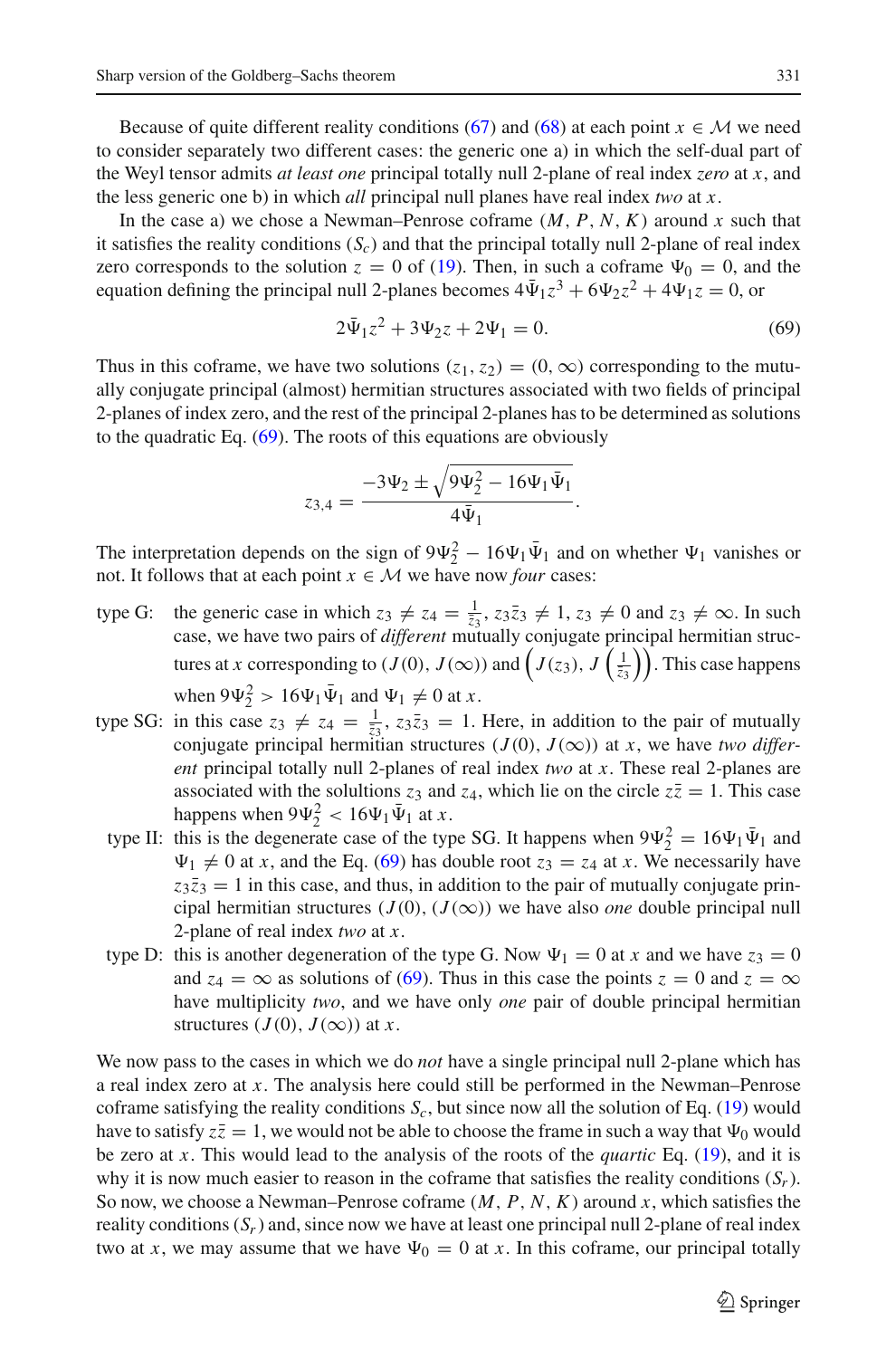null 2-plane of real index two corresponds to  $z_1 = 0$  and the other principal 2-planes are determined by

$$
\Psi_4 z^3 - 4\Psi_3 z^2 + 6\Psi_2 z^2 + 4\Psi_1 = 0.
$$

Here all the  $\Psi_1$ ,  $\Psi_2$ ,  $\Psi_3$  and  $\Psi_4$  are *real* and we admit only *real solutions* for *z*. (If the solution is complex, it corresponds to a 2-plane with real index zero, and corresponds to one of the cases G, SG, II, or D, considered earlier.)

Now, a fifteenth century substitution  $z \to z - \frac{4\Psi_3}{3\Psi_4}$ , brings this equation into the form  $z^3 + pz + q = 0$ , which has *three real* roots for *z* iff  $27p^4 + 4q^3 \ge 0$ . This inequality gives the restriction on the Weyl tensor, which determines the situation we are talking about here. If the self-dual part of the Weyl tensor satisfies this restriction, the Eq. [\(19\)](#page-15-0) has *four real roots*. This, in addition to G, SG, II and D, defines the five new Petrov types:

- type G*r*: Equation [\(19\)](#page-15-0), written in the coframe with reality conditions (*Sr*), has *four different real* roots, meaning that we have *four* different principal null 2-planes of real index two at x,
- type  $II_r$ : Equation [\(19\)](#page-15-0), written in the coframe with reality conditions  $(S_r)$ , has *one double and two different real* roots, meaning that we have *three* different principal null 2-planes of real index two at x, one of them with multiplicity two,
- type  $\text{III}_r$ : Equation [\(19\)](#page-15-0), written in the coframe with reality conditions  $(S_r)$ , has *one triple and one distinct real* roots, meaning that we have *two* different principal null 2-planes of real index two at x, one of them with multiplicity three,
- type  $N_r$ : Equation [\(19\)](#page-15-0), written in the coframe with reality conditions  $(S_r)$ , has *one quadruple* root, meaning that we have a *single quadruple* principal null 2-planes of real index two at x,
- type D*r*: Equation [\(19\)](#page-15-0), written in the coframe with reality conditions (*Sr*), has *two distinct double real* roots, meaning that we have *two* different principal null 2-planes of real index two at x, each of them having multiplicity two.

Finally we have the Petrov type corresponding to the situation when the *self-dual part of the Weyl tensor vanishes* at *x* (the metric is *anti-self-dual at x*).

This proves the following

**Theorem 7.10** *At every point of a 4-dimensional manifold M equipped withh a real split-signature metric g the self-dual part of the Weyl tensor may be of one of the types G, SG, II, D, Gr, IIr, IIIr, Nr, Dr, 0, with the analogous types for the anti-self-dual part of the Weyl tensor. Thus, at every point of a 4-manifold M equipped with a* split signature *metric g we have*  $10 \times 10 = 100$  *'Petrov' types.* 

The above analysis also suggest the following terminology: the name *algebraically special* for the self-dual part of the Weyl tensor in the split signature case is reserved to the types II, D,  $II_r$ ,  $III_r$ ,  $N_r$ ,  $D_r$  and 0 only. Although the types SG and  $G_r$  are algebraically (and geometrically!) distinguished from the most general case *G*, we also call them *algebraically general*. With this terminology, Theorems [1.3](#page-1-2) and [1.4](#page-2-2) follow from our Theorem [5.10.](#page-17-0)

Because of the huge number of the algebraically special cases to be considered, we skip the discussion of the split signature versions of further theorems from Sect. [5](#page-13-0) here. Such a discussion deserves a separate paper. This should also answer several interesting questions, such as for example, the following: 'are there split-signature Einstein metrics of type II?', 'is it possible to have a split signature Einstein 4-manifold on which an integrable totally null 2-planes can change its real index from 0 to 2?', etc.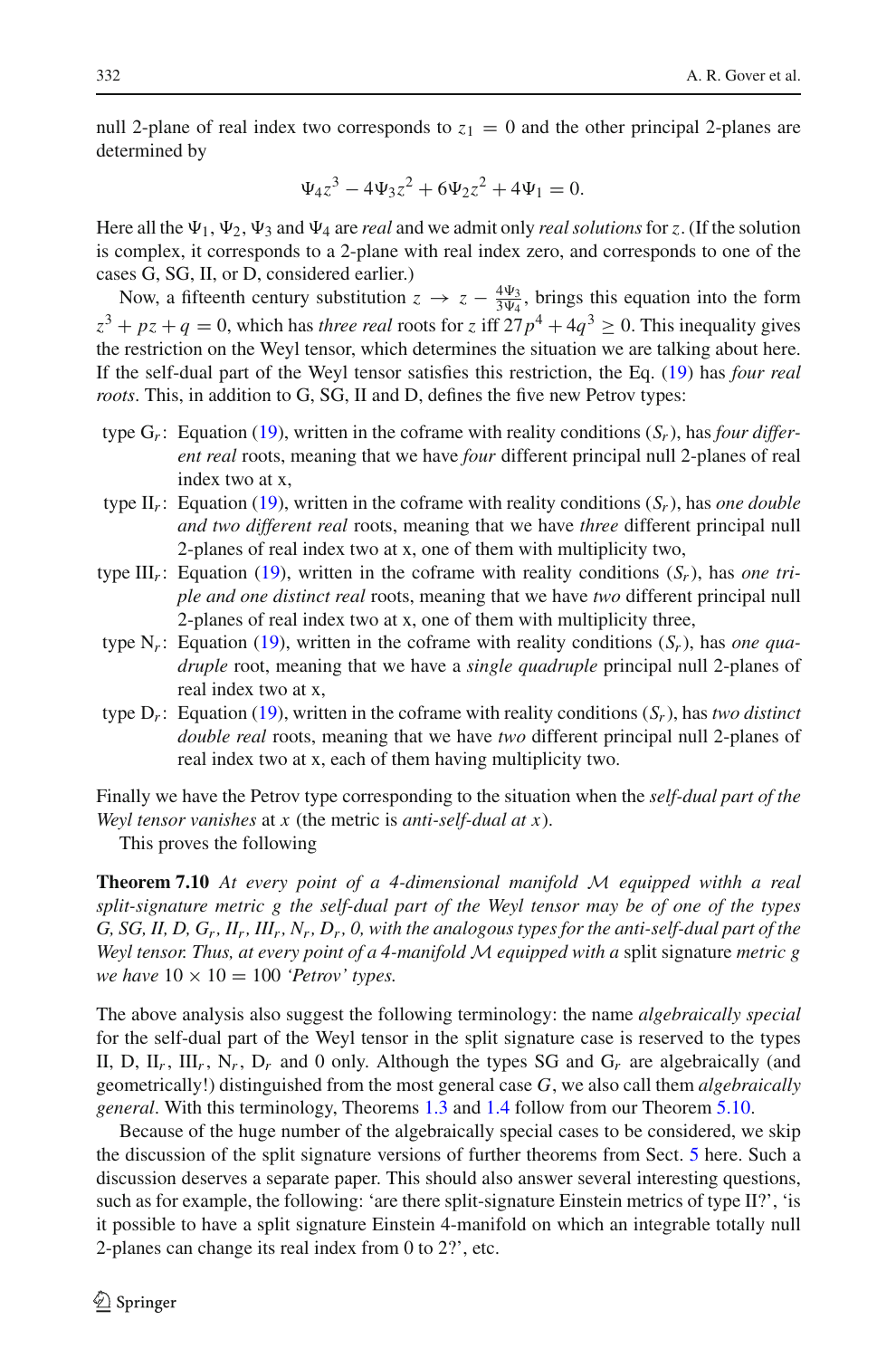We close this section by mentioning the recent paper  $[10]$ . It is entirely devoted to the Newman–Penrose formalism adapted to the split signature situation, and it provides a version of the split-signature Goldberg–Sachs theorem.

#### <span id="page-38-0"></span>7.3 Lorentzian case

Here the Petrov types are precisely the same as in the complex case described by the Definition [5.4,](#page-15-3) i.e. we have types *G*, *I I*, *D*, *III*, *N* and 0 here. The Lorentzian reality conditions (*L*) *do not make any restriction* on the Weyl tensor coefficients  $\Psi_{\mu}$ . What they do is, they give a simple ralation between the self-dual part of the Weyl tensor and the anti-self-dual one. We have  $\Psi'_{\mu} = \bar{\Psi}_{\mu}$ , so here the anti-self-dual part of the Weyl tensor is totally determined by the self-dual one. Since in the proofs in Sect. [5](#page-13-0) the coefficients  $\Psi_{\mu}$  never appear, and only  $\Psi_{\mu}$ s matter, all the proofs, and the theorems presented in Sect. [5](#page-13-0) restrict naturally to the Lorentzian case without any alteration.

However, since in the Lorentzian signature the fields of totally null 2-planes have always real index one, it is customary to formulate the Lorentzian theorems in terms of the real vector field *k* such that  $Span_{\mathbb{C}}(k) = \mathcal{N} \cap \mathcal{N}$ . In particular, such a null real vector field is said to be *geodesic and shear-free* [\[25\]](#page-45-22) if it satisfies

$$
\mathcal{L}_k g = a g + g(k) \omega, \tag{70}
$$

<span id="page-38-1"></span>with a function *a* and a 1-form  $\omega$  on *M*. Here *g*(*k*) is a 1-form on *M* such that  $X\perp g(k) =$  $g(k, X)$  for any vector field  $X \in T\mathcal{M}$ . When written in terms of the field  $\mathcal N$  of the associated totally null 2-planes, condition [\(70\)](#page-38-1) is equivalent to

$$
[\mathcal{N},\mathcal{N}]\subset\mathcal{N},
$$

i.e. to the formal integrability condition for  $N$ .

Suppose now the Weyl tensor *Cabcd* of (*M*, *g*) is *non-vanishing*. It is well known [\[2\]](#page-45-23) that the algebraic equation

$$
k_{\lbrack e}C_{a}b_{c\lbrack d}k_{f}k^{b}k^{c}=0,
$$
\n(71)

<span id="page-38-2"></span>for a null vector *k* has at most *four* solutions at every point  $x \in M$ . The solutions *k* of Eq. [\(71\)](#page-38-2) at  $x \in M$  are called the *principal null directions* (PNDs) at *x*. If Eq. (71) admits *exactly* four PNDs at  $x \in M$  then  $(M, g)$  is said to be *algebraically general* at *x*. If the number *q* of solutions to [\(71\)](#page-38-2) at  $x \in M$  is  $1 \le q \le 3$  then  $(M, g)$  is called *algebraically special* at *x*. In such case the *quartic* Eq. [\(71\)](#page-38-2) has at least one *multiple root*, and the solution *k* corresponding to it is called a *multiple* PND. This notion of the algebraical speciality coincides with the one in terms of the principal null 2-planes, since on a Lorentzian oriented and time oriented 4-manifold  $M$ , there is one to one correspondence between fields of totally null 2-planes in the complexification and real null vector fields, defined by the intersection of the 2-planes with their complex conjugations.

Having said this, we present the Lorentzian version of our complex Theorem [5.9.](#page-16-1)

<span id="page-38-3"></span>**Theorem 7.11** Let  $N \subset T^{\mathbb{C}}M$  be a field of totally null 2-planes on a Lorentzian 4-dimen*sional manifold* (*M*, *g*)*. Assume that the Ricci tensor Ric of* (*M*, *g*)*, considered as a symmetric bilinear form on*  $T^{C}M$ *, is degenerate on*  $\mathcal{N}$ *,* 

$$
Ric_{|{\mathcal N}}=0.
$$

*If in addition the field <sup>N</sup> is integrable,* [*<sup>N</sup>* , *<sup>N</sup>* ] ⊂ *<sup>N</sup> , everywhere on <sup>M</sup>, or what is the same, if k such that*  $Span_{\mathbb{C}}(k) = \mathcal{N} \cap \mathcal{N}$ , *is geodesic and shear-free, then*  $(\mathcal{M}, g)$  *is algebraically special at every point, with a multiple PND tangent to k.*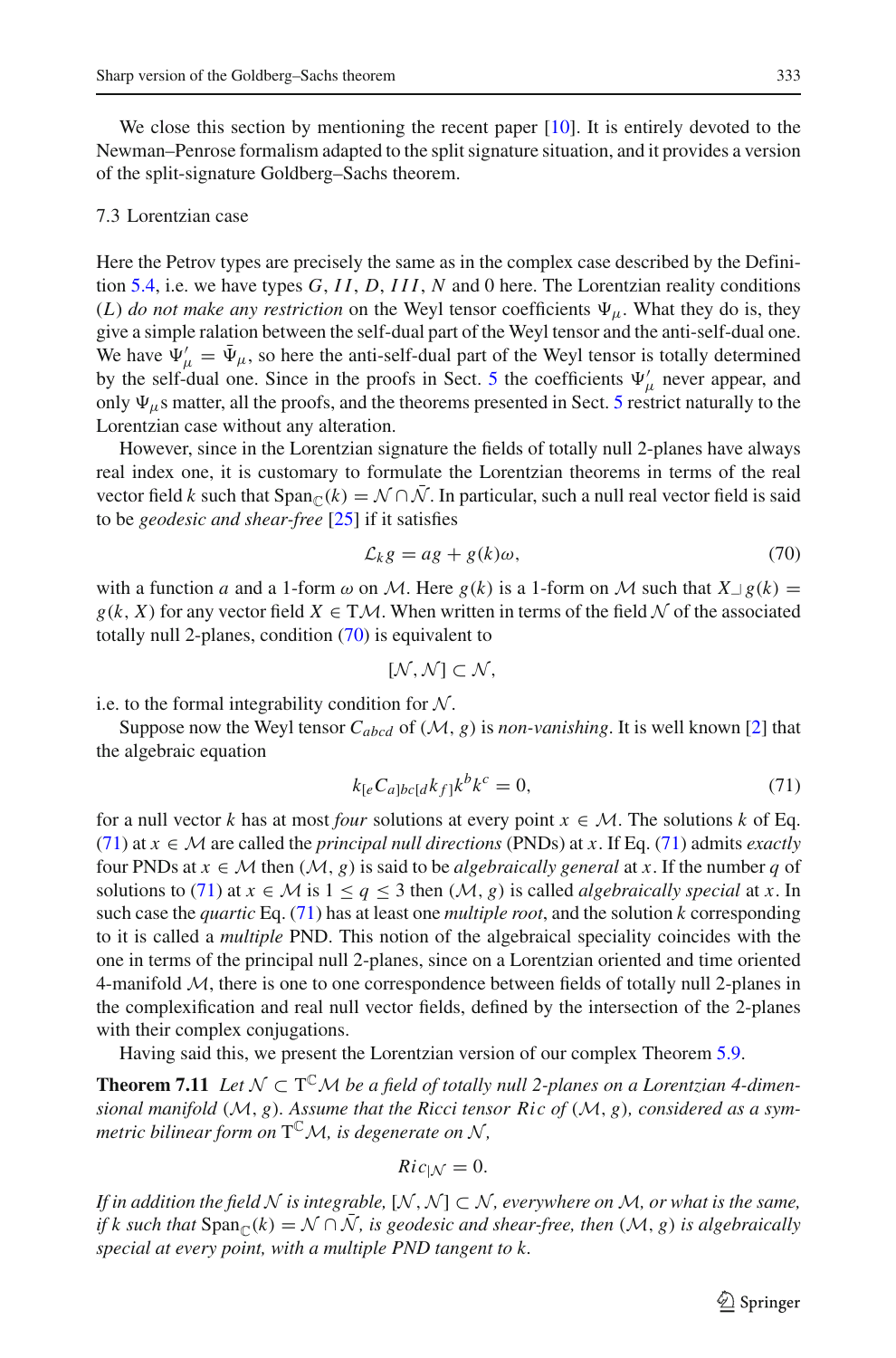*Remark* 7.12 *In [\[6](#page-45-24)] we used Theorem [7.11](#page-38-3)without proof, since it would have made an already long paper even longer. Actually some statements equivalent to Theorem [7.11](#page-38-3) are known to a few general relativists, see e.g. Lemma 2.2 on p. 577 of [\[23](#page-45-20)]. Since this equivalence is not easy to decipher, we decided to present this theorem here, as a corollary from the complex Theorem [5.9.](#page-16-1)*

#### <span id="page-39-0"></span>7.4 Counterexample to Trautman's conjecture

Trautman in [\[26\]](#page-45-9) asked if there exists an example of a 4-dimensional Bach flat metric with non-vanishing self-dual part of the Weyl tensor  $C^+$ , for which an integrable field of self-dual totally null 2-planes would not be principal for  $C^+$ . He *conjectured* that the answer to this question is 'no'. Although the question was formulated in the Lorentzian setting, it makes sense in any signature. It is also very closely related to the Goldberg–Sachs theorem.

Our analysis of this theorem from Sect. [5.2,](#page-20-0) especially the discussion in Example [5.25,](#page-23-4) suggests that the examples Trautman asks about, should be possible. This is because, the conditions needed for 'if and only if' between conditions (i) and (ii) in Theorem [5.28](#page-24-0) are related to those derivatives of the Cotton tensor that are not present in the Bach tensor. This is clear from Example [5.25:](#page-23-4) the integrability conditions for  $A_{1N} \equiv 0$ , give  $S \equiv 0$ , where *S* is given by [\(44\)](#page-23-3). And although the Bach tensor components may be obtained by differentiating some components of the Cotton tensor, the derivatives of the Cotton tensor appearing in *S* are not (at least algebraically) expressible in terms of the components of the Bach tensor.

Below in this section we present a simple example of a metric with *Euclidean* signature which is Bach-flat, admits an *integrable hermitian structure* which *agrees with the orientation*, and whose self-dual part of the Weyl tensor is of general type G.

On  $\mathbb{R}^4$ , with local coordinates  $(x^1, x^2, x^3, x^4)$ , consider  $z = x^1 + ix^2$  and  $w = x^3 + ix^4$ , and a complex-valued function  $f = f(w, z)$  *holomorphic* in *both* arguments w and *z*. Given *f* define a Riemannian metric

$$
g = 2 \left( \mathrm{d}w \mathrm{d}\bar{w} + \exp \left( f(w, z) + \bar{f}(\bar{w}, \bar{z}) \right) \mathrm{d}z \mathrm{d}\bar{z} \right).
$$

Now introduce the Newman–Penrose coframe by setting

$$
M = d\bar{w}, \quad P = dw, \quad N = e^f dz, \quad K = e^{\bar{f}} d\bar{z}.
$$

They obviously satisfy the Euclidean reality conditions (*E*). A short calculation shows, that modulo the complex conjugation, the only non-vanishing Newman–Penrose coefficients are:

$$
\alpha = -\frac{1}{2}\pi = \beta' = -\frac{1}{2}\tau' = \frac{1}{4}f_w.
$$

In particular  $\kappa = \sigma = 0$ , which is obvious since the field of self-dual totally null 2-planes *N* spanned by  $m = \partial_{\bar{w}}$  and  $k = e^{-f} \partial_{\bar{z}}$  is integrable. Now our main point is that the only non-vanishing components of the Weyl tensor are as follows:

$$
\Psi_3 = \bar{\Psi}_1 = \frac{1}{4} \mathrm{e}^{-f} f_{wz}.
$$

This in particular means that the field  $\mathcal N$  is principal (since  $\Psi_0 \equiv 0$ ), but when  $f_{wz} \neq 0$  it is *not* multiple ( $\Psi_3 \neq 0 \neq \Psi_1$ ). Moreover, since  $\Psi'_0 \equiv \Psi'_1 \equiv \Psi'_2 \equiv \Psi'_3 \equiv \Psi'_4 \equiv 0$ , i.e. the full anti-self-dual part of the Weyl tensor identically vanishes, the metric is *Bach flat*. This answers in positive the question of Trautman we mentioned at the beginning of this section. Moreover, if  $f_{wz} \neq 0$ , due to the Corollary [7.5,](#page-34-2) this self-dual metric can not have Ricci tensor vanishing on  $N$ , and as such is never conformal to an Einstein metric.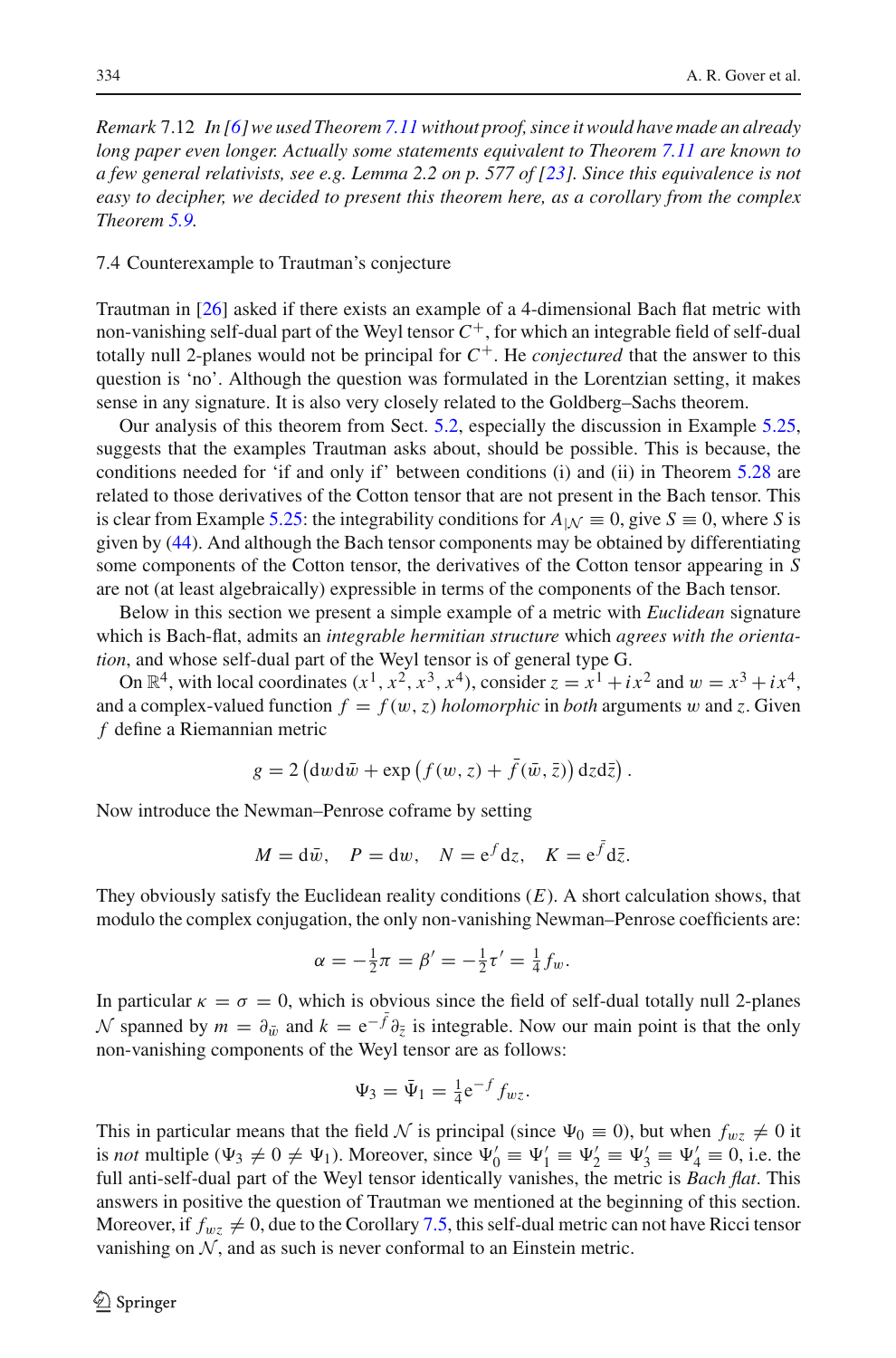#### <span id="page-40-0"></span>7.5 Characteristic connection in real signatures

We now reexamine the arguments from Sect. [6](#page-27-0) from the point of view of the reality conditions.

From Step one of the proof of Theorem [6.1](#page-28-0) we know that the Weyl form *B* of the Weyl connection which preserves an integrable  $N$ , in an adapted to  $N$  coframe is given by  $B =$  $2\tau M + B_2 P + B_3 N - 2\rho K$ . Thus in the complex case (or in the real cases in which we do not insist on *B* to be real) the Weyl 1-form is not totally determined by  $N$ .

The situation is quite different in the Riemannian  $(E)$  and the split signature  $(S_c)$ . In these two cases, the requirements that  $B$  is real determines it completely. Indeed, it is easy to see that the reality conditions  $(E)$  or  $(S_c)$  together with the requirement that *B* be real implies that  $B$  is equal to

$$
B = 2\tau M + 2\pi P - 2\mu N - 2\rho K\tag{72}
$$

<span id="page-40-3"></span>or, what is the same,

<span id="page-40-1"></span>
$$
\frac{1}{2}B = \Gamma_{143}\theta^1 + \Gamma_{234}\theta^2 + \Gamma_{321}\theta^3 + \Gamma_{412}\theta^4.
$$

This proves the following theorem

**Theorem 7.13** Let  $N$  be a field of totally null 2-planes on  $(M, g)$ , where g is a 4-dimensional *metric of Riemannian or split signature. Let us assume that*  $\mathcal N$  *is integrable*  $[\mathcal N, \mathcal N] \subset \mathcal N$  *and that it has a real index* <sup>0</sup> *everywhere on <sup>M</sup>. Then there exists a* canonical *Weyl connection <sup>W</sup>*

 $\stackrel{\text{'}}{\nabla}$  *on M*, which encodes the conformal properties of the structure (M, g, N).

The connection  $\stackrel{w}{\nabla}$  is uniquely determined by the requirements that

- *it is real,*
- *it is torsionless,*
- *it satisfies:*  $\nabla g = -Bg$ ,
- *it satisfies:*  $\overline{\nabla}_X \mathcal{N} \subset \mathcal{N}$  *for all*  $X \in T\mathcal{M}$ *.*

*In terms of a coframe*  $(\theta^a)$  *adapted to*  $N$  *and the connection 1-forms*  $\Gamma_b^u = g^{ad} \Gamma_{dbc} \theta^c$  *the connection <sup>W</sup>* ∇ *is given by*

$$
\Gamma_{abc} = \Gamma_{abc} + \frac{1}{2}(g_{ca}B_b - g_{cb}B_a + g_{ab}B_c)
$$

*with*

<span id="page-40-2"></span>
$$
\frac{1}{2}B = \Gamma_{143}\theta^1 + \Gamma_{234}\theta^2 + \Gamma_{321}\theta^3 + \Gamma_{412}\theta^4.
$$

*Here*  $\Gamma_{abc}$  *are the Levi-Civita connection coefficients in the adapted coframe.* 

**Definition 7.14** Let *J* be a hermitian (or pseudohermitian) structure on an 2*n*-dimensional manifold  $(M, g)$  with a metric of Riemannian (or split) signature. A torsionless conection  $\overline{\nabla}$  on  $(\mathcal{M}, g, J)$  is called (pseudo)hermitian-Weyl iff

- $-\overline{\nabla}^{HW} J = 0,$
- $\begin{aligned} \n\text{and } \nabla g = -Bg \text{ for some real 1-form } B \text{ on } \mathcal{M}. \n\end{aligned}$

According to our discussion in Sect. [3,](#page-4-0) integrable totally null 2-planes of real index 0 on a 4-dimensional manifold  $(M, g)$  are in one-to-one correspondence with (pseudo)hermitian structures *J* on  $(M, g)$ , thus Theorem [7.13](#page-40-1) can be reformulated as: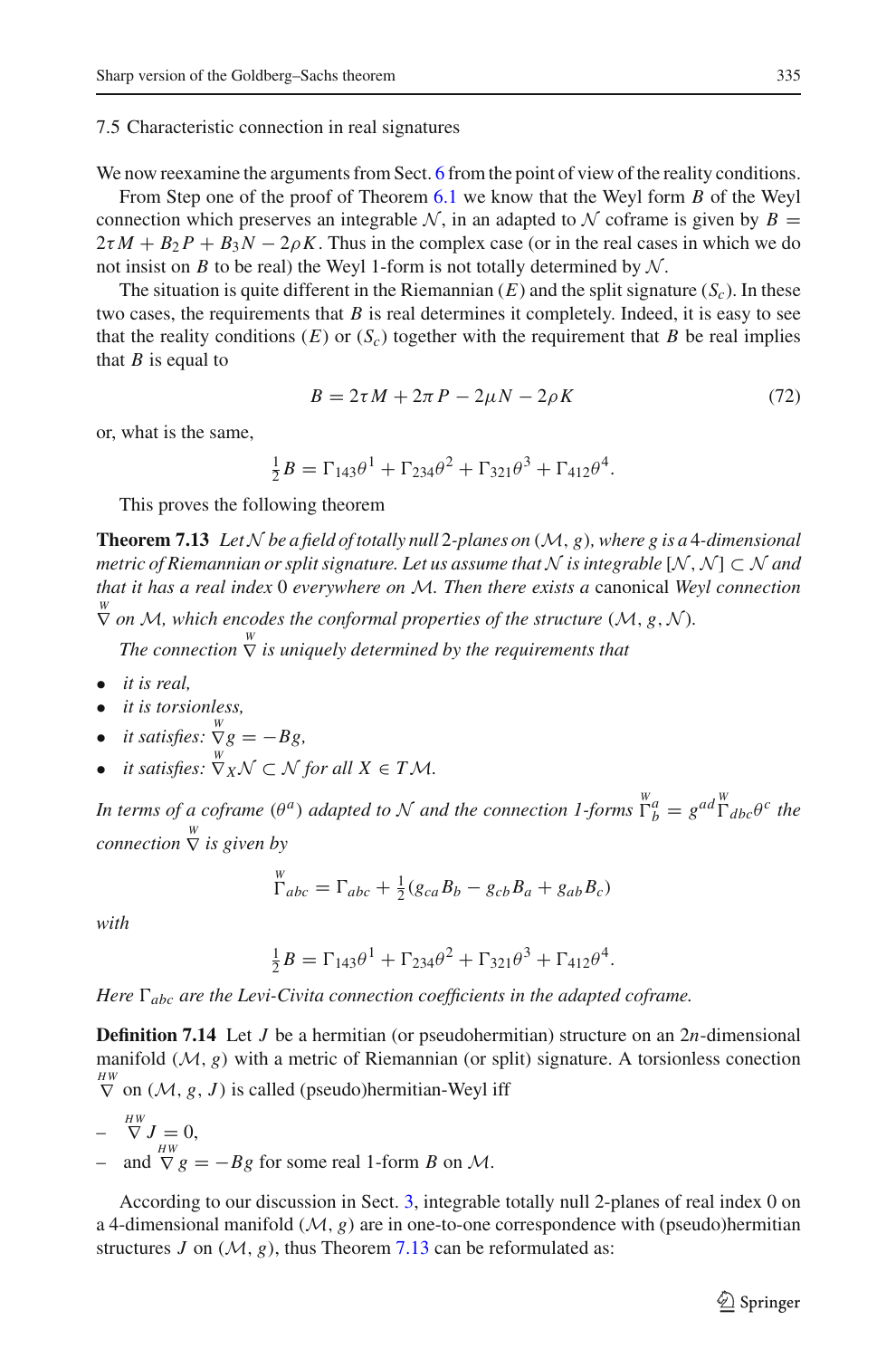**Theorem 7.15** *Every 4-dimensional (pseudo)hermitian manifold* (*M*, *g*, *J* ) *defines a canonical (pseudo)hermitian-Weyl connection H W* ∇ *. This connection encodes the conformal properties of the structure*  $(M, g, J)$ *. It is given by*  $\overline{V} = \overline{V}$ *, where*  $\overline{V}$  *is as in Theorem* [7.13](#page-40-1)*.* 

Thus in the (pseudo)hermitian case there is a better connection, namely  $\overline{V}$ , than the characteristic connection ∇ˇ . It is better, since it enables to differentiate *any* vector from the tangent space of *M* along *any* other vector from T*M*. The connection  $\check{\nabla}$  enables for the differentiation along  $\mathcal{N} = T^{(1,0)} \mathcal{M}$  only. And,  $\nabla$  is better, because it contains *much more information* 

than  $\check{\nabla}$ . In particluar,  $\check{\nabla}$  is simply the restriction of  $\overset{w}{\nabla}$  to  $\mathcal{N}$ . We now pass to the (pseudo)hermitian part of the Goldberg–Sachs Theorem [6.5.](#page-31-1) We need some preparations:

Given the (pseudo)hermitian-Weyl connection  $\overline{V}$ , as in Theorem [7.15,](#page-40-2) we use the formula [\(53\)](#page-27-3) to pass to the connection 1-forms  $\overline{\Gamma}_{ab} = \overline{\Gamma}_{abc} \theta^c$ . Here ( $\theta^c$ ) is a coframe *adapted* to *J* . The word 'adapted' (in accordance with the discussion in Sect. [3\)](#page-4-0) means that the considered coframe is adapted to  $\mathcal{N} = T^{(1,0)} \mathcal{M}$  as in the definition of this notion at the begining of Sect. [5.](#page-13-0) Now, there is a sequence of definitions, which closely mimics the situation in Riemannian geometry:

Having the connection 1-forms  $\Gamma_{ab}^W$ , the metric *g* and its inverse, represented by  $g^{ab}$ , we also have the 1-forms  $\int_{b}^{w} = g^{ac} \int_{c}^{w} b$ . Using them, we define the curvature of the connection  $\overline{V}$ . We do it, in terms of the curvature 2-forms  $\overline{\Omega}_{b}^{u}$ , analogous to those given in the formula [\(7\)](#page-10-0), by:

$$
\frac{1}{2} \overset{w}{R}_{bcd} \theta^c \wedge \theta^d = \mathrm{d} \overset{w}{\Gamma}_b^a + \overset{w}{\Gamma}_c^a \wedge \overset{w}{\Gamma}_b^c.
$$

Here  $\chi_{bcd}^W$  are the curvature coefficents in the coframe ( $\theta^a$ ). Then we define the Ricci tensor

$$
\overset{w}{R}_{ab}=\overset{w}{R}_{acb}^c,
$$

and its scalar

$$
\overset{w}{R}=g^{ab}\overset{w}{R}_{ab}.
$$

The next step is to define the Schouten tensor

$$
\overset{W}{\mathsf{P}}_{ab} = \tfrac{1}{2}\overset{W}{R}_{ab} - \tfrac{1}{12}\overset{W}{R}g_{ab}
$$

and the Cotton tensor

$$
{}_{Aabc}^W = 2 \overset{w}{\nabla}{}_{[b} \overset{w}{\mathsf{P}}_{c]a}.
$$

This defines a linear map

$$
_{A}^{W}:T\mathcal{M}\times T\mathcal{M}\times T\mathcal{M}\rightarrow \mathbb{R}
$$

given by

$$
\stackrel{W}{A} = \frac{1}{2} \stackrel{W}{A} \stackrel{abc}{\theta} \stackrel{a}{\otimes} (\theta^b \wedge \theta^c).
$$

 $\mathcal{L}$  Springer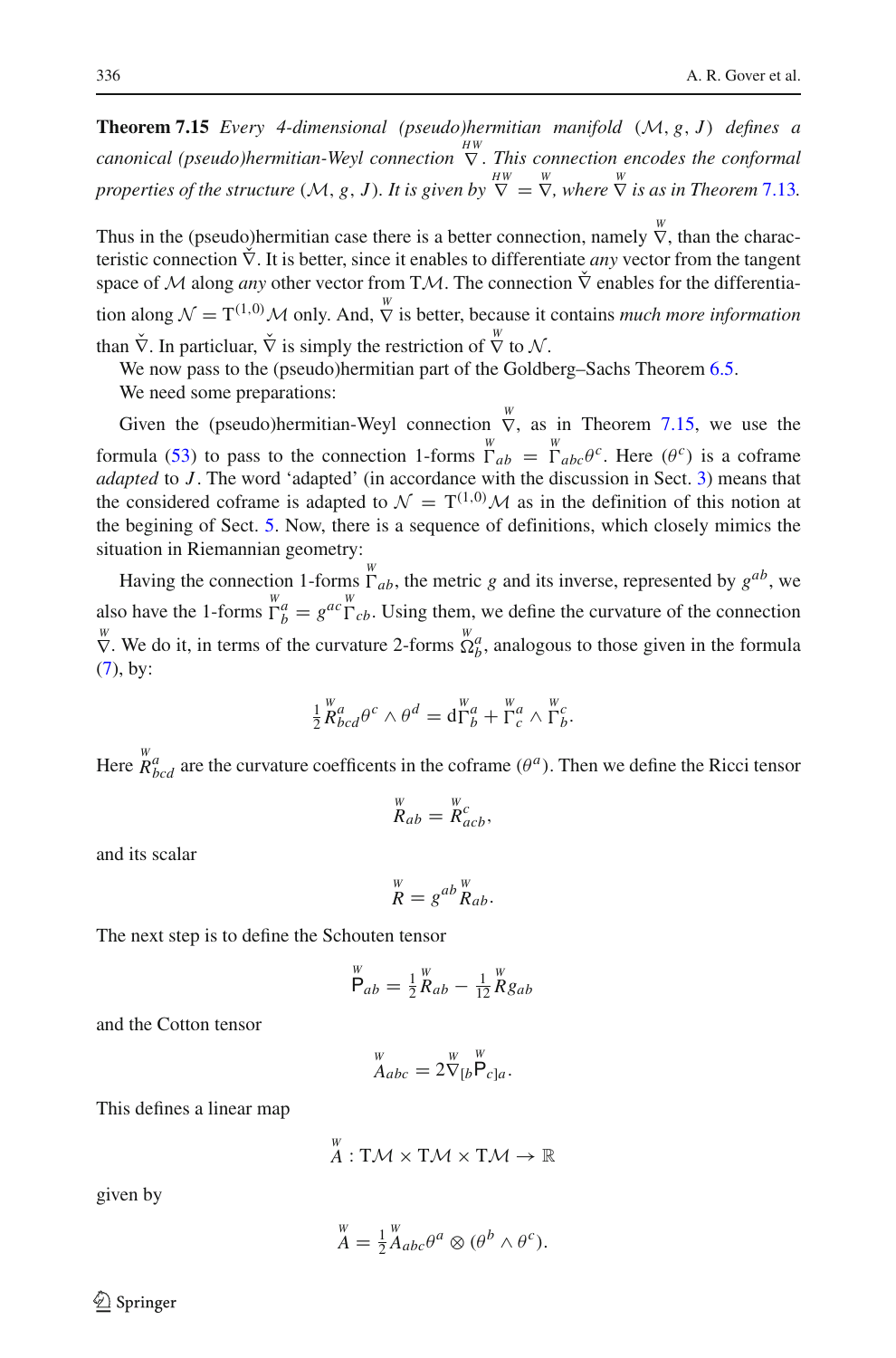Then the (pseudo)hermitian part of Theorem [6.5](#page-31-1) is:

**Theorem 7.16** *Let*  $(\mathcal{M}, g, J)$  *be a* 4-dimensional (pseudo)hermitian manifold and let  $\nabla$  be *its canonical (pseudo)hermitian-Weyl connection H W* ∇ *. Assume that*

<span id="page-42-1"></span>
$$
\nabla_X^W X(X, X, Y) \equiv \nabla_Y^W X(X, X, Y) \quad \text{for all vectors} \quad X, Y \in \mathcal{N} = \mathbf{T}^{(1,0)} \mathcal{M}. \tag{73}
$$

<span id="page-42-3"></span>*Then the self-dual part of the Weyl tensor for* (*M*, *g*) *is algebraically special at every point of M, with J being the multiple principal hermitian structure on N .*

*Proof* The proof of this Theorem consists of straightforward calculations using the above definitions. The key point in these calculations is that  $\overline{V}_{X}^{W} A(Y, X, Y) - \overline{V}_{Y}^{W} A(X, X, Y)$ , when *X*, *Y* run through all the vectors from  $\mathcal{N}$ , is always proportional to  $\overline{V}_4 A_{141} - \overline{V}_1 A_{441}$ . Here the indices 1 an 4 are the components from the coframe adapted to *J*, in which  $e_1 = m$  and *<sup>e</sup>*<sup>4</sup> <sup>=</sup> *<sup>k</sup>*. By a direct calculation one can check that *<sup>W</sup>* ∇4 *W <sup>A</sup>*<sup>141</sup> <sup>−</sup> *<sup>W</sup>* ∇1 *W A*<sup>441</sup> = 16<sup>2</sup> <sup>1</sup> . Thus, when *<sup>W</sup>*  $\nabla_X^W W = \nabla_Y^W A(X, X, Y)$ , as assumed,  $\Psi_1 \equiv 0$ , which proves the theorem.

*Remark* 7.17 *When calculating*  $\overline{V}_4 A_{141} - \overline{V}_1 A_{441}$ *, during the proof of the above theorem, we observed that the relation*  $\bigvee_{4}^{W} A_{141} - \bigvee_{1}^{W} A_{441} = 16\Psi_1^2$  is true even without the (pseudo) *hermitian reality conditions (E) or (Sc). For this crucial relation to be true, we need to take B* as in [\(72\)](#page-40-3) and to assume the integrability of  $N$ , i.e. to assume  $\kappa \equiv \sigma \equiv 0$ . If these two *assumptions are satisfied then*  $\overline{V}_4 A_{141} - \overline{V}_1 A_{441} = 16\Psi_1^2$  *irrespective of the signature of the metric. It is even true when the metric is complex! Thus the Weyl connection*  $\stackrel{w}{\nabla}$  with B *as in [\(72\)](#page-40-3) seems to be meaningful in case of g being complex, or having any signature. The only trouble with such a connection is that in the Lorentzian case it is complex. If one can*

**Open Access** This article is distributed under the terms of the Creative Commons Attribution Noncommercial License which permits any noncommercial use, distribution, and reproduction in any medium, provided the original author(s) and source are credited.

*live with this, one can replace the condition [\(65\)](#page-31-2) in Theorem* [6.5](#page-31-1) *by [\(73\)](#page-42-3) and Theorem [6.5](#page-31-1) will be true for complex metrics, as well for metrics of all the other real signatures.*

### <span id="page-42-0"></span>**8 Appendix**

<span id="page-42-2"></span>The 36 signature independent Newman–Penrose equations, which include 16 first Bianchi identities, are:

$$
\delta \kappa = D\sigma + \alpha' \kappa + 3\beta \kappa + \kappa \pi' - 3\varepsilon \sigma + \varepsilon' \sigma + \rho \sigma + \rho' \sigma + \kappa \tau + \Psi_0
$$
  
\n
$$
\delta \kappa' = D\sigma' + \alpha \kappa' + 3\beta' \kappa' + \kappa' \pi - 3\varepsilon' \sigma' + \varepsilon \sigma' + \rho' \sigma' + \rho \sigma' + \kappa' \tau' + \Psi'_0
$$
\n(74)

$$
D\beta = \delta\varepsilon - \alpha'\varepsilon - \beta\varepsilon' - \gamma\kappa - \kappa\mu - \varepsilon\pi' - \beta\rho' - \alpha\sigma + \pi\sigma - \Psi_1
$$
\n(75)

 $D\beta' = \partial \varepsilon' - \alpha \varepsilon' - \beta' \varepsilon - \gamma' \kappa' - \kappa' \mu' - \varepsilon' \pi - \beta' \rho - \alpha' \sigma' + \pi' \sigma' - \Psi_1'$  $\delta \rho = \partial \sigma + \kappa \mu' - \kappa \mu + \alpha' \rho + \beta \rho - 3\alpha \sigma + \beta' \sigma - \rho' \tau + \rho \tau - \Psi_1 - P_{14}$  (76)

$$
\partial \rho' = \delta \sigma' + \kappa' \mu - \kappa' \mu' + \alpha \rho' + \beta' \rho' - 3\alpha' \sigma' + \beta \sigma' - \rho \tau' + \rho' \tau' - \Psi'_1 - P_{24}
$$
  
\n
$$
D\tau = \Delta \kappa - \gamma' \kappa - 3\gamma \kappa + \pi' \rho + \pi \sigma - \sigma \tau' - \varepsilon' \tau + \varepsilon \tau - \rho \tau - \Psi_1 + P_{14}
$$
 (77)

*Dτ'* = Δκ' – γκ' – 3γ'κ' + πρ' + π'σ' – σ'τ – ετ' + ε'τ' – ρ'τ' – Ψ'<sub>1</sub> + P<sub>24</sub>

 $\mathcal{L}$  Springer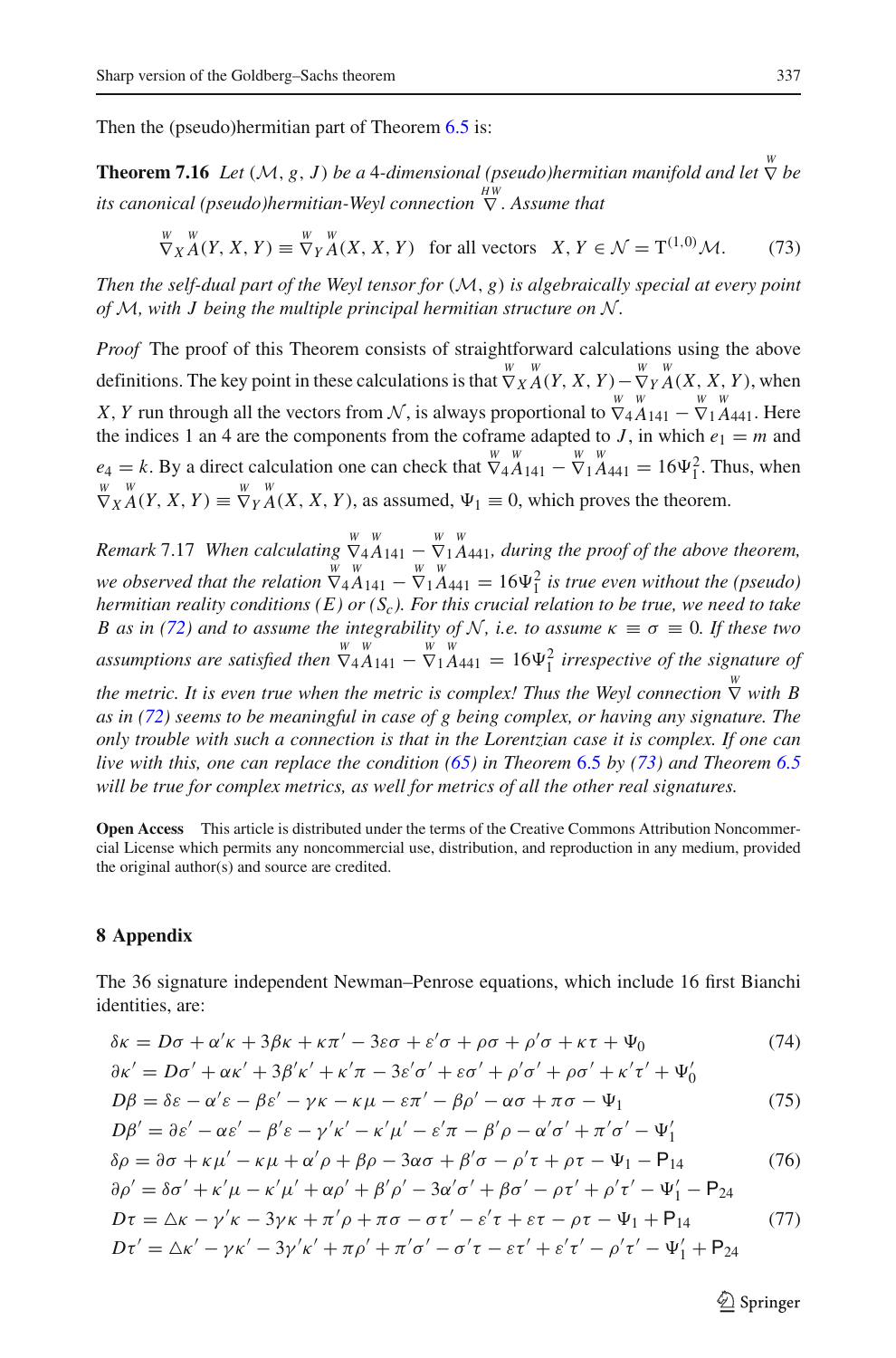$$
\Delta \rho = \partial \tau - \kappa v + \gamma \rho + \gamma' \rho - \mu' \rho - \lambda \sigma - \alpha \tau + \beta' \tau - \tau \tau' - \Psi_2 - P_{12} - P_{34}
$$
  
\n
$$
\Delta \rho' = \delta \tau' - \kappa' v' + \gamma' \rho' + \gamma \rho' - \mu \rho' - \lambda' \sigma' - \alpha' \tau' + \beta \tau' - \tau \tau' - \Psi_2' - P_{12} - P_{34}
$$
  
\n
$$
\Delta \alpha = \partial \gamma + \beta' \gamma + \alpha \gamma' - \beta \lambda - \alpha \mu' - \varepsilon v + \nu \rho - \lambda \tau - \gamma \tau' + \Psi_3
$$
  
\n
$$
\Delta \alpha' = \delta \gamma' + \beta \gamma' + \alpha' \gamma - \beta' \lambda' - \alpha' \mu - \varepsilon' v' + \nu' \rho' - \lambda' \tau' - \gamma' \tau + \Psi_3'
$$
  
\n
$$
\Delta \lambda = \partial \nu - 3 \gamma \lambda + \gamma' \lambda - \lambda \mu - \lambda \mu' + 3 \alpha v + \beta' v - \nu \pi - \nu \tau' - \Psi_4
$$
  
\n
$$
\Delta \lambda' = \delta v' - 3 \gamma' \lambda' + \gamma \lambda' - \lambda' \mu' - \lambda' \mu + 3 \alpha' v' + \beta v' - \nu' \tau' - \Psi_4'
$$
  
\n
$$
D \lambda = \partial \pi - 3 \varepsilon \lambda + \varepsilon' \lambda - \kappa' v + \alpha \pi - \beta' \pi - \pi^2 - \lambda \rho - \mu \sigma' - P_{22}
$$
  
\n
$$
D \lambda' = \delta \pi' - 3 \varepsilon' \lambda' + \varepsilon \lambda' - \kappa v' + \alpha' \pi' - \beta \pi - \pi^2 - \lambda' \rho' - \mu' \sigma - P_{11}
$$
  
\n
$$
D \mu = \delta \pi - \varepsilon \mu - \varepsilon' \mu - \kappa v - \alpha' \pi + \beta \pi - \pi \pi' - \mu \rho' - \lambda \sigma - \Psi_2 - P_{12} - P_{34}
$$
  
\n
$$
D \mu' = \partial \pi' - \varepsilon' \mu' - \varepsilon \mu' - \kappa' \nu' - \alpha \pi' + \beta' \pi' - \pi \
$$

The 20 second Bianchi identities are:

<span id="page-43-0"></span>
$$
\delta\Psi_{1} = \Delta\Psi_{0} - DP_{11} + \delta P_{14} - 4\gamma\Psi_{0} + \mu\Psi_{0} + 2\beta\Psi_{1} - 3\sigma\Psi_{2} + 4\tau\Psi_{1}
$$
  
\n
$$
-2\kappa P_{13} + 2\epsilon P_{11} - 2\epsilon' P_{11} - 2\beta P_{14} - 2\pi' P_{14} + \lambda' P_{44} - \rho' P_{11} - \sigma P_{12} + \sigma P_{34}
$$
(83)  
\n
$$
\partial\Psi'_{1} = \Delta\Psi'_{0} - DP_{22} + \partial P_{24} - 4\gamma'\Psi'_{0} + \mu'\Psi'_{0} + 2\beta'\Psi'_{1} - 3\sigma'\Psi'_{2} + 4\tau'\Psi'_{1}
$$
  
\n
$$
-2\kappa'P_{23} + 2\epsilon'P_{22} - 2\epsilon P_{22} - 2\beta'P_{24} - 2\pi P_{24} + \lambda P_{44} - \rho P_{22} - \sigma' P_{12} + \sigma' P_{34}
$$
  
\n
$$
D\Psi_{1} = -\partial\Psi_{0} - DP_{14} + \delta P_{44} + 4\alpha\Psi_{0} + \pi\Psi_{0} + 2\epsilon\Psi_{1} - 3\kappa\Psi_{2} - 4\Psi_{1}\rho + \kappa' P_{11}
$$
  
\n
$$
+ \kappa P_{12} + 2\epsilon P_{14} - \kappa P_{34} - 2\alpha' P_{44} - 2\beta P_{44} - \pi' P_{44} - 2\rho' P_{14} - 2\sigma P_{24}
$$
(84)  
\n
$$
D\Psi'_{1} = -\delta\Psi'_{0} - DP_{24} + \partial P_{44} + 4\alpha'\Psi'_{0} + \pi'\Psi'_{0} + 2\epsilon'\Psi'_{1} - 3\kappa'\Psi'_{2} - 4\Psi'_{1}\rho' + \kappa P_{22}
$$
  
\n
$$
+ \kappa' P_{12} + 2\epsilon' P_{24} - \kappa' P_{34} - 2\alpha P_{44} - 2\beta' P_{44} - \pi P_{44} - 2\rho P_{24} - 2\sigma' P_{14}
$$

 $\underline{\textcircled{\tiny 2}}$  Springer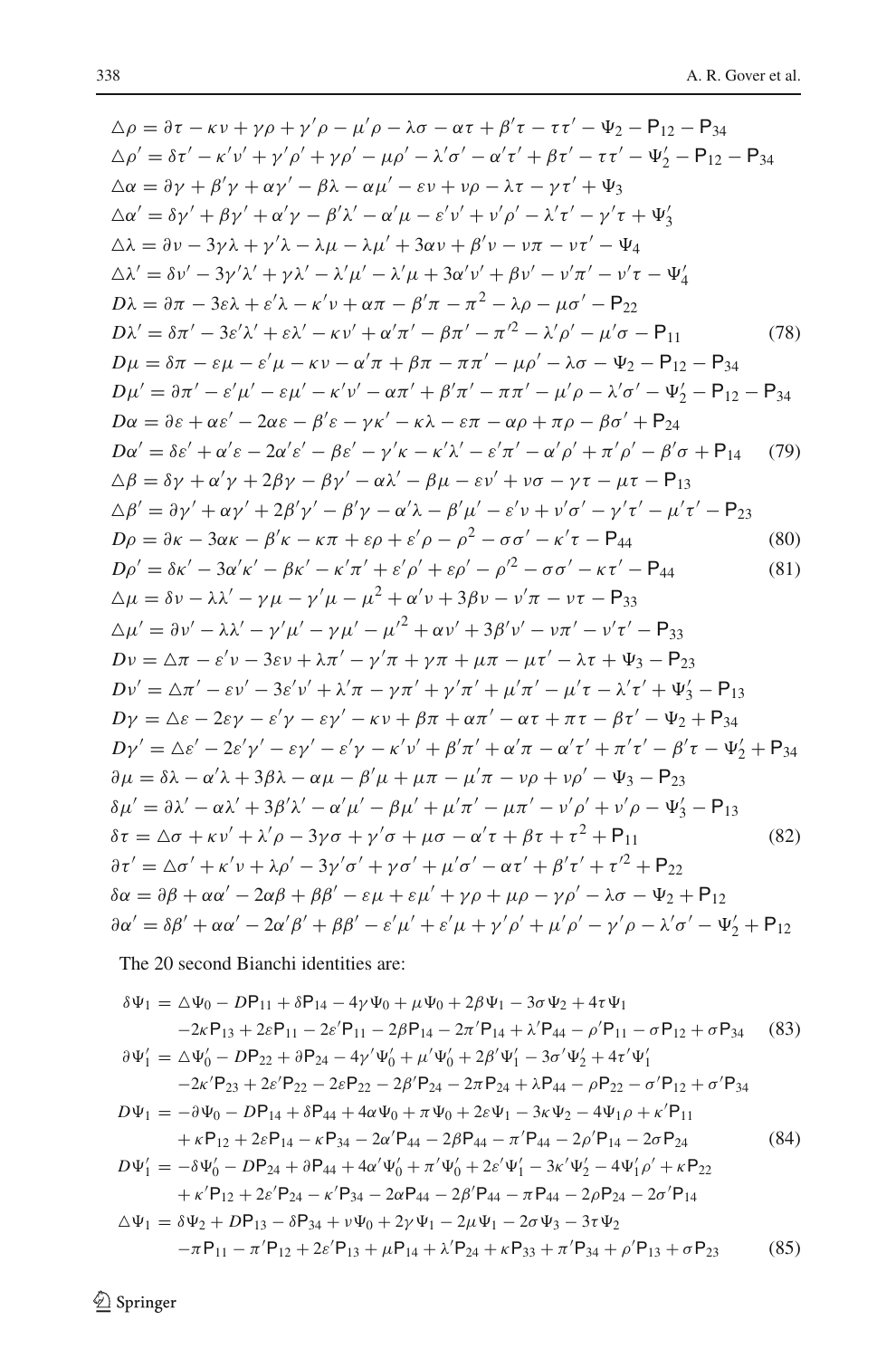$$
\begin{array}{lcl} \Delta\Psi_1' &=& \partial\Psi_2'+D\mathrm{P}_{23}-\partial\mathrm{P}_{34}+v'\Psi_0'+2v'\Psi_1'-2\mu'\Psi_1'-2\sigma'\Psi_3'-3\tau'\Psi_2'\\& & -\pi'\mathrm{P}_{22}-\pi\mathrm{P}_{12}+2\varepsilon\mathrm{P}_{23}+\mu'\mathrm{P}_{24}+\lambda\mathrm{P}_{14}+\kappa'\mathrm{P}_{33}+\pi\mathrm{P}_{34}+\rho\mathrm{P}_{23}+\sigma'\mathrm{P}_{13}\\& & \partial\Psi_1&=-D\Psi_2+D\mathrm{P}_{12}-\partial\mathrm{P}_{24}+\lambda\Psi_0+2\alpha\Psi_1+2\pi\Psi_1+2\kappa\Psi_3-3\rho\Psi_2\\& & +\kappa'\mathrm{P}_{13}+\pi\mathrm{P}_{14}+\kappa'\mathrm{P}_{23}+2\alpha'\mathrm{P}_{24}+\pi'\mathrm{P}_{24}-\mu\mathrm{P}_{44}+\rho'\mathrm{P}_{12}-\rho'\mathrm{P}_{34}+\sigma\mathrm{P}_{22}\\& & \partial\Psi_1'=-D\Psi_2'+D\mathrm{P}_{12}-\partial\mathrm{P}_{14}+\lambda'\Psi_0'+2\alpha'\Psi_1'+2\kappa\Psi_3'-3\rho'\Psi_2'\\& & +\kappa\mathrm{P}_{23}+\pi'\mathrm{P}_{24}+\kappa'\mathrm{P}_{13}+2\alpha\mathrm{P}_{14}+\pi\mathrm{P}_{14}-\mu'\mathrm{P}_{44}+\rho'\mathrm{P}_{12}-\rho'\mathrm{P}_{34}+\sigma'\mathrm{P}_{11}\\& & \Delta\Psi_2& =-\delta\Psi_3+\Delta\mathrm{P}_{12}-\partial\mathrm{P}_{13}+\nu\mathrm{P}_{14}+\nu'\mathrm{P}_{24}-\mu'\mathrm{P}_{44}+\rho'\mathrm{P}_{12}-\rho\mathrm{P}_{34}+\sigma'\mathrm{P}_{11}\\& & +\lambda\mathrm{P}_{11}+\mu'\mathrm{P}_{12}-2\beta\mathrm{P}_{13}+\nu\mathrm{P}_{14}+\nu'\mathrm{P}_{24}-\mu'\mathrm{P}_{44}+\rho'\mathrm{P}_{12}-\rho\mathrm{P}_{33}\\& & \Delta\Psi_2'=-\partial\Psi_3'+\Delta\mathrm{P}_{12}-3\mathrm{P}_{23}+2\nu'\mathrm{V}_{1}-3\mu'\mathrm{V}_{2}-2\beta'\mathrm{V
$$

<span id="page-44-0"></span>Using relations [\(31,](#page-20-4) [32\)](#page-20-3) we can reexpress identities [\(83–90\)](#page-43-0) in terms of the components of the Cotton tensor. After this the Cotton tensor components 'hide' the terms with the Schouten tensor components  $P_{ij}$ , and the respective identities assume a more compact form as follows:

$$
A_{141} = \Delta \Psi_0 + (\mu - 4\gamma)\Psi_0 - \delta \Psi_1 + 2(2\tau + \beta)\Psi_1 - 3\sigma \Psi_2 \tag{93}
$$

$$
A_{414} = \partial \Psi_0 - (\pi + 4\alpha)\Psi_0 + D\Psi_1 + 2(2\rho - \varepsilon)\Psi_1 + 3\kappa\Psi_2
$$
 (94)

$$
A_{341} = \Delta \Psi_1 + 2(\mu - \gamma)\Psi_1 - \delta \Psi_2 + 3\tau \Psi_2 - \nu \Psi_0 + 2\sigma \Psi_3 \tag{95}
$$

$$
A_{214} = \partial \Psi_1 - 2(\alpha + \pi)\Psi_1 + D\Psi_2 + 3\rho\Psi_2 - \lambda\Psi_0 - 2\kappa\Psi_3
$$
 (96)